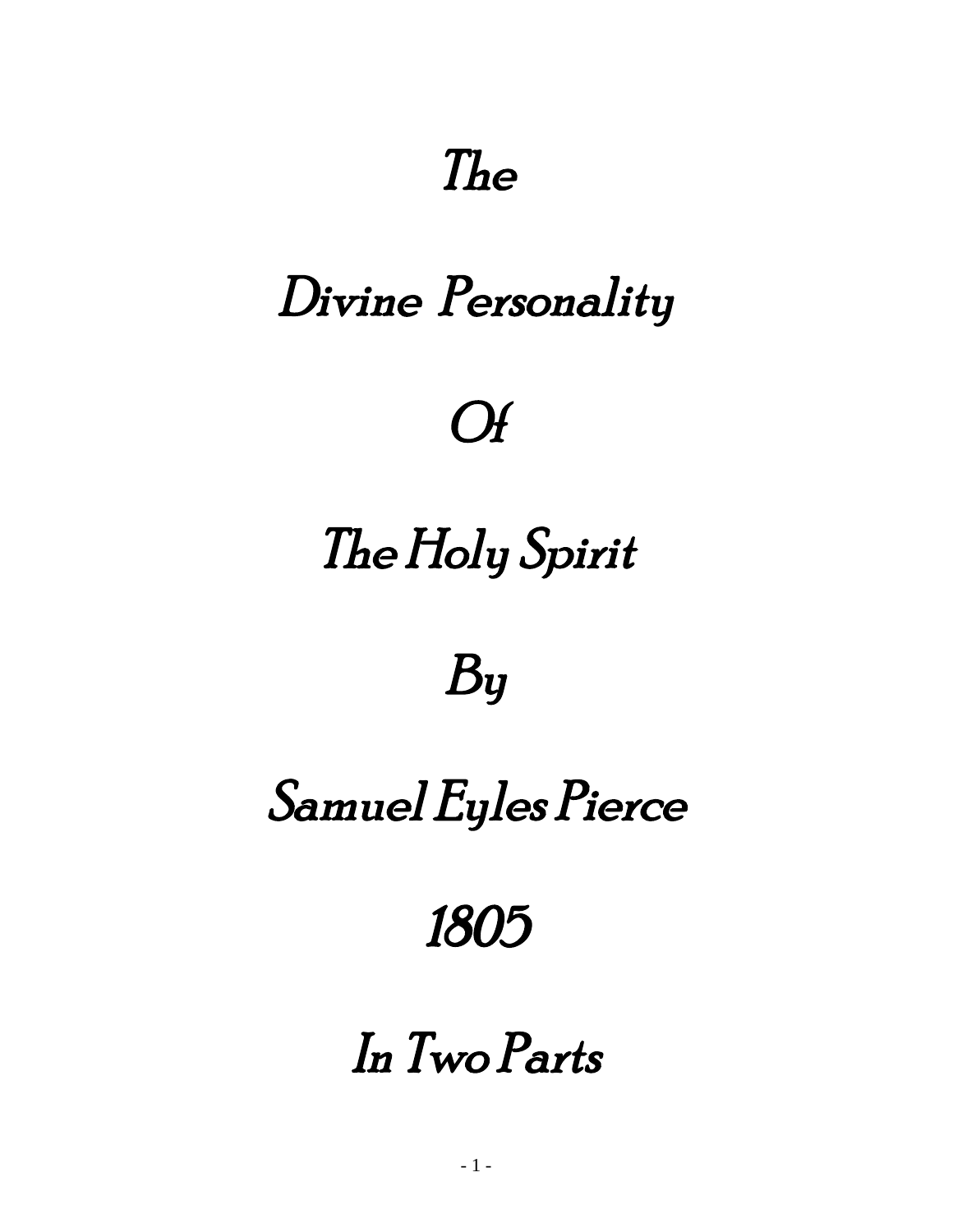#### "Part One"

#### SECTION. I.

#### On the distinct personality, titles, names, perfection's, and essential Godhead of the Holy Ghost

*On the distinct personality, titles, names, perfection's, and essential Godhead of the Holy Ghost, with scriptural proofs of his existence in Godhead, of his being co-equal and co-eternal with the Father and the Son, the incomprehensible Jehovah: the object of faith, hope, love, and worship, and of equal glory with the Father and the Son.*

The being, life, nature, perfection's, majesty, blessedness, and sovereignty of God are revealed, and set before us, in the volume of inspiration. From it, we, as far as taught by him who inspired it, and those who wrote it, learn that the Godhead is self-existent, all-sufficient, omniscient, omnipotent, and omnipresent, the fountain of essential perfection. We learn also that in the infinite essence there is a distinct mode of personal subsistence which being in it, and essential to it, there is the most divine, personal, and perfect equality. The personal modes of subsisting in the Godhead are by a necessity of nature, as the essence of Jehovah is necessary or self existent. The personalities in Jehovah are selfexistent, as the nature of Godhead, in which they exist, is. They are revealed in the holy scriptures under the names of Father, Son, and Holy Ghost; the three who bear record in Heaven: and these three are one {I John 5: 7}. So that what we profess from the infallible word concerning our belief of the Trinity in the unity of one incomprehensible Jehovah is the distinct mode of existence in the essence subsisting: which modus is incomprehensible. Yet, it being a revealed truth, the personal existence of Father, Son, and Holy Ghost gives proof that the divine nature is social. Which is a declaration of the highest perfection of Godhead, and leads to the most exalted ideas of essential blessedness. The essential three have a full knowledge of each other, and of the modus of their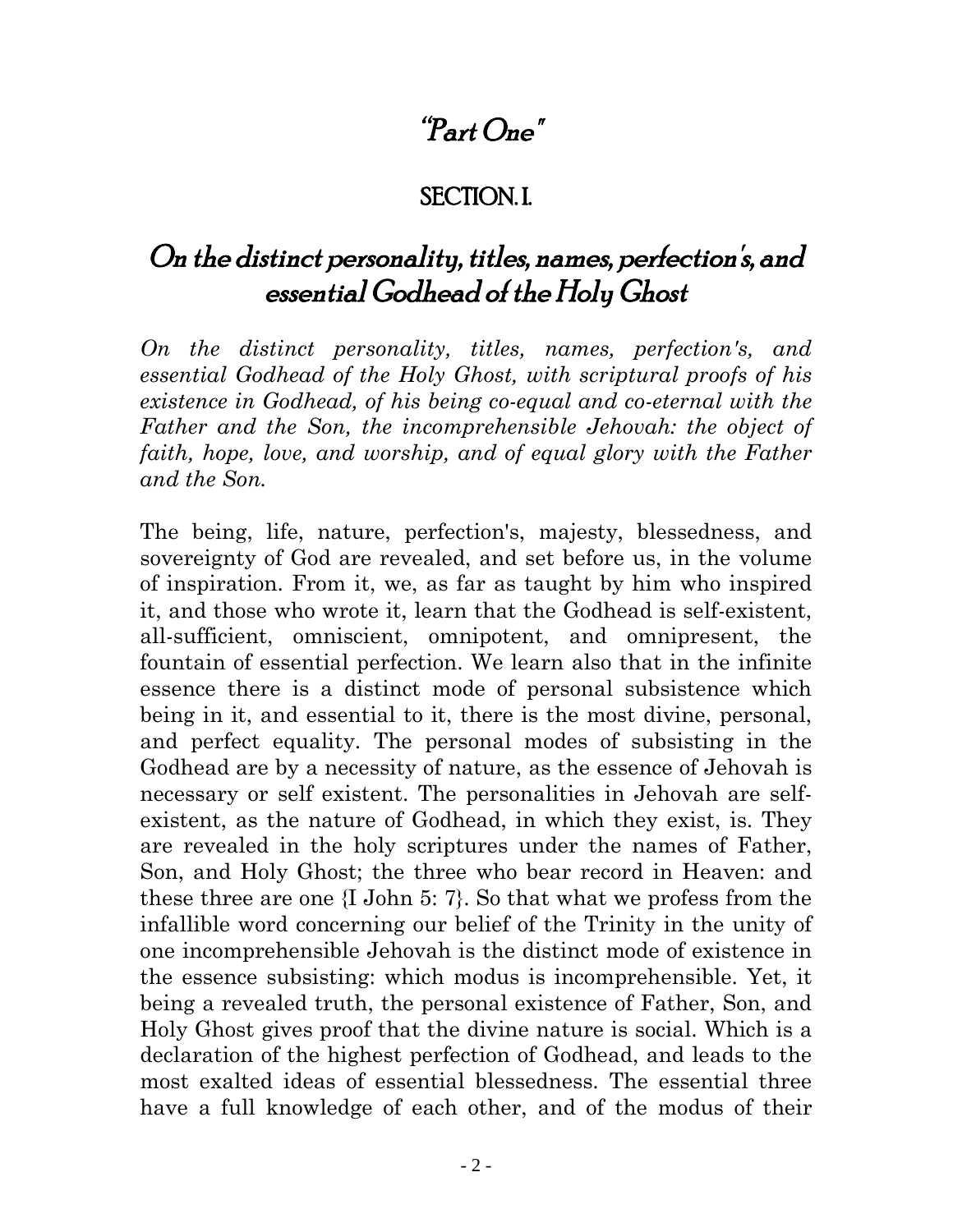existence in the self-existent essence. They have a mutual love, converse, delight, indwelling, and solace with each other; with a full enjoyment of all the essential perfection's and blessedness of deity. This is the fountain and spring of their essential life and blessedness, to which nothing can be added, and from which nothing can be taken.

One and the same divine nature, life, perfection's, blessedness, glory, and immortality subsist in each, and in their utmost fullness, in the Father, the Son, and the Holy Ghost. This the scripture gives evidence of in the name Jehovah {which expresses the incommunicable nature of God} that occurs in the Old Testament 6,855 times, and is applied to the Father, the Son, and the Holy Ghost: which proves the unity of essence. The Father is Jehovah {Isaiah. 42:5}. The Son is Jehovah {Isaiah. 43: 11}. The Spirit is Jehovah {Isaiah. 11:2}. The Godhead is the fountain of the divine persons. Their relation to each other is essential to it. Hence their unity in the essence is included in the name Jehovah, which is given to the Eternal Three: "Holy, holy, holy is Jehovah of Hosts" {Isaiah. 6:3}. The distinct personality of the Holy Ghost, with his existence, co-equality, co-eternity, and coessentiality with the Father and the Son in the incomprehensible Godhead, is a truth of eternal importance. It is an article of faith once delivered to the saints: to which all the scripture bears testimony. In it he is joined with the Father and the Son in all the works of nature, providence, and grace. The essential perfection's of deity are ascribed to him, and he is declared to be the object of worship equally with the Father and the Son in the form of baptism prescribed by Christ himself {Matthew. 28:19}. All which are full proofs of his distinct personality and co-equality with the Father and the Son. As I design to treat of the distinct personality, title, names, and perfection's of the essential Godhead of the Holy Ghost, I shall begin with his real personality. In the Bible, that book of books, the Holy Ghost is spoken of as a person to whom personal properties, acts, and perfection's are attributed: and divine perfection's are ascribed unto Him, as life, understanding, love, and will; which prove him to be a person. As such he is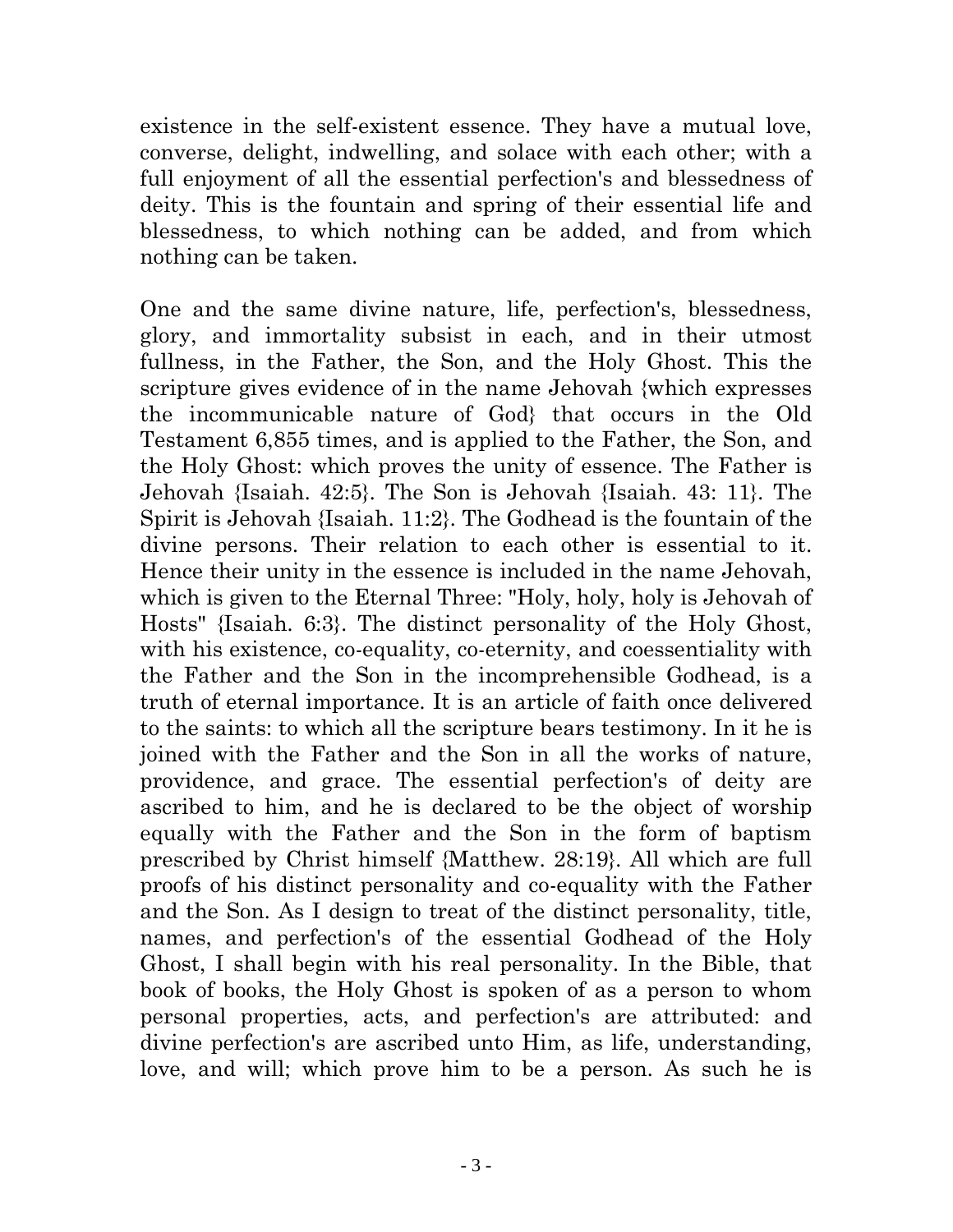spoken of by Christ himself: "When he is come, he shall reprove the world of sin" {John. 16:8}.

He is said to search "all things, yea, the deep things of God" {I Corinthians. 2: 10}; and to bestow his gifts "severally as he will" {I Corinthians. 12: 11}. These are personal acts, and plainly prove to him to be a divine person in the incomprehensible Godhead. Personal properties and actions are attributed unto him. He is said to speak; and his speeches are frequently recorded. The Spirit said unto Peter, "Arise therefore, and get thee down, and go with them, doubting nothing; for I have sent them" {Acts. 10:20}. And "the Holy Ghost said, separate me Barnabas and Saul for the work whereunto I have called them" {Acts. 13:2}. Such things and actions are attributed to him as can in no sense be attributed to the Father; and which could not be attributed to the Spirit if he were only the virtue or power of the Father, and not a real distinct person from him. Thus, for instance, the Holy Ghost is said to be sent from the Father in the name of Christ. And he is said to make intercession for the saints. None of which can be said of God the Father.

We have him speaking to the Father and the Son as personally distinct from them, yet co-essential with them, saying, "Whom shall I send and who will go for us? {Isaiah. 6:8}. Our Lord Jesus Christ speaks of him as a person: "When the comforter is come, whom I will send unto you from the Father, even the Spirit of truth, which proceedeth from the Father, be shall testify of me" {John. 15:26}. In which words we have an account of the essential and distinct personality of the Holy Ghost. He proceeds from the Father and the Son by an incomprehensible and eternal procession; so that the Father, the Son, and the Holy Ghost are relatively distinct, and yet really united in the divine essence, one eternal and incomprehensible God; and in these words of our Lord the procession of the Holy Ghost, according to the economy of the divine persons in their everlasting covenant-contract, is also implied, contained, and expressed.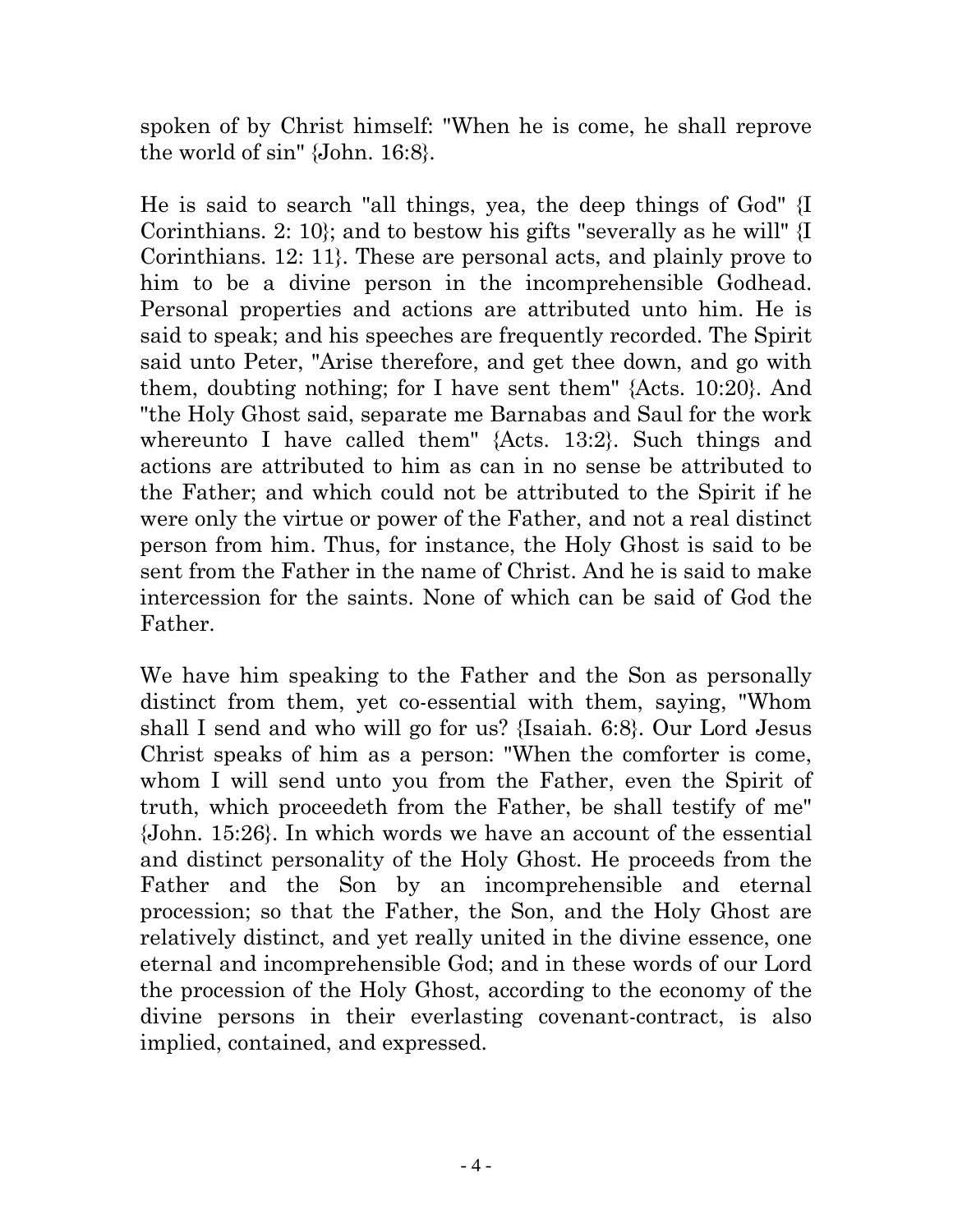His title, by which he is very eminently distinguished in the Old and New Testament, is that of the Spirit of holiness, or Holy Spirit: which he is essentially, as the Spirit of the living God. And he is also so denominated on account of his work and office in the souls of the elect.

His names throughout the Old Testament are the Spirit Of God, the Spirit of the Lord {2 Samuel. 23:2}, the Spirit of the Almighty {Job. 33:4}, the breath of Jehovah's mouth {Psalm. 33:6}, the Spirit of the Lord God {Isaiah. 61: 1}, the most high God {Psalm. 78:56}, the Lord God {Psalm. 68:18}, the Spirit of grace and supplications {Zechariah. 12: 10}, Holy Spirit {Isa. 63: 10}. And in the New Testament, he is styled the power of the highest {Luke. 1:35}, the Spirit of God {Matthew. 3:16}, the Spirit of the Father {John. 15:26}, the Spirit of his Son {Galatians. 4:6}, the Spirit of Christ {Romans. 8:9}, Lord and God {I Corinthians. 12: 5, 6}, the Spirit of the living God  $\{2$  Corinthians. 3:3, and the Spirit of glory  $\{I\}$ Peter. 4:14}. And various other names are given him descriptive of his work and office in the economy of grace. Divine attributes and the essential perfection's of Godhead are ascribed unto him personally: as eternity {Hebrews. 9:14}, immensity, omnipresence, omniscience {Psalm. 139:1-16}, and omnipotence {Isaiah. 40:12}. Immutability, and necessary and self-existence are included in the incommunicable nature of the Godhead, which is given him {Jeremiah. 31:33}. This is applied by the apostle to, the Holy Ghost {Hebrews. 10: 15, 16}. All these perfection's, eternity, immensity, omnipresence, omnipotence, omniscience, immutability, necessary and self existence are essential to Godhead. And the whole fullness of the divine nature, in all these boundless and immense perfection's, dwells invariably in the person of the Holy Ghost. The works of creation, providence, and grace, are attributed to him also, as personally considered. His concern in creation is asserted by Moses in the book of {Genesis. 1: 2}. The Psalmist says, "By the word of the Lord were the Heavens made: and all the host of them by the breath, or spirit, of his mouth {Psalm. 33:6}. Job says, "By his spirit he hath garnished the Heavens; his hand hath formed the crooked serpent"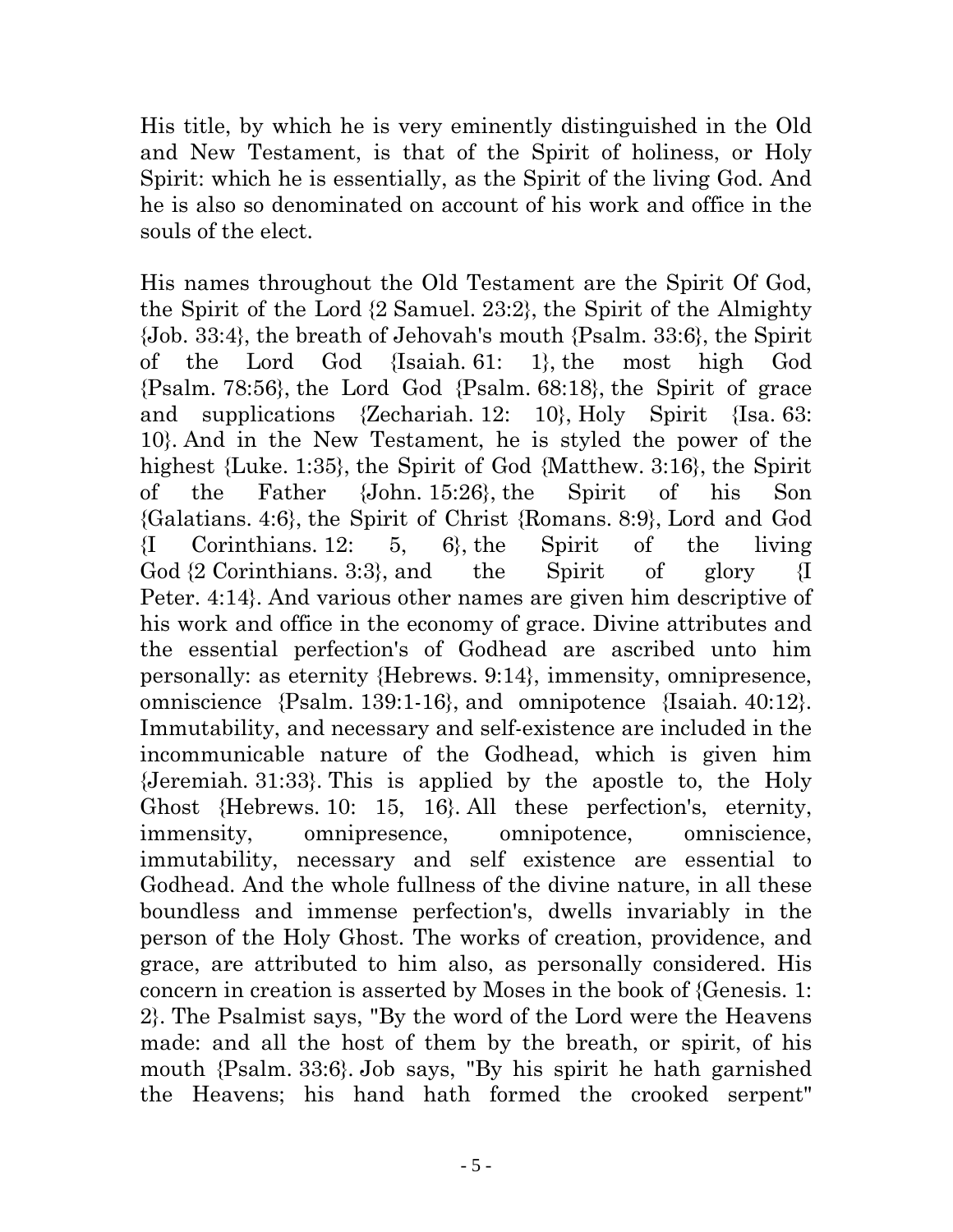{Job 26:13}. Elihu says, "The Spirit of God hath made me, and the breath, or Spirit, of the Almighty hath given me life" {Job 33:4}. The concern of the eternal Spirit in the government of the world, which must include the whole process of Providence, is set forth by the prophet thus:

Who hath directed the Spirit of the Lord, or being his counselor hath taught him? With whom took he counsel, and who instructed him, and taught him in the path of judgment, and taught him knowledge, and shewed unto him the way of understanding? Behold the nations are as a drop of a bucket, and are counted as the small dust of the balance: behold he taketh up the isles as a very little thing. And Lebanon is not sufficient to burn, nor the beasts thereof sufficient for a burnt-offering. All nations before him are as nothing, and they are counted to him less than nothing, and vanity {Isaiah. 40:13-17}.

I proceed to give some scriptural proofs of the personal existence of the Holy Ghost in the Godhead, and of his being co-equal and co-eternal with the Father and the Son, the incomprehensible Jehovah.

The first scriptural proof, on which all others are naturally, necessarily, and absolutely founded, is in the first chapter of Genesis, which begins thus:

In the beginning God created the Heavens and the earth, and the earth was without form, and void, and darkness was upon the face of the deep: and the Spirit of God moved upon the face of the waters. And God said, Let there be light, and there was light.

The original word rendered by our translators God is universally allowed by the learned, both Jews and Christians, to be a plural one. It is in the Hebrew *Elohim*: and it is used in the plural form on purpose to point out the personalities in God. In the scripture quoted there are plain evidences of the Trinity. Here is God, the Spirit of God, and God said, equally united, and engaged in creating and forming all things and in producing them all out of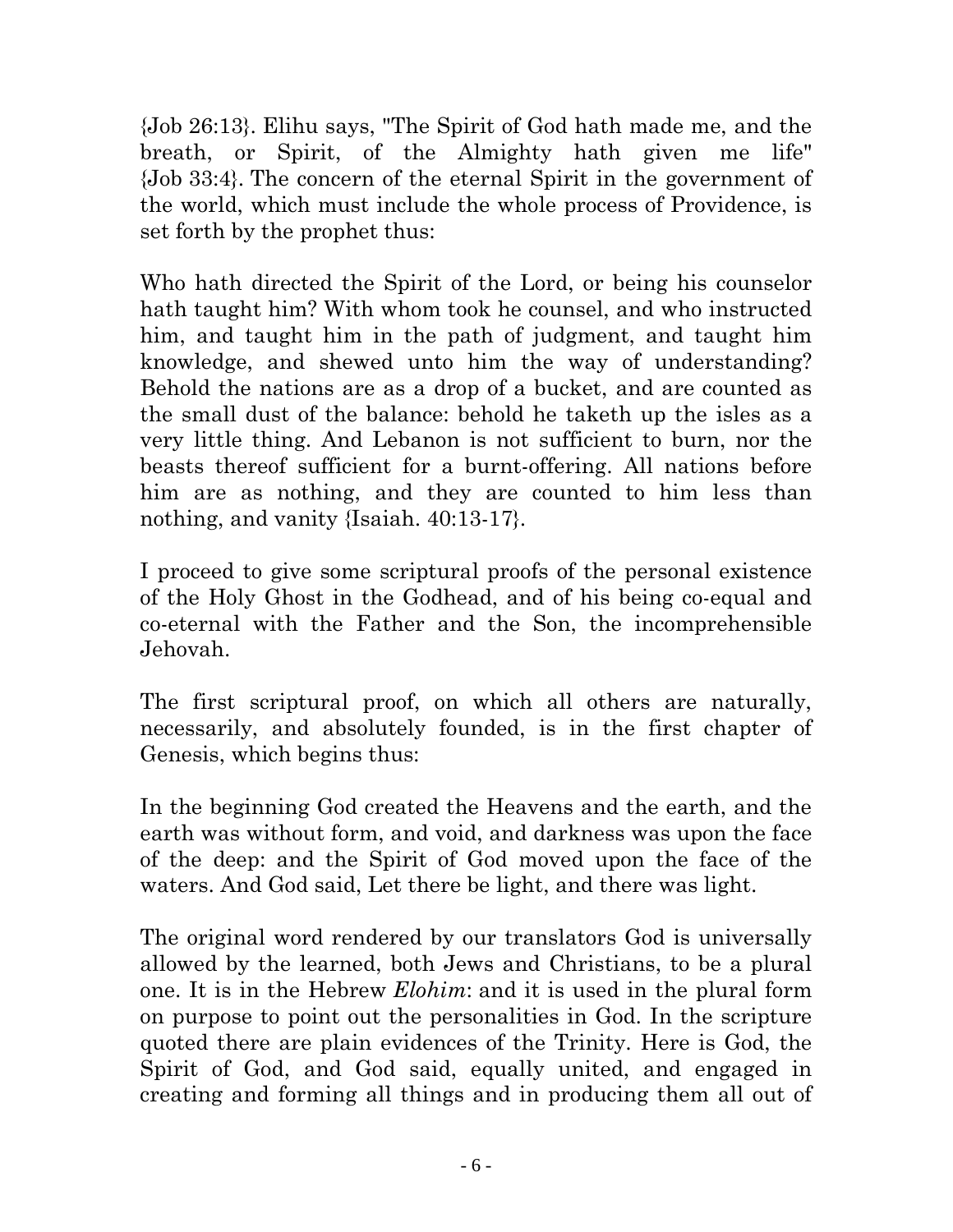nothing. The Psalmist comments on it saying, "By the word of the Lord were the Heavens made, and all the host of them by the breath of his mouth" {Psalm. 33:6}. To be before the world was, is a proof of Jehovah's eternity {Psalm. 90:2}, as also to be before the day was {Isaiah. 43:13}. And here is the Holy Spirit, co-equal with the Father and the Son' existing before the world was, and equally present with them at the creation of all things. At the twentysixth verse of this chapter we have the *Elohim*, God, speaking in the plural number, and using the words us and our: which most certainly evinces a plurality of persons in the self-existing Godhead: "And God said, let us make man in our image, after our likeness." As this address must necessarily be to the other persons in the essence-existing, consequently the Holy Ghost, as one of the us, must be co-equal and co-eternal with the Father and the Son, in the incomprehensible Jehovah.

In the historical account given us in this chapter of the beginning of the creation of God, its progress, and order, the word rendered God, which, as said before, is in the Hebrew *Elohim*, and denotes a plurality in the divine nature, is repeated thirty-two different times. But when the works of creation are finished, then the words Jehovah *Elohim* are used. And the incommunicable name joined to the word God is scripture proof that each of the divine persons coexists in one and the same incomprehensible nature. In the sixth chapter of the: prophet Isaiah we have a most divine acknowledgment of the Eternal Three, and of their co-equality and co-existence in the self-existing essence. The seraphim cried, "Holy, holy, holy is Jehovah of hosts." And the Holy Ghost was included; for we have him uttering his Almighty voice in an address to the Father and the Son, saying, "Whom shall I send, and who will go for us?" {Isaiah. 6:8}. The word us, as used by the persons in deity, is consecrated by them, as giving full proof of their co-existence, co-equality, co-essentiality, and unity in Godhead; which is fully proved in the third verse of 'this sixth chapter of Isaiah, the incommunicable name being there given to the Essential Three. "Holy, holy, holy is Jehovah of Hosts." And the Holy Ghost speaks, and uses the language of us in the eight verse {"Whom shall I send, and who will go for us?"}, which is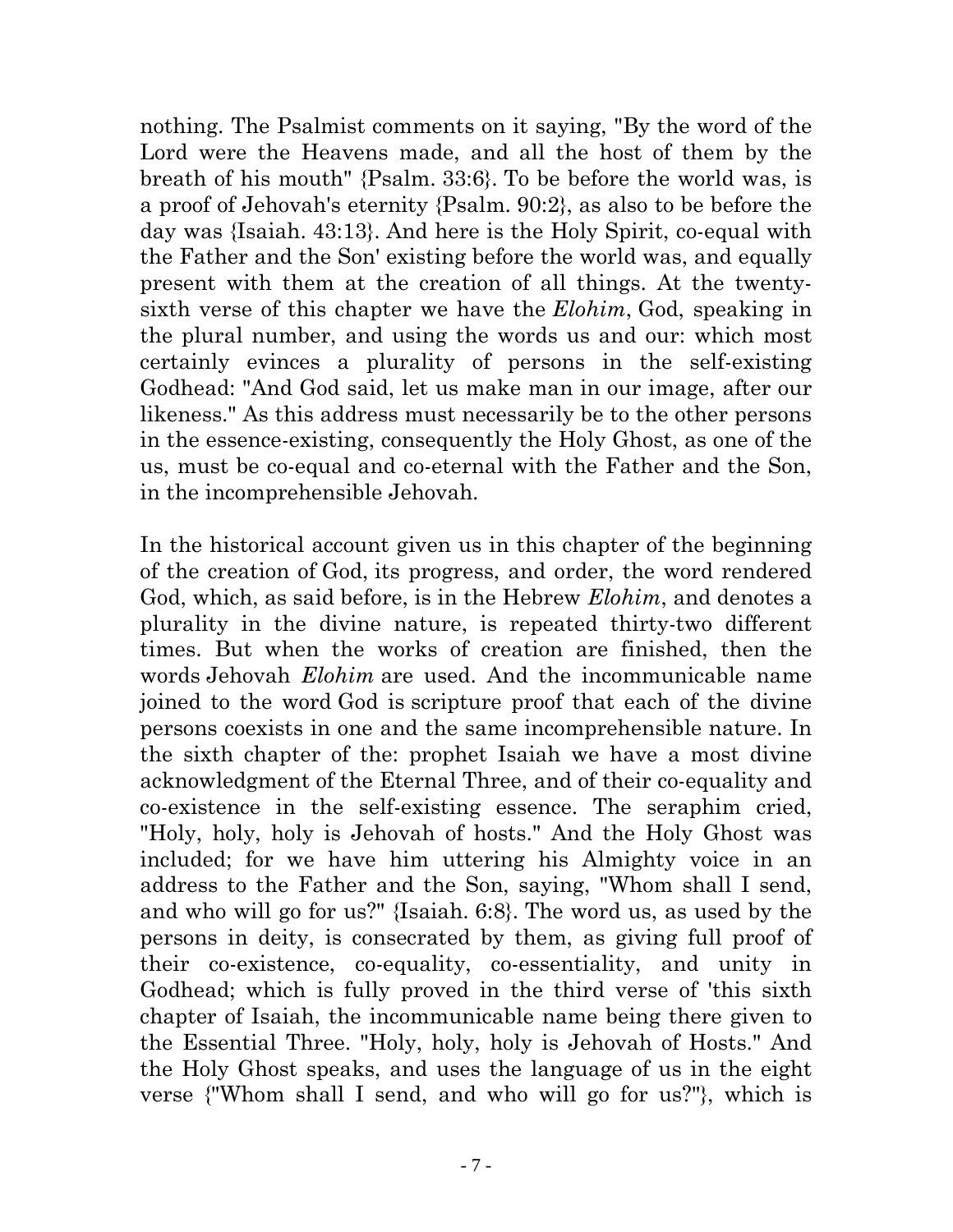declared to be the voice and language of the Holy Ghost by the apostle Paul {Acts. 28:25, 26, 27}.

This word us is used also by Christ to denote his coexistence in the Godhead, and co-equality with the Father. Praying on the behalf of the elect he says, "That they all may be one, as thou Father art in me, and I in thee; that they also may be one in us" {John 17:21}. Our Lord speaking of himself says, "I came forth from the Father" {John. 16:28}. And speaking of the Spirit he saith, "He proceedeth from the Father" {John. 15:26}. There is a mutual in-being or in-existence of the divine persons. The Father, Son, and Holy Ghost have an in-existence or in-being in each other, in one and the same undivided essence. When we say the Father is God, the Son God, and the Holy Ghost God, we do not, as one most judiciously expressed it, mean that the Father abstracted from the Son and Holy Ghost, or the Son abstracted from the Father and the Holy Ghost, or the Holy Ghost abstracted from Father or Son, is God; but the Father having the Son and Holy Ghost in-existing in him is God, and the Son having the Father and the Holy Ghost in-existing in him is God, and so the Holy Ghost having the Father and Son in-existing in him is the one true God. Thus there is a unity of the divine nature in the plurality of persons. I go on to show and prove from Scripture that the Holy Ghost is the object of faith, hope, love, and worship, and of equal glory with the Father and the Son.

When our Lord speaks of the Spirit, be speaks of him as distinct from the Father and himself, saying, "I will pray the Father, and he shall give you another comforter, that be may abide with you forever; Even the Spirit of truth, whom the world cannot receive, because it seeth him not, neither knoweth him: but ye know him; for be dwelleth with you, and shall be in you." The Holy Ghost is also joined in worship with the Father and the Son in the form of words prescribed by our Lord to be used in the administration of baptism. In which he is worshipped and acknowledged; and faith, hope, and love to him are to be in it expressed as truly, and distinctly, as to the Father and the Son.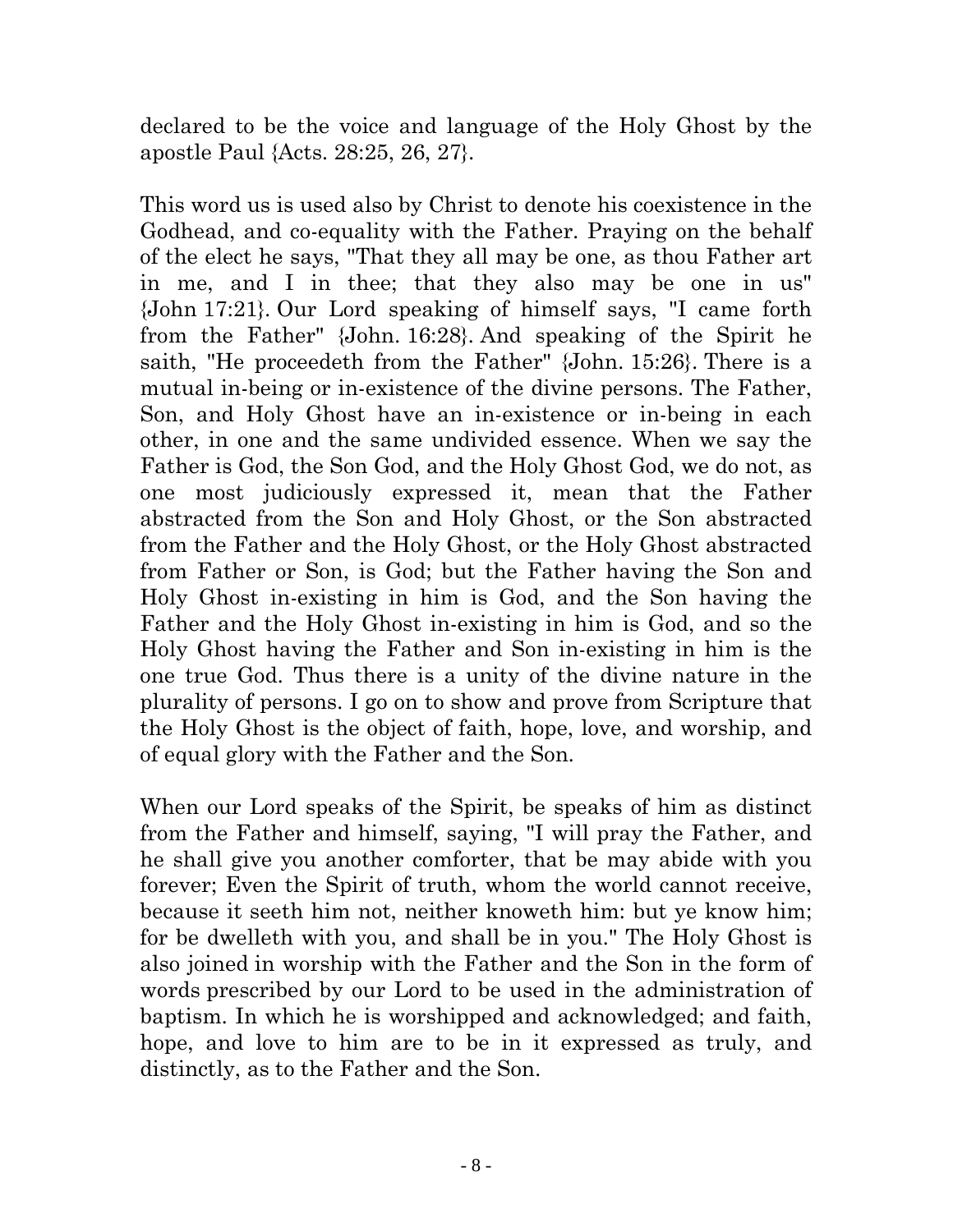I do for myself admire the acknowledgement made of the personality, equality, and essential deity of the Holy Ghost, together with the Father and the Son, in what is commonly called the Nicene Creed, in which it is said:

And I believe in the Holy Ghost, the Lord and giver of life who proceedeth from the Father and the Son, who with the Father and the Son together is worshipped and glorified, who spake by the prophets.

The Holy Ghost is here the object of faith, hope, and love. Without faith it is impossible to please God. In baptism we profess our faith in the personality and deity of the Holy Spirit. He is the God of hope, through whose own power we abound in the exercise of it. Hence the apostle prays, "Now the God of hope fill you with all joy and peace in believing, that ye may abound in hope through the power of the Holy Ghost" {Romans. 15:13}. And he is the object of love, which is expressed in our worshipping him with the same worship and love which we give to the Father and the Son. This will further appear from the apostolic benediction pronounced by Paul: "The grace of our Lord Jesus Christ, and the love of God, and the fellowship of the Holy Ghost be with you all. Amen" {2 Corinthians. 13:14}.

In this benediction all the blessings of grace are invoked from the Three-one. And the Holy Spirit is as truly prayed unto as the Father and the Son. It is equal with the blessing recorded in the sixth chapter of Numbers, verse twenty-four, where the name Jehovah is three times solemnly repeated:

The Lord bless thee and keep thee. The Lord make his face to shine on thee, and be gracious unto thee. The Lord lift up his countenance upon thee, and give thee peace.

Here are all the persons in the Godhead solemnly acknowledged and addressed. Thus the scripture gives full proof that the Holy Ghost is the object of faith, hope, love, and worship, and of equal glory with the Father and the Son. This is most clearly, fully, and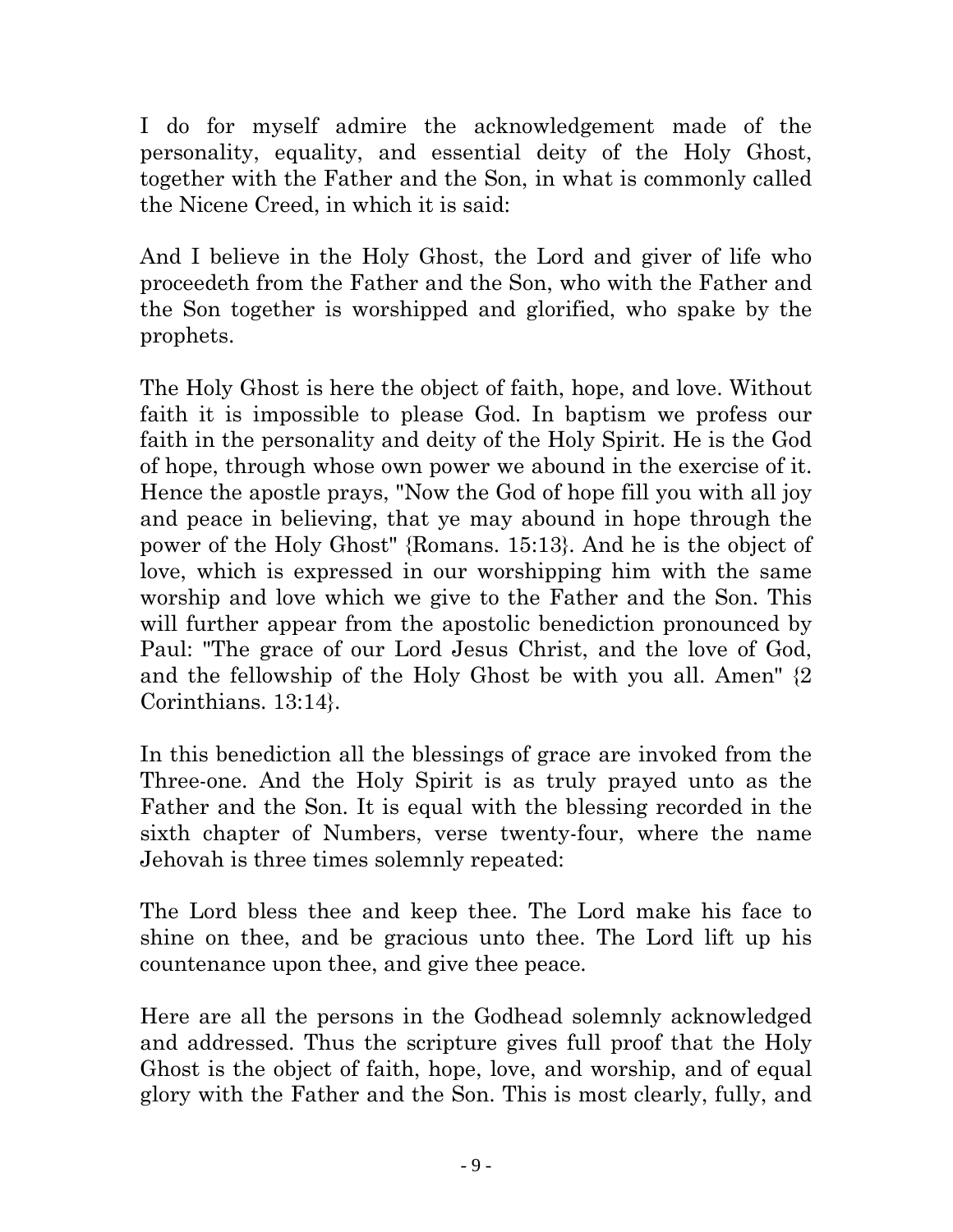expressly evidenced in the form of baptism; in which the persons are -mentioned according to the relation they stand in to each other in the apostolic benediction, and also in that apostolic prayer offered up to the Holy Trinity in the {Revelation 1:4, 5, 6}. The order is inverted to show they are equally one God, and to point out their economy in the covenant of grace, and their relations therein to the elect.

John to the seven churches which are in Asia. Grace be unto you and peace from him which is, and which was, and which is to come; and from the seven spirits which are before his throne: and from Jesus Christ, who is the faithful witness, and the first begotten from the dead, and the prince of the kings of the earth. Unto him who loved us, and washed us from our sins in his own blood, and bath made us kings and priests unto God and his Father: to him be glory and dominion for ever and ever. Amen.

Here the Holy Ghost is worshipped with the Father and the Son: as also in the fourth chapter, where the living creatures {the same with the seraphim in Isaiah's vision, and the living creatures, or cherubim in Ezekiel's} cry: "Holy, holy, holy, Lord God almighty, which was, and is, and is to come." Here equal glory is given to the eternal Spirit with the Father and the Son. May what bath been declared concerning the distinct personality, titles, names, perfection's, and essential Godhead of the Holy Ghost, with the scripture proofs which have been given of his existence in Godhead, of his being co-equal and co-eternal with the Father and the Son, the incomprehensible Jehovah, the object of faith, hope, love, and worship, and of equal glory with the Father and the Son, lead to an exalting of the Holy Spirit in the heart and life of such as are under his sacred unction and influence. Grant this, 0 Lord the Spirit, for thy own glory, and for thy truth's sake. To whom with the Father and the Son, as co-equal in the same nature, essence, perfection's, blessedness, and glory, I would ascribe everlasting honor, blessing, and praise. Amen.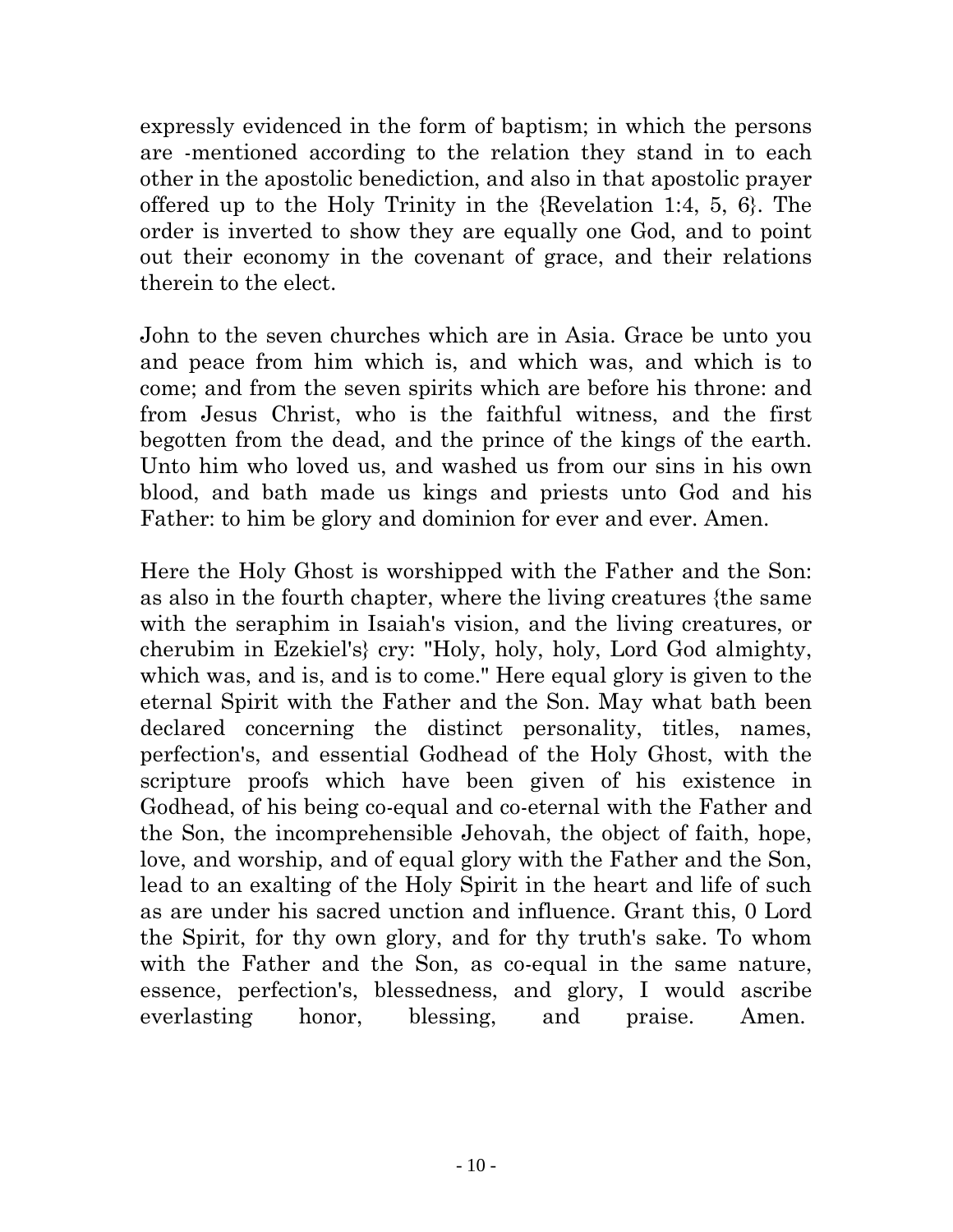#### SECTION. II.

#### On the Holy Ghost's Love to The Elect

*On the Holy Ghost's love to the elect his work and office on their behalf, and for their benefit, in the economy of the everlasting covenant.*

WHEN the love of the Holy Ghost to the elect is the subject; and when his union with them, with his relation and interest in them, is treated of, it should be particularly remembered that then we consider him, his power, and influence not essential, but ministerial, as be acts from the Father and the Son, according to the economy of the everlasting federal settlements between the sacred Three. And as he is the third in order of the Three, so his work and office on the behalf, and for the benefit of the elect, are founded on the order which subsists in the essence-existing. As the Father, as the first person in the Godhead, orders all things, and the Son agreeable to, and in obedience to the Father's will, works from him, and performs all things on the behalf of his people, and finishes salvation-work; so the Holy Ghost works from the Father and the Son, reveals, applies, and puts into actual possession of all. Let it be carefully remembered that though there are three persons in the Godhead, yet there are not three operations; for the Father does nothing by himself, nor the Son by himself, nor the Holy Ghost by himself; but the whole energy and operation of deity, relating to creatures, and the elect, begin with the Father, pass to the Son, and from the Father and the Son to the Holy Ghost: all which are by one thought, and it is in one infinite mind; and, therefore, though they are three persons, they are but one numerical power, will, and energy eternally flowing, and in the same instant communicated from one to the other in an infinite and incomprehensible manner. All the operations of the Trinity in creation, providence, and grace must be common to all the Three; for they can no more act than they can subsist separately: for the attributes of deity are in each person, yet the offices of the divine persons, as they stand related to the elect, are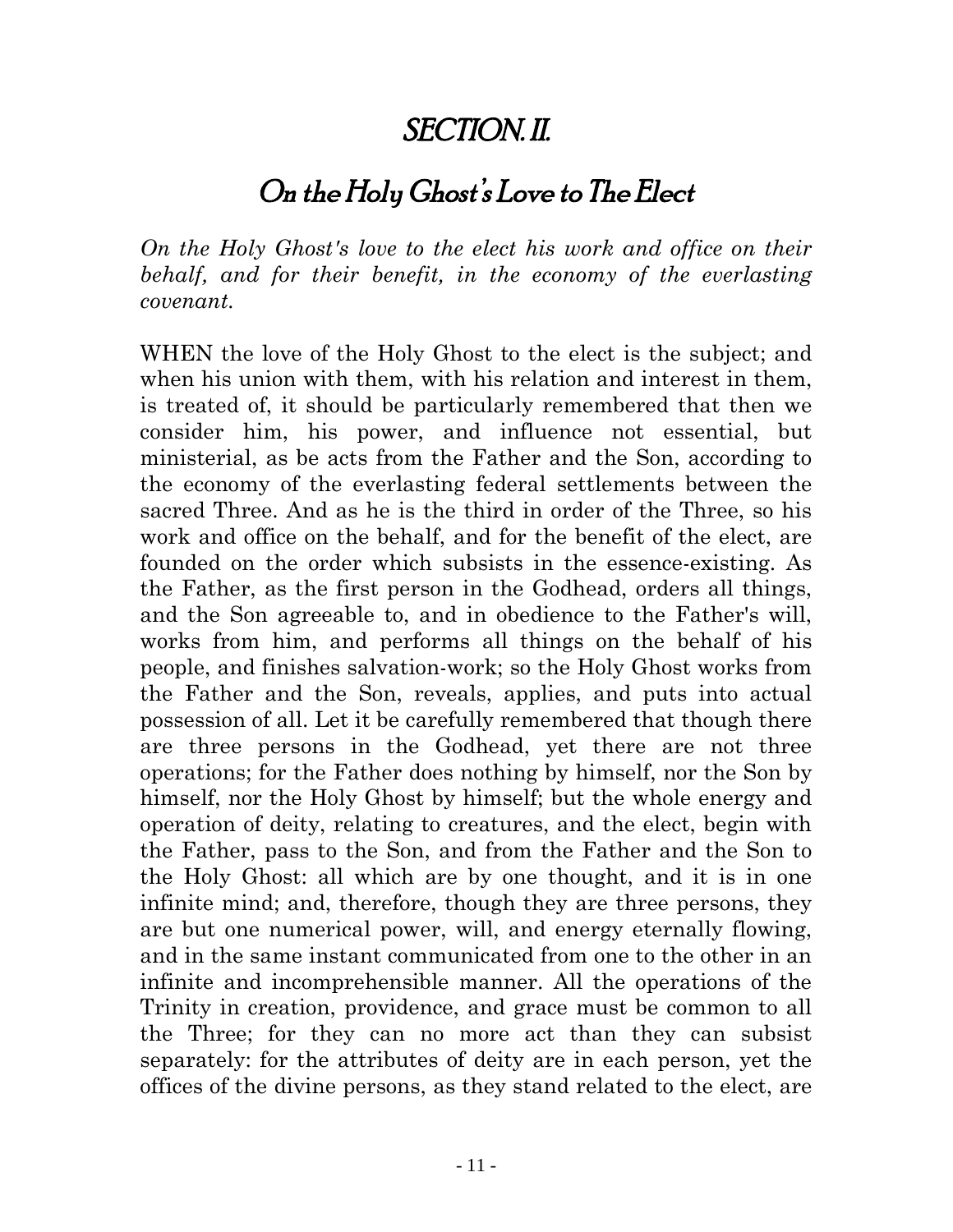so revealed in scripture, that election is very particularly attributed to the Father, redemption to the Son, and sanctification to the Spirit. Thus, "Elect according to the foreknowledge of God the Father, through sanctification of the Spirit unto obedience, and sprinkling of the blood of Jesus Christ" {I Peter. 1:2}. Where mention is made of all the divine persons, and of their distinct acts and operations in grace, the Holy Ghost, as personally subsisting in the incomprehensible nature, must have life, understanding, will, truth, knowledge, holiness, self-existence, blessedness, and love, which must be essential to his personality. And in relation to his mission from the Father and the Son, be ministerially is pleased to prove to the church, and in the hearts of his faithful people, that be loves them, as the Father and the Son do, with an everlasting love. The love of the Eternal Spirit is expressly mentioned by Paul in {Romans. 15:30}. And when we consider his union with them, his relation to, and interest in them, we shall find it to be equal with the love of the Father and the Son. It may lead to a proper view of the subject if we consider the person of Christ, God-man, to be designed to express and set forth the utmost display of Godhead in its nature, persons, and perfection's, and of God's manifestative glory, to the uttermost of the elect creature's capacity; and that God dwelling personally in our nature is the object of Jehovah's eternal delight and complacency the darling of the Eternal Trinity. The Father's love to him is unspeakable. So is the Spirit's. He revealed his mediatorial, personal, relative, and essential glories in the word. He framed the body assumed by the Son of God into personal union with him. He filled it with all the fullness of grace and Glory; and dwells in Christ in an unspeakable way and manner. He is called the Spirit of Christ. "He anointed him with the oil of gladness above his fellows." He consecrated him to his work and office.

Immanuel received the name and title, Messiah, Christ, or Anointed, from the Holy Ghost, who filled his human nature with the whole fullness, of grace, so that our Lord entered on the execution of his office of mediation under the anointing of the Eternal Spirit; and is said to perform all, as influenced by him. Peter speaking of our Lord says, God anointed Jesus of Nazareth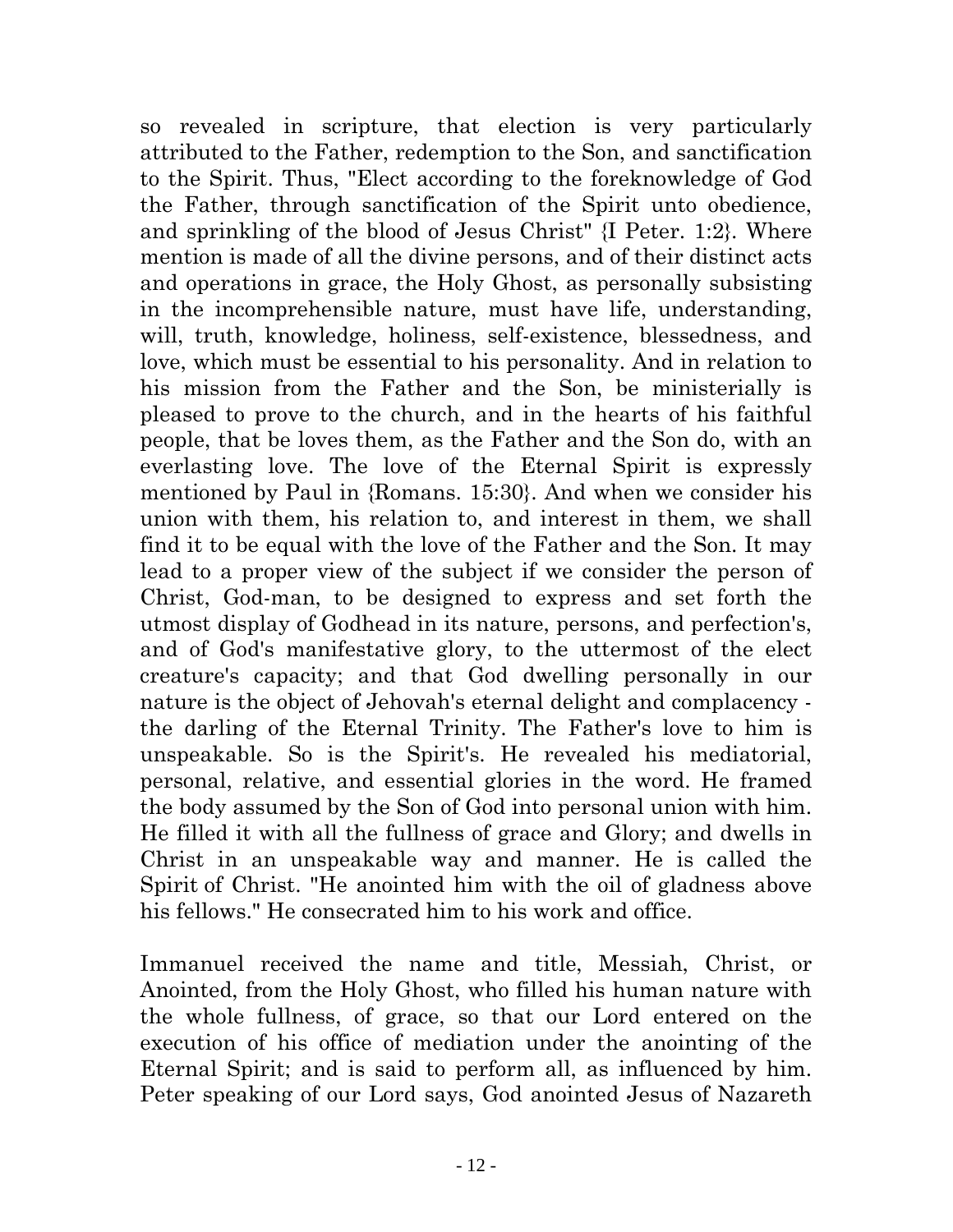with the Holy Ghost, and with power; who went about doing good, and healing all that were oppressed of the devil {Acts. 10:38}. It was through the Eternal Spirit that be offered himself without spot to God {Hebrews. 9:14}. Now he, who thus loved the head of the whole election of grace, and was so concerned in him, and in all his mediatorial acts and offices, must most assuredly love the church, the mystic body of Christ.

And it fully appears that he does, as he is the one universal Spirit who inspires all the elect, or chosen of God, with spiritual life and light. He is the author of their new birth and every spiritual faculty thereof. He dwells in them, and is the root of all their graces, the fountain of all their joys, and the spring of all their heavenly consolations. He loves their persons, as the beloved of God, and as the very members of Christ, who had union, relation, and being in him by election before the foundation of the world. He loves them, as one with Christ. And his love to them personally and distinctly appears from his union with them, relation to, and interest in them. As Christ is the head of his body, the church, and as the Holy Ghost dwelleth in him, as the spirit of life, grace, and glory; so he must hereby have union also with the elect and mystic body, because he is to be that in a less measure to it, which he is more fully and superabundantly to the head.

Real believers, or the church of Christ, are styled "Temples of the Holy Ghost." The apostle in his second Epistle to the Corinthians says, "Ye are the temple of the living God." Consequently the Holy Ghost must be the living God, since it is because of his dwelling in us that we are "the temples of the living God." Now, his dwelling in us shows that he has an union with us. He is said to dwell in our bodies.

How much more then in our souls! As the soul dwells in the body, and is the life of it, and as the union between body and soul is inexplicable; so the Holy Ghost dwells in the souls and bodies of the saints, and his union with them and his indwelling in them are truly mysterious and divine: not to be comprehended: but to be believed, because the scripture declares it. His indwelling argues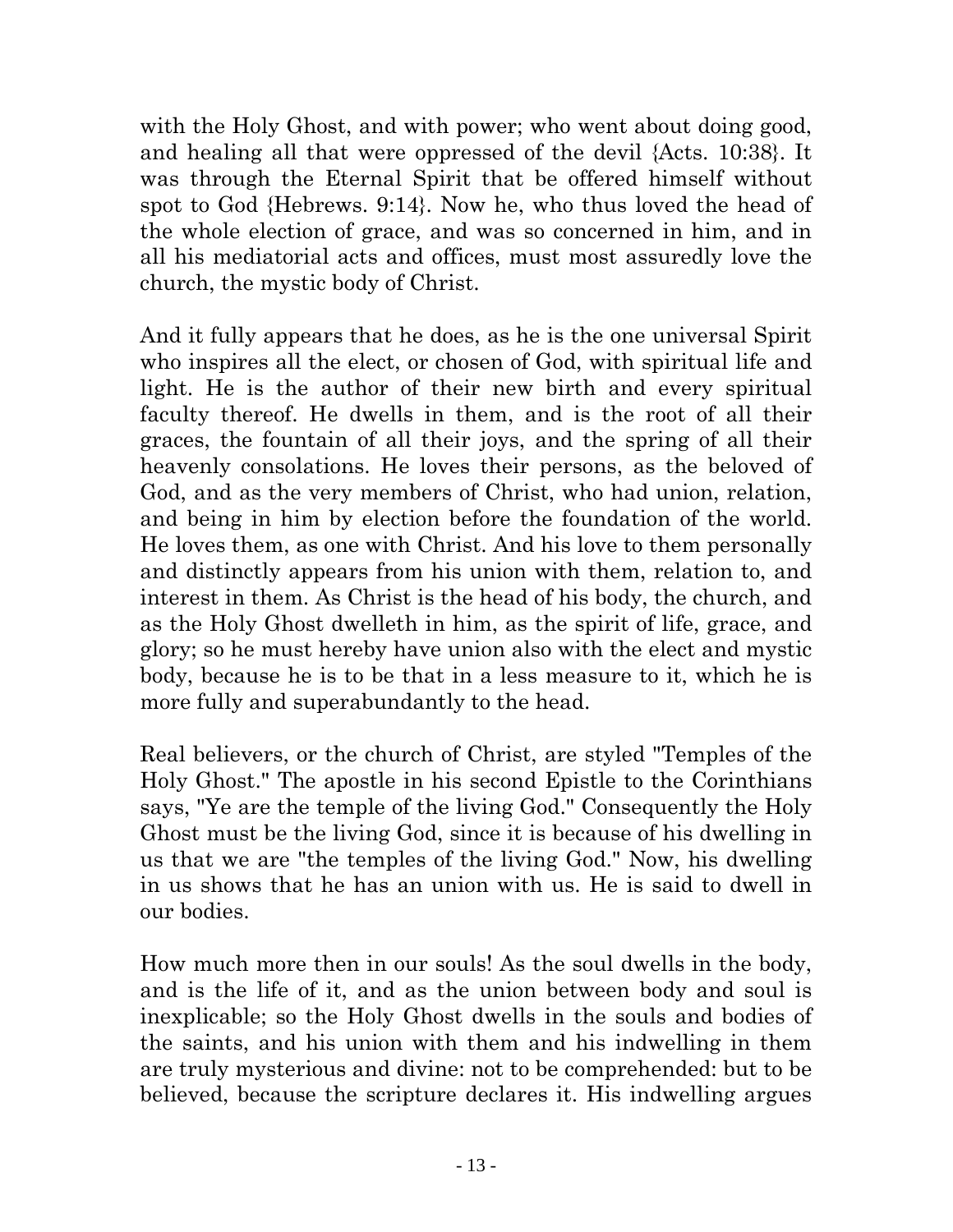his love. It is a vast expression of it. This shows his relation to us. He is the Spirit of Christ, our head. And his dwelling and abiding in us show that he stands related to us by the everlasting covenant of grace, in which he was most graciously pleased to discover his interest in the elect by the work and office which he undertook on their behalf. An abstract of which you have in these words, "I am with you, saith the Lord of Hosts; according to the word that I covenanted with you when ye came out of Egypt, so my spirit remaineth among you" {Haggai. 2:4, 5}. Here are the Lord, the Word, and the Spirit. And it is evident from this text, properly interpreted, that Jehovah covenanted with the Word; and in consequence of it, my spirit, saith the Lord, remaineth among you. In consonance with this John says, "There are three that bear record in Heaven, the Father, the Word, and the Holy Ghost: and these three are one" {I John. 5:7}. The record, which the Eternal Three bear is that before all worlds the elect were the objects of the Father's everlasting love and complacency, that out of the love wherewith he loved them be chose them in Christ before the foundation of the world, blessed them in him with all spiritual blessings, and accepted them in him to the praise of the glory of his grace {Ephesians. 1: 3, 4}. In the fore views of their fall in Adam, and all the consequences thereof, the Eternal Three willed, counseled, and covenanted their redemption through the suretyship engagements of the God-man, and by his incarnation, obedience, and sacrifice; which were most clearly to be revealed in scripture, type, and prophecy to the church, by the Holy Ghost, through the ministry of the prophets. All which are most faithfully recorded in the scriptures of truth, that is, the Father's everlasting love to the persons of his elect, and the son's complete and eternal redemption wrought t and finished on their behalf. The Holy Spirit's witness to the eternal transactions between the Father and the Son with his testimony that Christ's work is a finished salvation, and that the Father's record of it is a full and sufficient warrant for our believing in the personal work, and word of Christ, and resting our souls thereon for our everlasting salvation is, I think, an all-sufficient proof of his being one of the holy covenanters, of his being deeply interested in the covenanted ones, of his sustaining an office in the everlasting covenant, and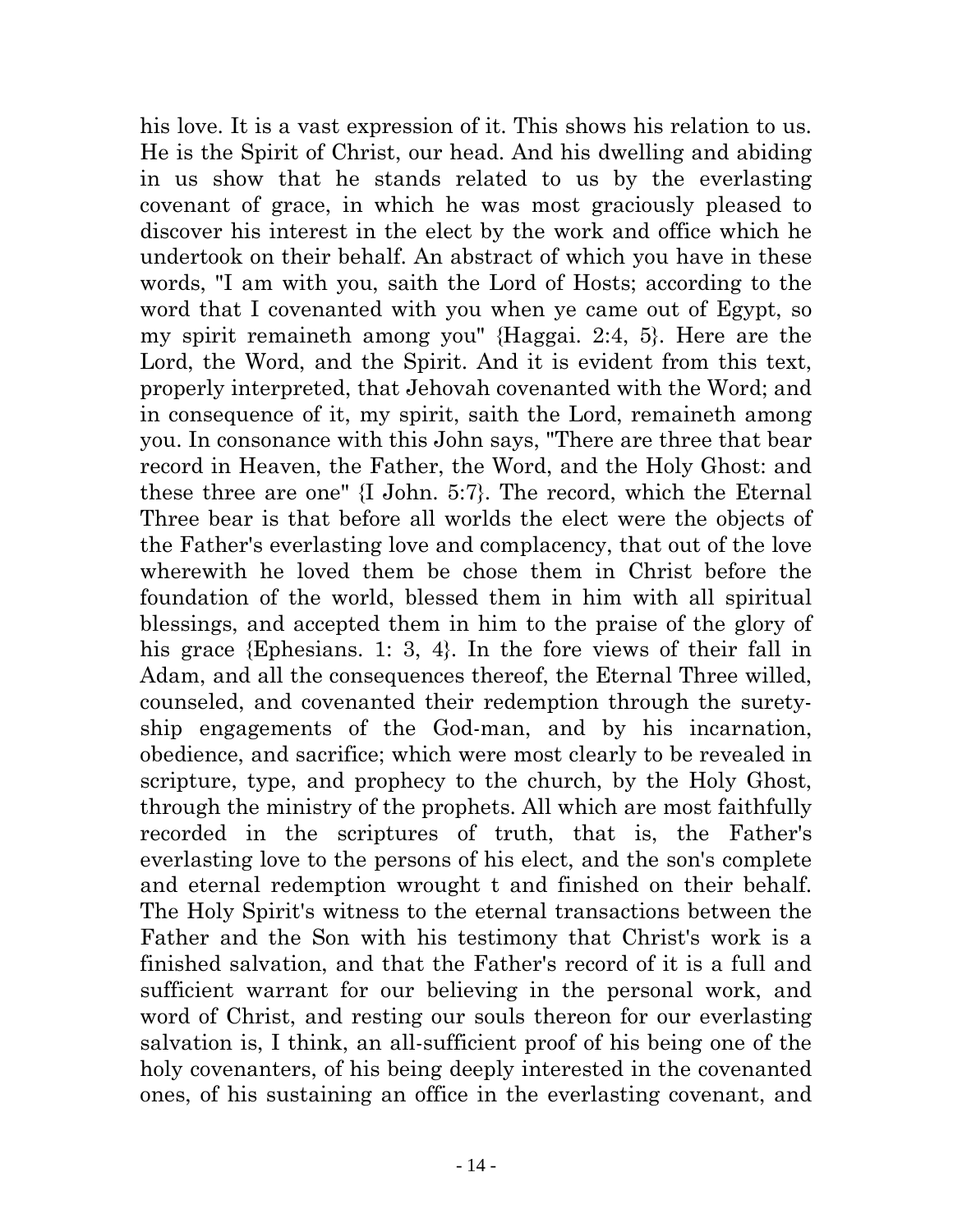that his work is to sanctify all the elect people of God. This may further appear from the following scripture, where all the divine persons in Godhead are clearly expressed in their distinct personalities, offices, and acts of grace towards the elect. The words are these:

But after that the kindness and love of God our Saviour toward man appeared, not by works of righteousness, which we have done, but according to his mercy he saved us by the washing of regeneration, and renewing of the Holy Ghost; which he shed on us abundantly, through Jesus Christ our Saviour: that being justified by his grace we should be made heirs according to the hope of eternal life {Titus. 3:4, 5, 6, 7}.

God the Father is the author of our eternal salvation. God the Son is the finisher of it. And God the Holy Ghost is the revealer of this great salvation. He quickens the soul with new and spiritual life, enlightens the mind with the light of everlasting life, and washes and cleanses the soul from guilt, as be leads the regenerate to the blood of Christ for health, purity, pardon, and peace. The love and kindness of God our Savior {by whom, in this place, Jehovah the Father is intended} come on us through Jesus Christ our Savior. The mercy of our heavenly Father streams through him down on us. He wrought out salvation; and through him all the blessings of it are communicated to us in regeneration. The Spirit himself is given us by Christ. Every supply of grace is out of his fullness. Every thing wrought in us, that is well pleasing in the sight of God, is through Christ; and even the gift of God, eternal life itself, is in him.

The Holy Ghost, according to the economy of the covenant, is sent by the Father and the Son. Of his effusion on Christ as Mediator you read in the following scripture: "The Spirit of the Lord God is upon me, because the Lord hath anointed me" {Isaiah. 6 1: 1}. And the Redeemer saith, "The Lord God, and his Spirit, hath sent me" {Isaiah. 48:16}. His mission to his church, his work, and office, when sent and given, are thus expressed by our Lord. "I will pray the Father, and he shall give you another comforter, that he may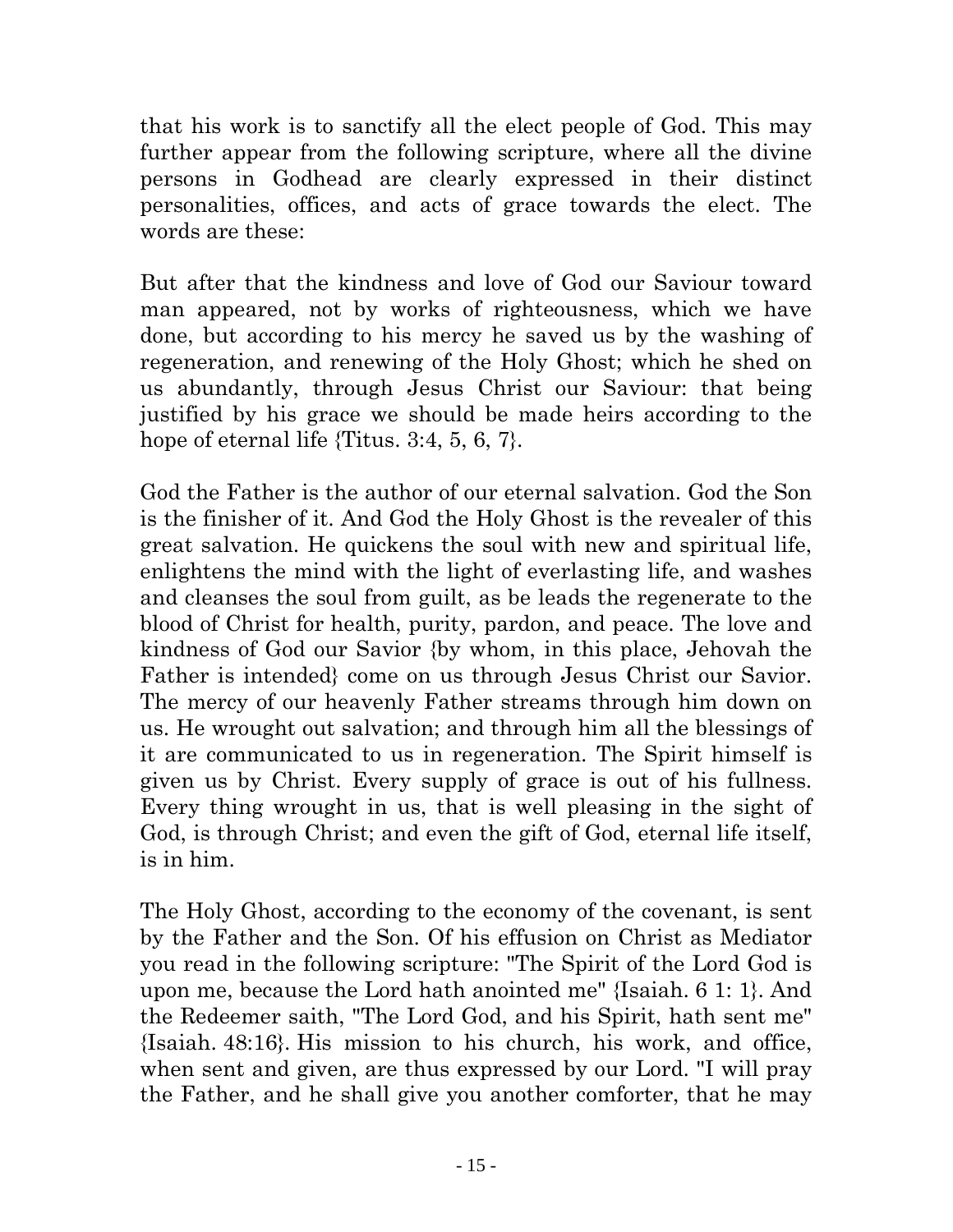abide with you for ever; even the Spirit of truth, whom the world cannot receive because it seeth him not, neither knoweth him; but ye know him, for he dwelleth with you and shall be in you" {John. 14: 16, 17}. Again, in verse twenty-six, our Lord saith, "But the comforter, which is the Holy Ghost, whom the Father will send in my name, he shall teach you all things, and bring all things to your remembrance, whatsoever I have said unto you." Speaking of the Holy Spirit in his work and office our Lord saith, "He will guide you into all truth, for he shall not speak of himself, but whatsoever he shall hear, that shall he speak, and he will shew you things to come. He shall glorify me, for be shall receive of mine, and shall shew it unto you. All things that the Father bath are mine: therefore said I that he shall take of mine, and shall shew it unto you." Thus it appears from the scriptures that the Holy Ghost loveth the elect hath an union with them - stands related to them and is interested in their souls and bodies; which is evidenced by his indwelling in them, and by their being in consequence thereof his temples. It is moreover proved by his work and office founded on the federal transactions in the everlasting covenant; in which he engaged to become the breath of spiritual life unto the elect, their enlightener, sanctifier, guide, and comforter: his office in their souls being to bring them to an acquaintance with Christ as revealed in the word, to lead them to know him, and believe on him to life everlasting, to shed abroad the Father's love in their hearts, and to carry on divine fellowship between them and Christ, and the Father in him, through his own most gracious influence and presence with their souls: the benefits of which are unspeakable. From hence it appears that the everlasting covenant of the Trinity is all of grace - and that it fully reveals and makes manifest that our Jehovah is "the God of all grace." The love of Father, Son, and Spirit is a free, full, and everlasting love. The elect are the subjects of the Father's invariable love and delight. They are everlastingly saved in Christ, who loved them, and washed them from their sins in his own blood. They are, or will be, all and each of them called and renewed by the Holy Ghost, sanctified throughout in body, soul, and spirit, and sealed by him into the day of eternal redemption. May what hath been delivered on this more important subject,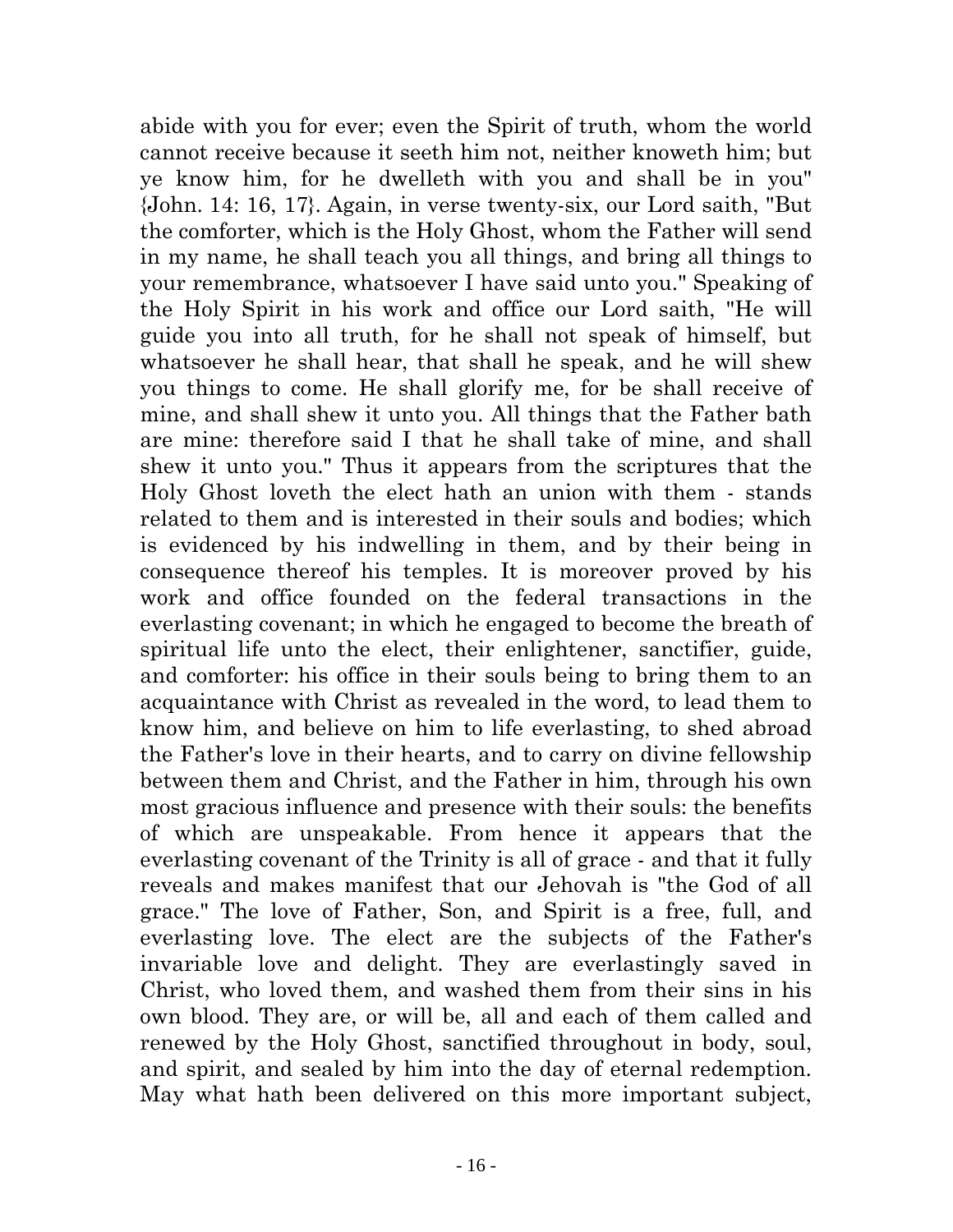concerning the love of the Holy Ghost to the elect, his work and office on their behalf, and for their benefit, in the economy of the everlasting covenant, be accompanied with his own divine blessing! May it lead us to give him equal honor, glory, blessing, and praise with the Father and the Son for our complete salvation, and the enjoyment of everlasting life! He being the revealer of Christ to us, and the manifester of the Father's love, which he sheds in our hearts, may we express our love to him in every act of spiritual worship. Amen.

#### SECTION. III.

#### The Holy Spirit in the Church

*An account of his internal and external works his extraordinary acts, gifts, and operations in, on, and for the benefit of, his church.*

THERE has been an outward and visible manifestation of all the divine persons in God at the baptism of Christ, where the Son of God was seen in our nature parting the mystic wave. The Father by an audible voice from Heaven pronounced, "Thou art my beloved Son, in whom I am well pleased" {Mark. 1: 11}. And the Spirit was seen "descending like a dove," pointing out Immanuel to be the Christ of God {John. 1: 32, 33, 34}. This sacred agent works on men both internally and externally. His works are wonderful. His acts, gifts, and operations in the souls of the elect, on them, and for the benefit of his church, are extraordinary; such as, when rightly viewed, proclaim him to be Lord God Omnipotent. I will divide the subject of the present section into two parts. I will first give an account of the internal work of the Holy Ghost. And second, I will give an account of the external works, and extraordinary acts, gifts, and operations of the Holy Ghost in, and on, his church, for the benefit thereof.

*I begin first to give an account of his internal work on the souls of the elect.*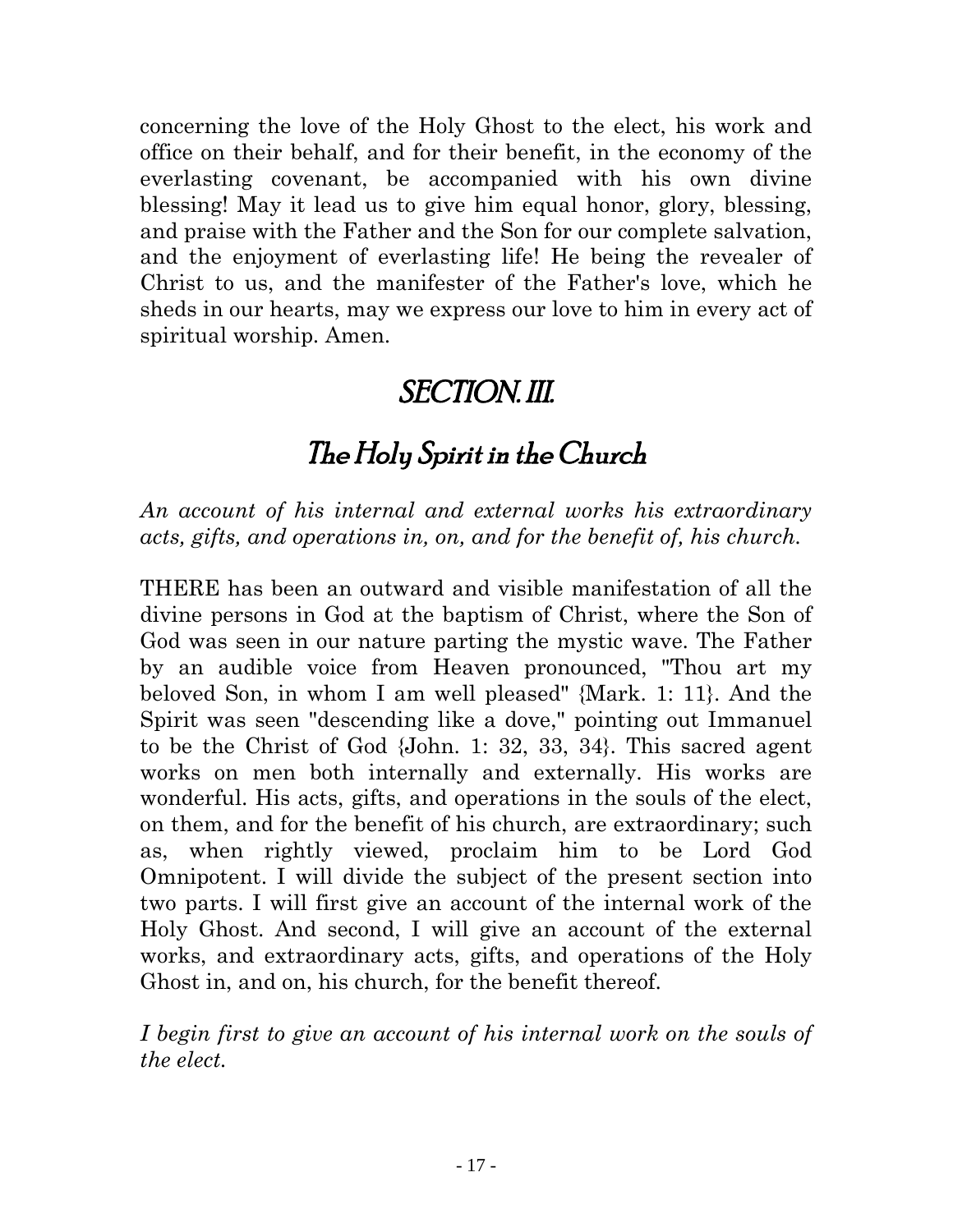His first work is a supernatural creation, which he produces in them by his own almighty energy, in which their will has no act. By this supernatural birth and life which he produces in them, and communicates to their souls, they become fit subjects for him to act further on: which he does by convincing them of sin, by letting them feel the guilt of it, opening their minds to see the exceeding sinfulness of their nature, life, and actions, and thus making way for them to receive salvation from the Lord, as the free gift of mere grace. And thus he disposes them on their receiving and believing on Christ to give him the entire glory of their complete salvation. He by his Almighty energy removes the convinced sinner off himself, and fixes him on Christ. He lives in Him as the fountain of spiritual life. He puts forth his influences in the soul agreeable to our Lord's account, who says, speaking of the believer, "The water that I shall give him shall be in him a well of water, springing up into everlasting life" {John. 4:14}. The Holy Ghost becomes in his gracious office to the believer the Spirit of grace and of supplications. He opens the mouth in prayer, enlarges the heart at the throne of grace, teaches the believer how to pray, and what to expect from the Lord. To be brief, the Holy Ghost begins his work in the souls of the elect in regeneration, and carries it on effectually converting them to love the Lord their God by showing to them and proving in them that the Father is reconciled unto them by the death of his Son, that be has freely forgiven them all trespasses, and loved them in Christ from everlasting. He shows them their interest in Christ by taking of his things and showing them unto them, and thereby giving them clearly to know Christ, his righteousness, blood, fullness, and grace, and their union with, interest in, and title to him and all the blessings and benefits of his great salvation. He pronounced the sentence of justification in their consciences. Hence Paul says, "But ye are washed, but ye are sanctified, and ye are justified, in the name of the Lord Jesus, and by the spirit of our God" {I Corinthians. 6: 11}. He is the Spirit of adoption, and be bears witness to {not with} their spirits that they are the children of God. And if children, then heirs; heirs of God, and joint heirs with Christ {Romans. 8: 16, 17}. Thus he carries on, and produces the fruits of sanctification, which causes them to grow in grace, and go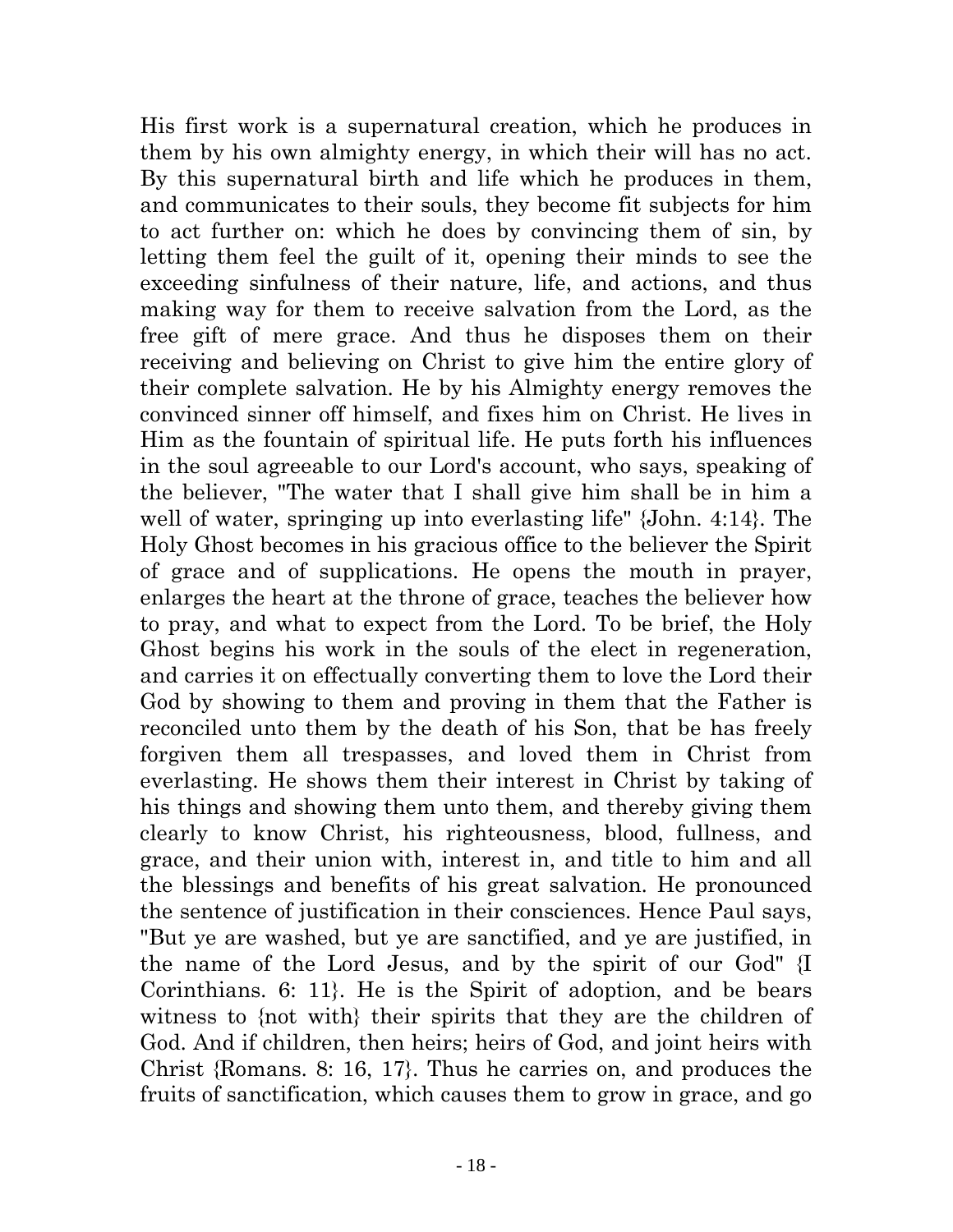on in a final perseverance in the fruits of holiness, the end of which is everlasting life. These are the outlines of the internal work of the Holy Ghost in the souls of the elect of God, and members of Christ, who are filled with all joy and peace in believing, and abound in hope through the power of the Holy Ghost {Romans. 15:13}. Having thus given a general scheme or view of the Holy Spirit's internal work in the souls of the redeemed of the Lord, I proceed secondly to give an account of his external works, and extraordinary acts, gifts, and operations, in, on, and for the benefit of the church of Christ, who is expressly styled "The living God" {Hebrews. 3:12}.

The first great and extraordinary works, acts, gifts, and operations of the Holy Ghost, which I style external, began on the day of Pentecost, and were more or less continued throughout the apostolic day; whereby he proved himself the founder of the New Testament church, who built it upon the everlasting foundation which the Father bad laid in Zion, and framed, and knit all the building into an holy temple in the Lord.

As there was a period fixed on for the, manifestation of the Son of God in our nature; so there was also a fixed time for the descent of the Holy Ghost. Our Lord was incarnate in the fullness of time. He had finished his work which the Father gave him to do, was received up into Heaven, and crowned with glory everlasting. Ten days from his ascension, on the festival and day of Pentecost, the Holy Ghost was given according to Christ's most true and faithful promise {Acts. 1: 5 }. He came down from the Father and the Son, being according to the economy of the covenant sent by them, to testify of Christ that he was the Son of God, the true God, and that eternal life was in him. He came down to glorify Christ in the hearts of his apostles and believing people. He came down to bring all things to their remembrance which Christ had spoken, done, suffered, promised, and revealed unto them. He came down with a sudden great sound, as of a rushing, mighty wind, expressive of the power and efficacy of his grace, which is mighty and irresistible, secret and invisible, carrying all before it, casting down the strongholds of sin and Satan. And it filled all the house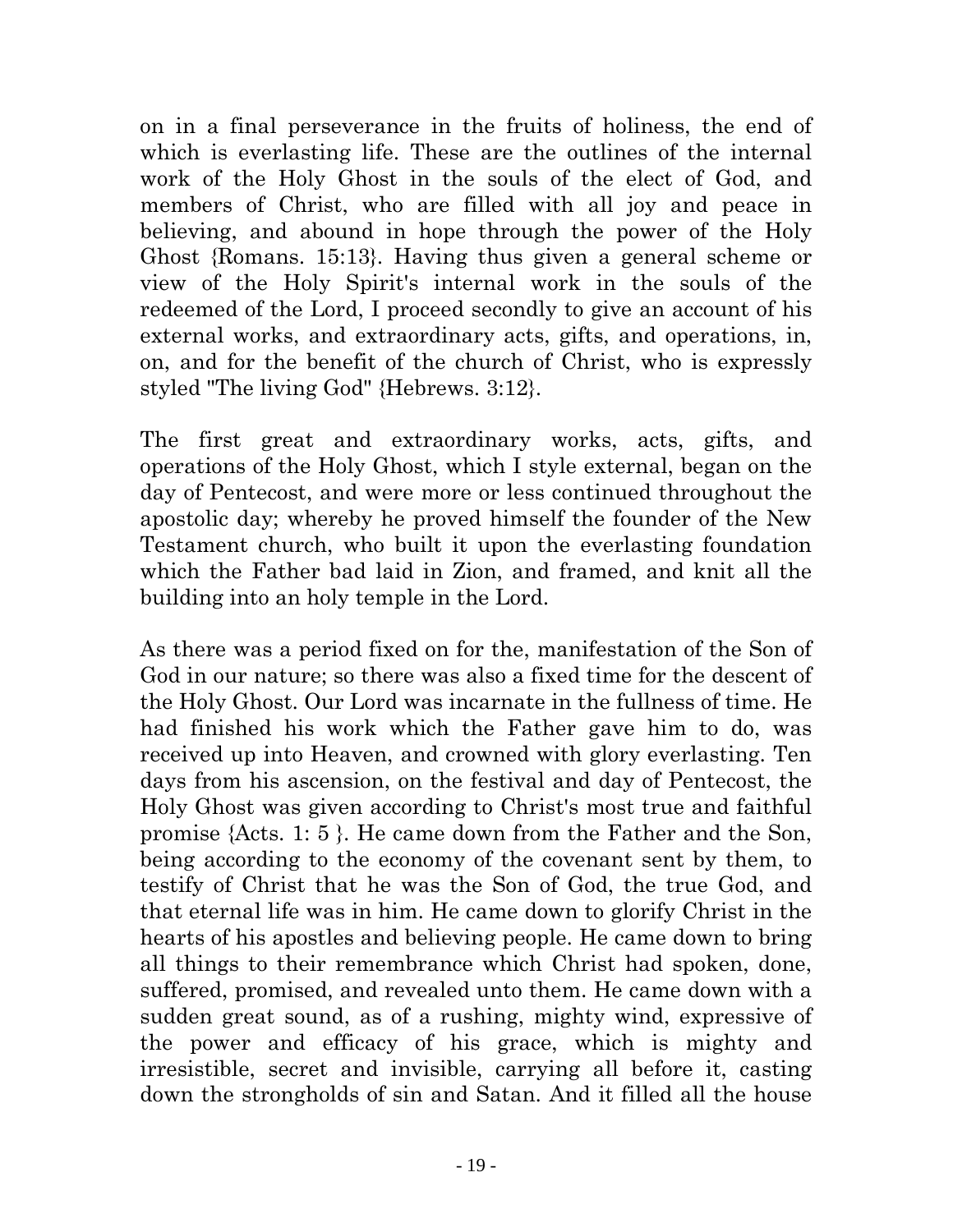or room, where all the apostles and others, who were waiting on Christ for the fulfillment of his promise, were sitting; which might be symbolical of the spread of the everlasting Gospel. On this there were presented to their view visible appearances, which appearances were like parted flames of fire. And these parted flames looked like tongues, and sat upon each of them; one upon one of them, and another on another of them: or many on each of them. That is, the Holy Ghost in the appearance of fire. Hereupon, they were all filled with the Holy Ghost, with his gifts and graces. They were now baptized with the Spirit, and began to speak divers languages. One spoke one language, and another another and sometimes the same person spoke one language and sometimes another. In this visible descent, and symbol of his presence, the personality of the Holy Ghost was realized, and as in his former descent in a bodily shape like a dove, and resting and remaining on Christ, his distinct personality from the Father and the Son was declared; so likewise it was on the day of Pentecost, when he descended and rested on the apostles and assembled church of Christ. And this was one of the great and extraordinary acts, whereby the New Testament promise was accomplished. The great promise of the Old Testament was that the Son of God should be given a covenant for the people {Isaiah. 42:6}. The one grand promise to be fulfilled under the New Testament, yea, at the commencement of that dispensation, was that the Spirit should be poured out {Joel. 2:28}. He descended to prove that Christ was crowned in Heaven by the Father, and to demonstrate that Jesus of Nazareth, whom the Jews with wicked bands had crucified and slain, was constituted by him both Lord and Christ, King of Kings, and Lord of Lords, that he was invested with office, power, and authority over all things, exalted above every name, that to him every knee should bow, that all power was given him in Heaven and on earth, and that he was appointed the bead of the church, his mystic body, the fullness of him which filleth all in all. Thus the Holy Spirit, on this descent of his, glorified Jesus. The fruits and effects it produced were wonderful. The apostles spoke the word of God with boldness. They publicly declared the wonderful works of God: the great truths, mysteries, doctrines, and secrets of the everlasting gospel. The Lord the Spirit bad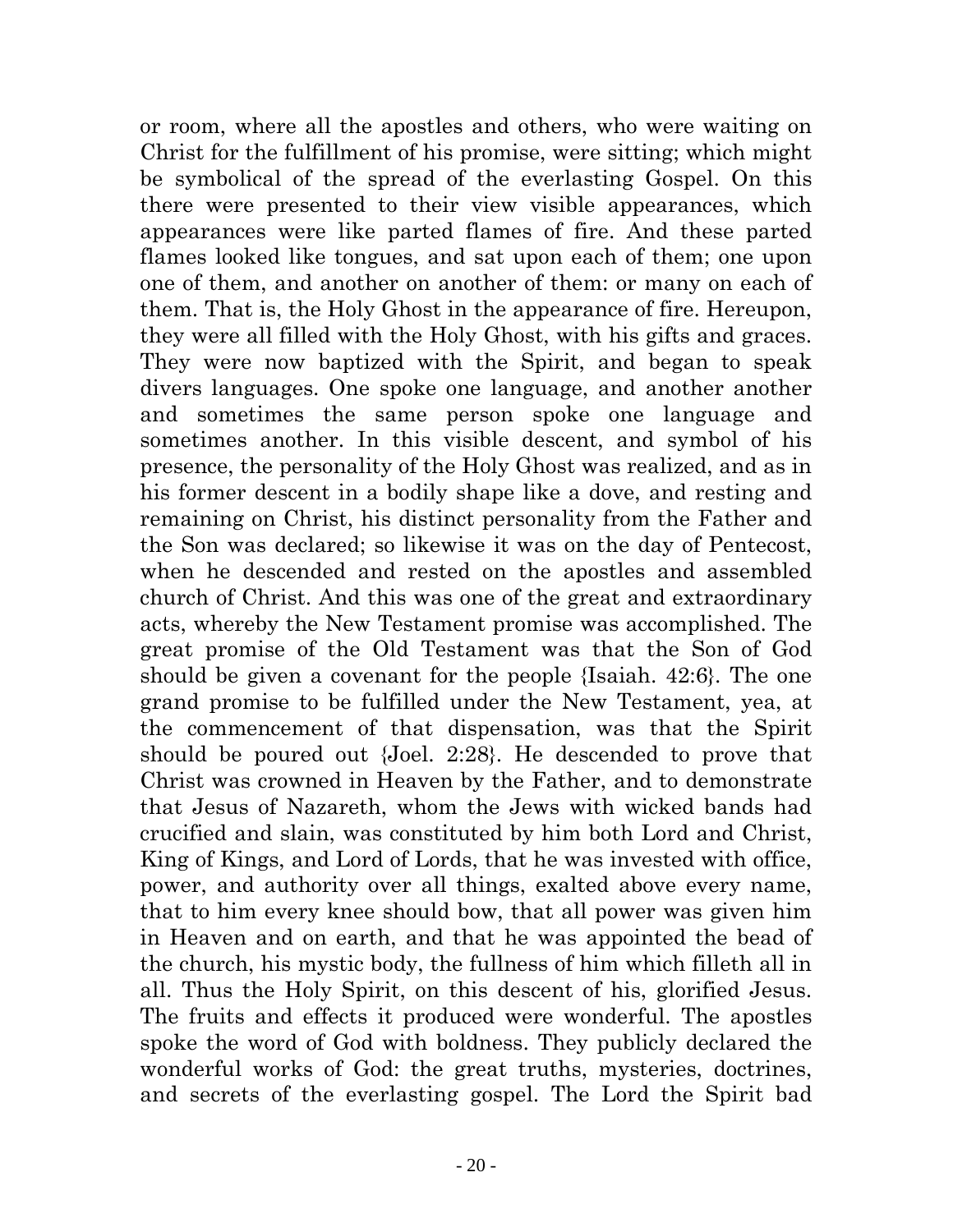continued, as the Spirit of Christ, the ministry of the prophets in the Old Testament church, by whom he testified of the sufferings of Christ, and the glory that should follow on his exaltation and coronation in Heaven. And he now descended to qualify the apostles for bearing their testimony for Christ, both in Jerusalem, and in all Judea, and in Samaria, and unto the uttermost part of the earth {Acts. 1: 8}. And accordingly they preached the gospel with the Holy Ghost sent down from Heaven {I Peter. 1: 12}. The immediate effects of it were the conversion of three thousand on the day of Pentecost, and five thousand shortly after.

The Holy Ghost was pleased to crown his descent with external demonstrations of his power, presence, and majesty. He conferred on the apostles and others miraculous gifts. He enabled them to work divers miracles on the bodies and minds Of men; to heal the sick by a word, and sometimes by a touch {Acts. 3:6, 7; 5:15, 16; 19:11, 12}; to raise the dead {Acts. 9:40; 20:9, 10}; to; cast out devils {Acts 19:12; 16:18}; and to strike with blindness and death such as sinned grievously, or opposed the truth {Acts. 5: 4,5, 9, 10; 13: 11 }. These were external extraordinary works, performed by the power of the Holy Ghost, and wrought by the apostles to confirm gospel-truth, and to strike terror into the minds of the opposers and persecutors of it. And these great and miraculous gifts were continued throughout the apostolic day, and then ceased. The gifts of the Holy Ghost, which were external, and were then bestowed on the ministers and members of Christ's church, at least on some of them, were as enumerated by Paul: first, the word of wisdom; second, the word of knowledge; third, the gifts of healing; fourth, the working of miracles; fifth, the gift of prophecy; sixth, a discerning of spirits; seven, diverse hinds of tongues, and eighth, the gift of interpretation of them. All these gifts were bestowed on the church at Corinth. The members and ministers of it abounded in them. They were spiritual gifts conferred by the Holy Ghost, as Lord and God, in a sovereign way and manner according to, his own will. Yet they did not make those on whom they were bestowed spiritual, as fully appears from what Paul declares concerning many of the members of the visible church of Christ at Corinth. They were bestowed for the use and benefit of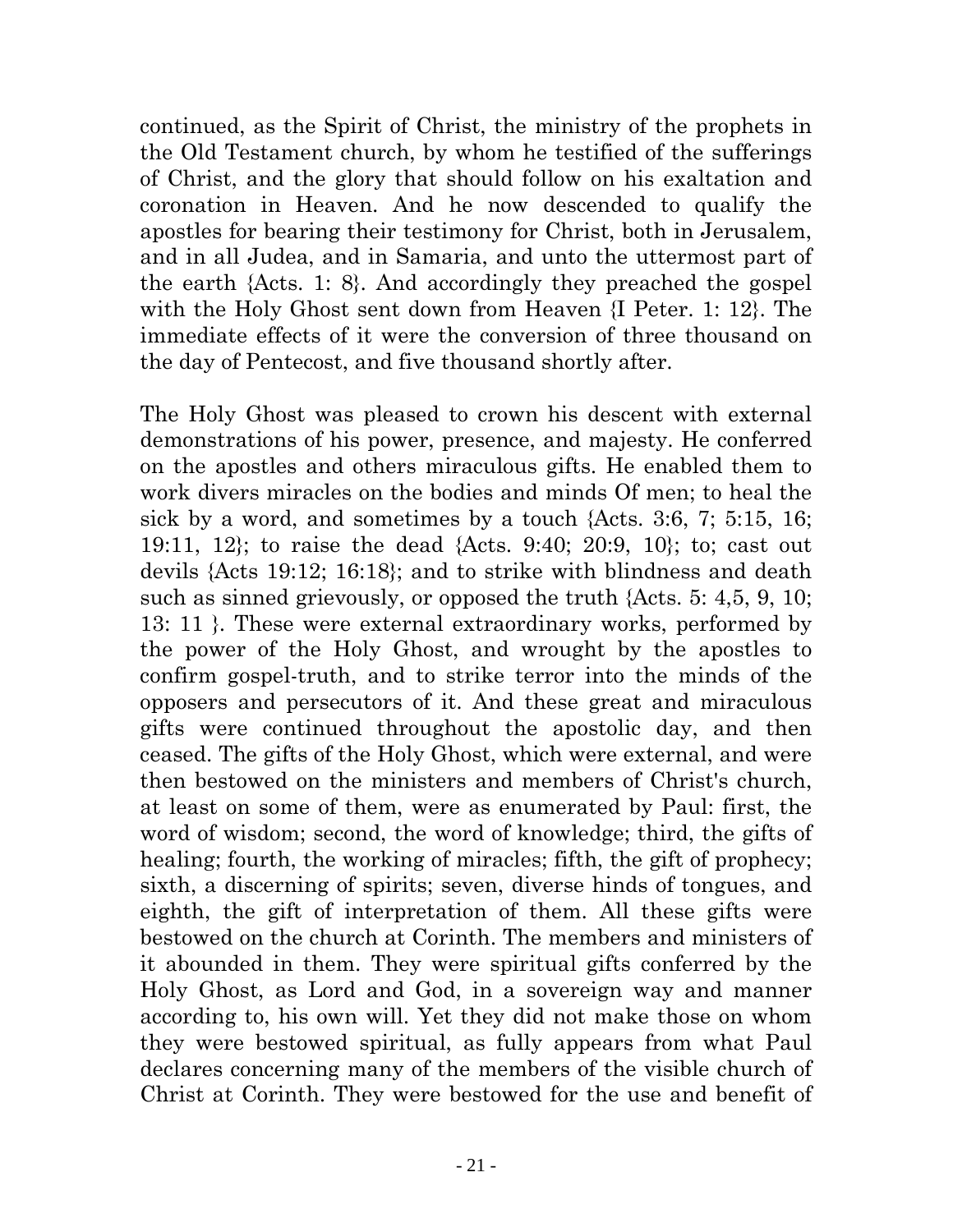Christ's church, and to answer some peculiar ends in the apostolic age. Thus God bore witness both with signs and wonders, and with divers miracles, and gifts of the Holy Ghost, to the gospel of his dear Son.

The operations of the Holy Spirit in, and on the church of Christ, and for the benefit of it, were great and extraordinary. He continued his life-giving presence, power, and influence, with his word, for a long season. He brought in multitudes of elect souls by the preaching of the word to the obedience of faith. He enabled the church of Christ and the true ministers of it to endure persecutions, and even to grow thereby. He was with the people and ministers of Christ, and gave them strength equal to their days. He added to the church daily such as should be saved. He consecrated the New Testament church, sanctified the offering up of the Gentiles, that is, their devoting their souls and bodies, property and all, to Christ and his service. It was "acceptable, being sanctified by the Holy Ghost" {Romans. 15:16}. He wrought on some externally, in whom he did not work by the mighty energy of his power. We read therefore of some, who were once enlightened, and had tasted of the heavenly gift, and were made partakers of the Holy Ghost, who had tasted the good word of God and the powers of the world to come, that fell away, and became final apostates, as Judas did, who had been an apostle {Hebrews. 6:4, 5, 6}. These persons were but temporary believers. They were not born again. And like as the Spirit of the Lord departed from Saul; so he departed from these professors, having never been to Saul, nor to them, an indweller in their souls. Yet it was to answer some end to the real church of Christ, that these persons bad been once external members of it. Hereby real saints would be led to know and feel that grace in their souls is far beyond all gifts, that regeneration and conversion to God may be, and are, where these gifts are not; and that those things which accompany the true knowledge of Christ and his salvation - faith in Him and love to Him - are those gifts and callings of God which are without repentance, and which, where they are once given and bestowed, remain forever.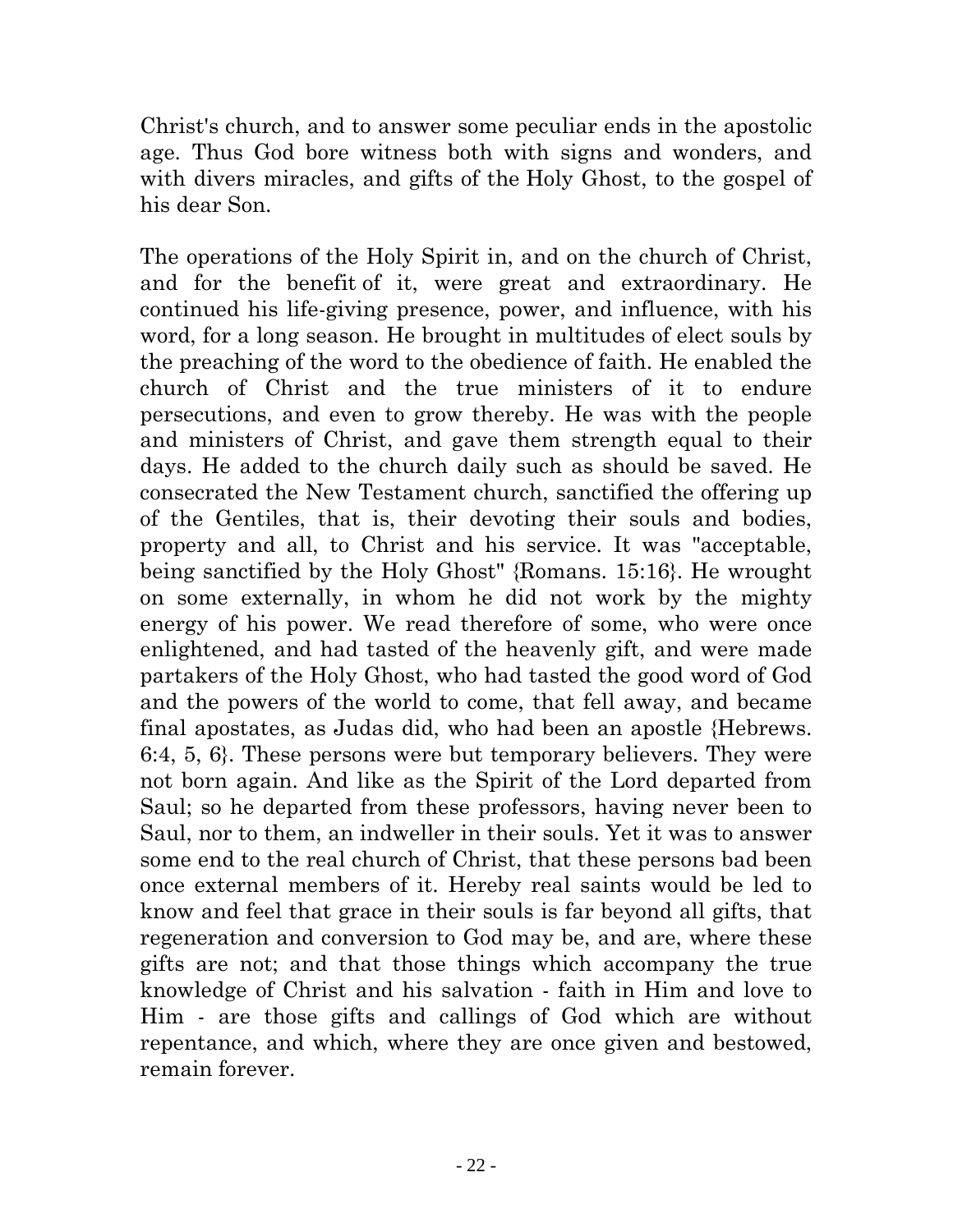I close this section with observing that all the gifts and operations of the Holy Ghost are eventually for the benefit of the church of Christ. He loveth the elect spouse and bride of Christ, and is the life, the soul, the breath, the one universal spirit which lives and breathes throughout it. He inspired the prophets of the Old Testament, and the apostles and evangelists of the New to write scripture, and they wrote as they were moved by the Holy Ghost {2 Peter. 1:21}. The scriptures are infallible. The Holy Ghost works effectually by the reading of them in the hearts of the elect. He wrought by the preaching of them in the ministry of the apostle, and turned sinners from darkness unto light, and the power of Satan unto God. He works still by the reading, preaching, and spiritual expounding of them by the ministers of his own sending and ordaining. He it is who continues the standing ministry of the gospel, who qualifies men to preach, and who clothes the word with power. Conversion is his continued miracle in the church. He will abide with the church, ordinances, and ministers of Christ to the end of the world, to supply the want of Christ's bodily presence. "Lo, I am with you alway, even to the end of the world. Amen" {Matthew. 28:20}, says Christ to his apostles and people. This he cannot be, but by his Spirit, which is a proof of the Spirit's immensity and omniscience. He must know the whole heart of Christ, the love of God the Father, and all the cases of all the militant church of Christ. He must be present with each and every one of them at all times, in all places, and cases. He must be present at all instituted worship with the universal, with the collected, and particular churches; yea, with each individual of Christ's purchased flock, even to the end of the world, or the promise of Christ must fail; which it cannot, his name being true and faithful {Revelation. 3:14}, his person invariable, and his word immutable {Hebrews. 13:6, 8}. Heaven and earth shall pass away; but his word shall not {Matthew. 24:35}. This great promise of Christ to his church, concerning his being with them always, even unto the end of the world, sealed with his own Amen, may be looked on as his great, last, and universal promise, fulfilled by the presence, grace, influence, unction, and blessing of the Holy Ghost, the substitute of Christ, his representative, and founded on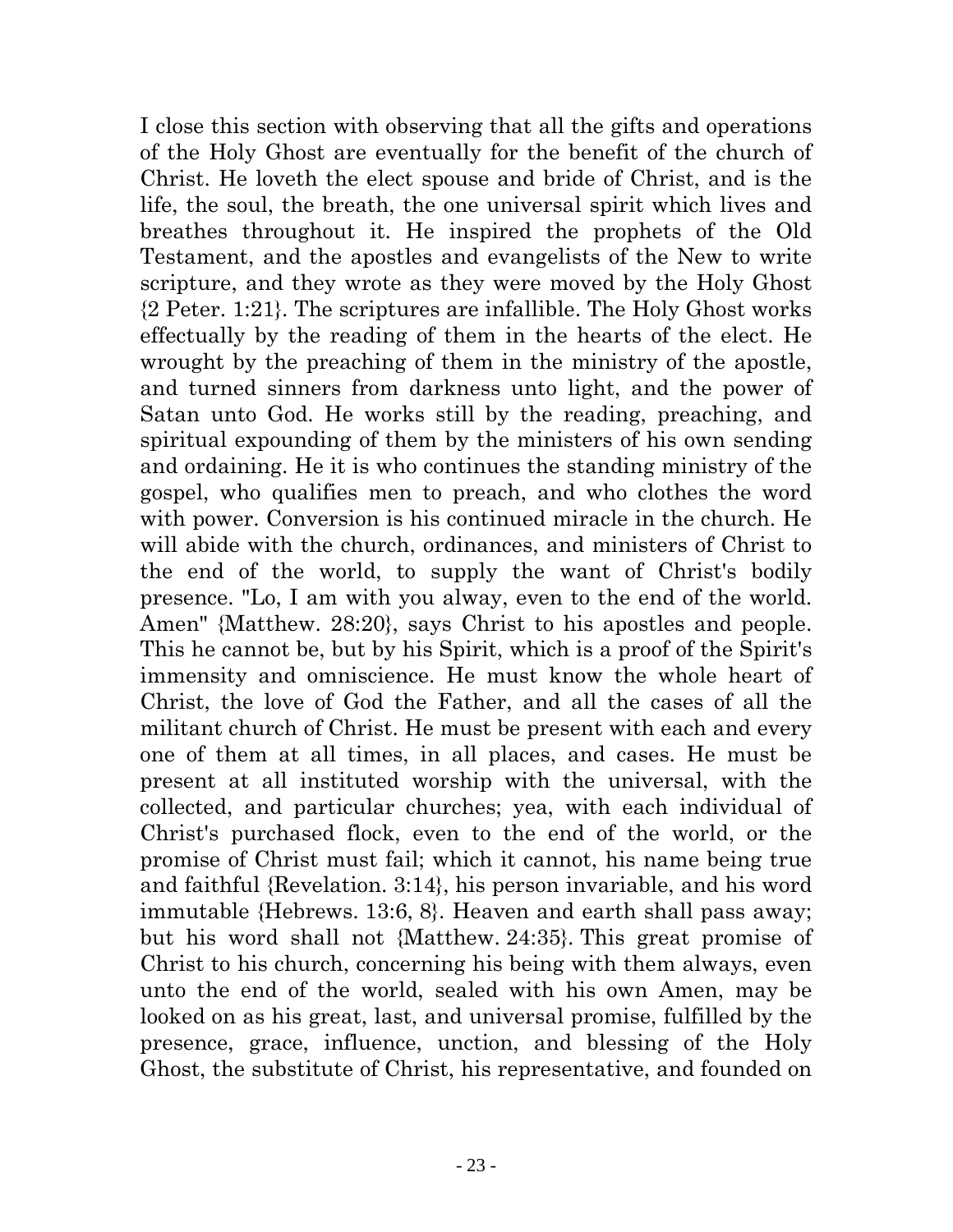the everlasting covenant settlements of the sacred Three, proclaimed by Jehovah the Father thus:

As for me, this is my covenant with them {that is, with the church of the Redeemer}, saith the Lord, ray Spirit that is upon thee, and my words, which I have put into thy mouth, shall not depart out of thy mouth, nor out of the mouth of thy seed, nor out of the mouth of thy seed's seed, saith the Lord, from henceforth and for ever {Isaiah. 59:21}. I close this section, and first part of my Scripturetestimony of the personality, distinct existence, co-equality, coeternity, and essential union of the Holy Ghost with the Father and the Son in the incomprehensible Godhead, with the account of his work and office in the economy of the everlasting covenant, of his union, with his relation and interest in the elect, his internal work, influence, and operations on their souls, and his external and extraordinary works on the behalf of the church of Christ, with prayer to his divine majesty, beseeching him to accept the same out of the riches of his own grace, and bless the reading of it as far as seemeth good in his sight. I ask this, Holy Spirit, for the glory of thy most holy name, to whom with the Father and the Son I ascribe all the glory, praise, and honor, which belong unto thee as one in the same boundless nature and essence with the Father and the Son, to whom be equal and unceasing praise throughout all thy church to eternal ages. Amen.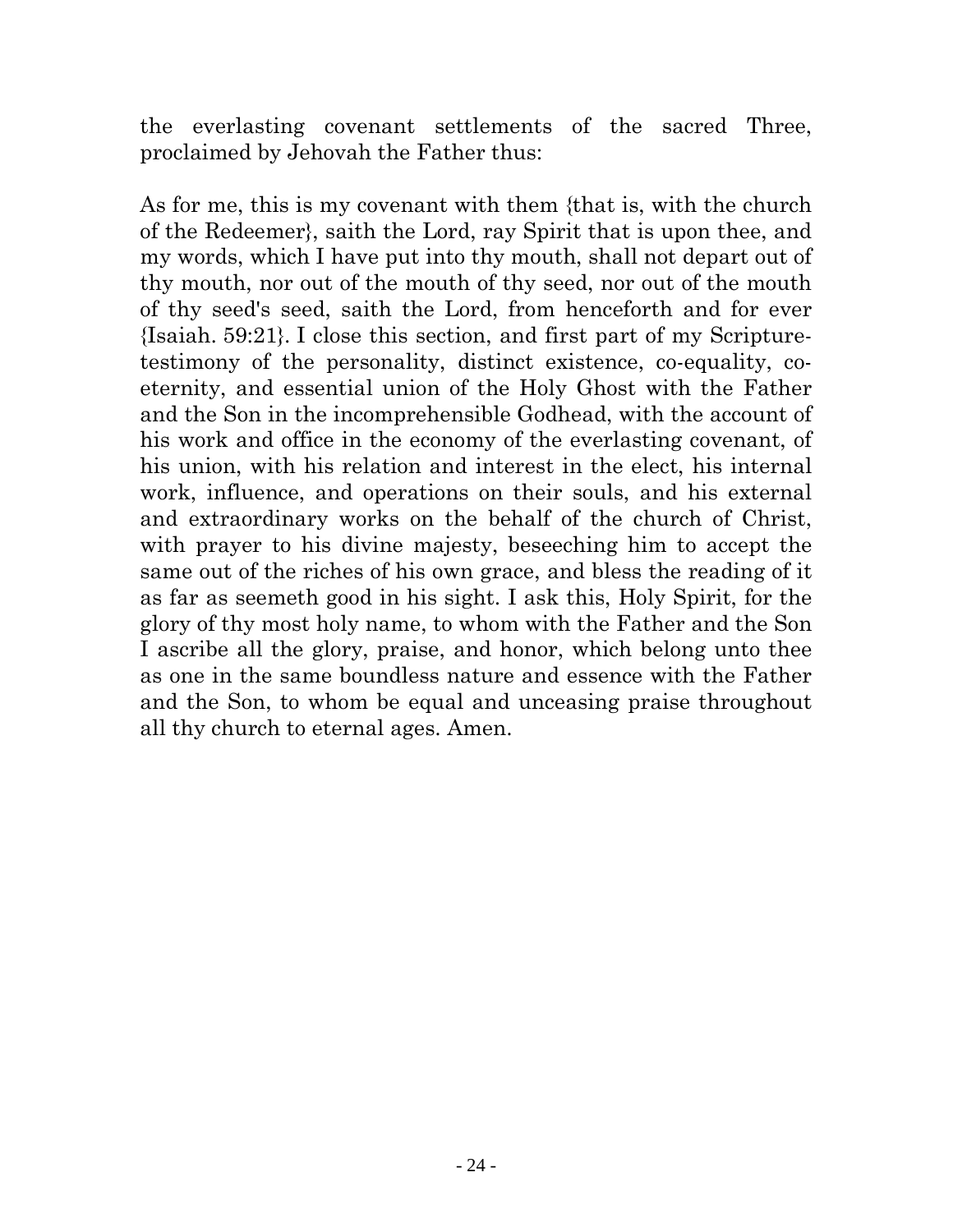# The Divine Personality of The Holy Spirit By Samuel Eyles Pierce

# 1805

## In Two Parts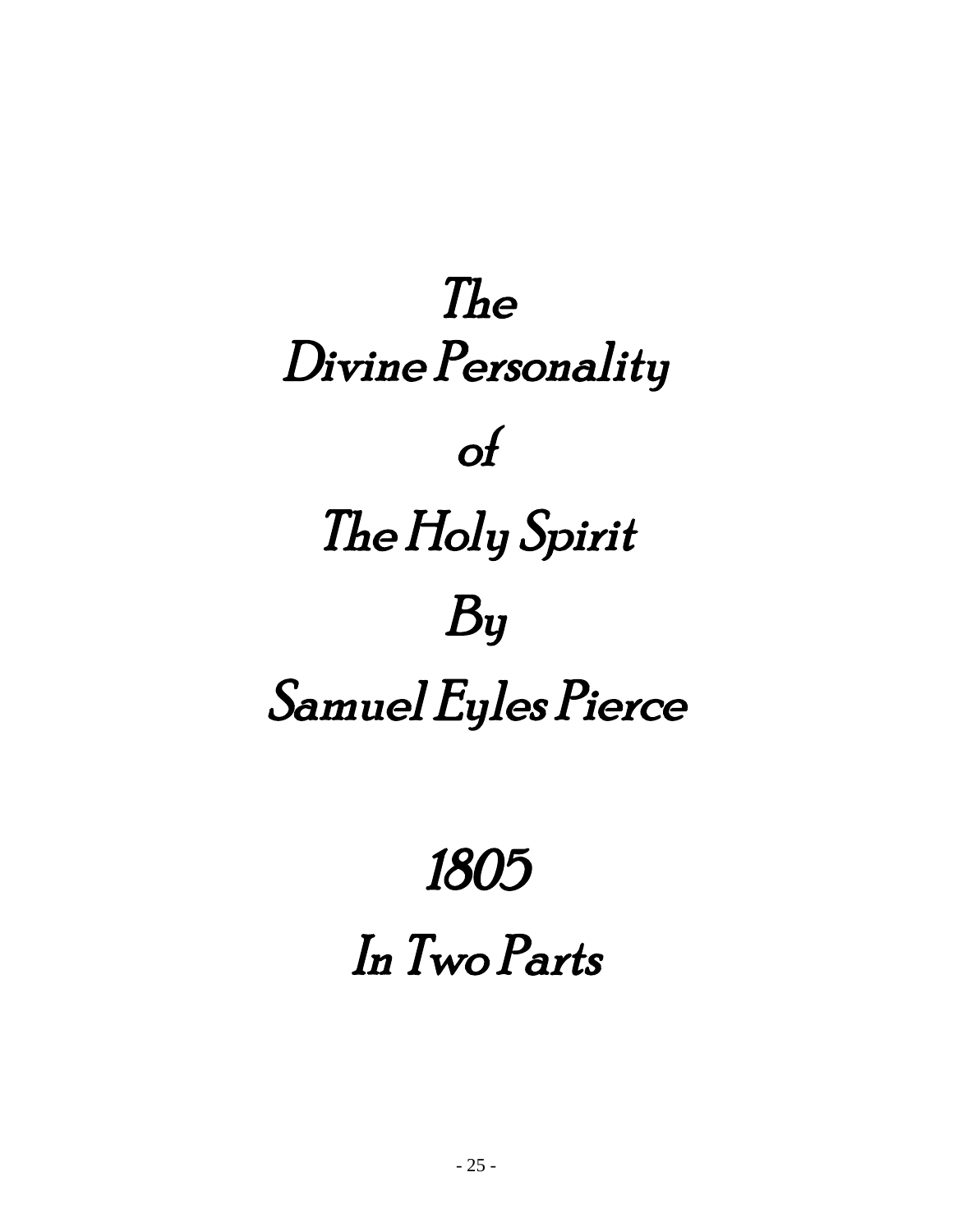# "Part Two"

#### SECTION.I.

#### The Holy Spirit in the Covenant of Grace

*On the internal work of the Holy Ghost agreeable to his office in the economy of grace; and his titles and characters descriptive of his office in the covenant.*

THE internal work of the Holy Ghost in the souls of the elect is secret, imperceptible, and divine: so that the most which can be known of it must be manifested by the effects. Hence it must necessarily follow that in treating it, it is very necessary to attend closely to the offices of the Holy Ghost, and his part in the economy of grace; this being calculated to give light to the mind in its enquiries herein. This sacred agent is emphatically styled, and that in respect to his work and office, "The Spirit of Grace" {Zechariah. 12: 10}. He undertook in the everlasting covenant with the Father and the Son to make known, reveal, and apply the salvation of Jesus, and lead such as should believe on Jesus into an actual fellowship with the Father and the Son, thus making them partakers of Christ and the benefits of his life, blood, and sacrifice. Now, because his work is secretly wrought in the soul, and consists in creating in it spiritual life, faculties, senses, and perceptions, whereby it is capacitated and fitted to take in the knowledge of scriptural things, and enjoy them as divine realities; and because he carries on spiritual intercourse in the mind of the regenerate between the Father and Son, therefore it is that we find it so difficult to speak clearly and distinctly of the life-giving influences and powerful operations of the Holy Spirit as put forth within us. He is the sole author of all our spiritual quickening. It is he that created in our renewed minds every good thought we have of Jesus Christ. When we have any enjoyments, of the Father's love, it is through him alone. All that was ever known in our world of Christ by patriarchs, prophets, apostles, or believers, truly and savingly of the person, love, undertakings, incarnation, life, work, death, burial, resurrection, ascension, and glorification of Immanuel, was from the Lord the Spirit, who has given a full account of the salvation of the worthy Lamb in the volume of inspiration. He gives the elect the true knowledge of Christ from it, seals on their minds what they receive and learn from it concerning the Father's love and Son's salvation, and fills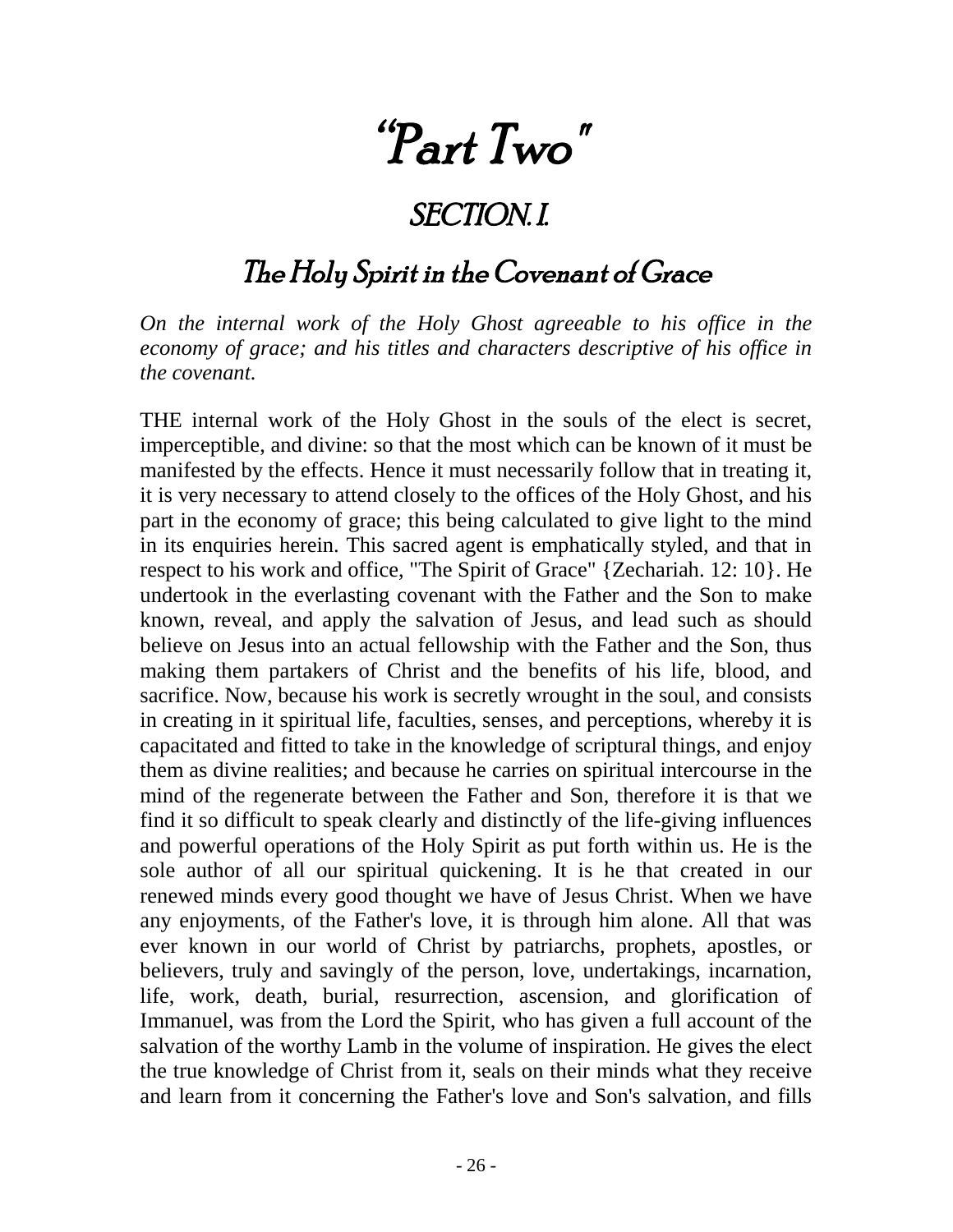their hearts with all joy and peace in believing. He creates in the souls of the redeemed of the Lord spiritual life and light. He forms in their minds spiritual faculties suited to take in spiritual objects and subjects. He creates in them spiritual eyes with which they see Jesus; spiritual ears whereby they bear his voice; spiritual hands wherewith they handle the word of life; spiritual feet so that they walk in him and with him; spiritual affections which are fixed on him as their supreme and only beloved; a spiritual palate, so that they taste and relish the sweetness of his love. In a word, God the Father has fitted Christ for the new-born soul. And the Holy Ghost fits the new-born soul for Christ. Light cannot suit the eye, sound the ear, meat the hungry, drink the thirsty, rest the weary, more or better than Christ does the sinner. And the Holy Ghost by his internal work in the soul fits the renewed mind for all in Christ; to take in from the written word, which be shines on, the knowledge of Christ's person; and to say of him, "He is altogether lovely": to apprehend his love, and say of it, "It is love which passes knowledge": to conceive rightly of his finished work and cry out, "Behold God is my salvation": to view his complete conquests and triumphs over sin, Satan, the world, death, and hell, and sing and say, "0 magnify the Lord with me, and let us exalt his name for ever. I will sing unto the Lord for he hath triumphed gloriously." The Holy Ghost by his internal work within the soul conveys such ideas, sense, and enjoyment of the Father's love as give a real apprehension and foretaste of Heaven and eternal glory. All this is agreeable to his office in the economy of grace; it being his part in the holy covenant to realize in the mind, and bring home to the heart from the word, what has been transacted between the Father and the Son before time began, and has been carried into execution by the Father and the Son in those great transactions, whereby salvation has been wrought and accomplished, namely, the laying the sins of the elect on Christ, their surety, and inflicting the curse due to their sin on him. This was the Father's act: "The Lord hath laid on him the iniquities of us all." And he having laid them, Christ bore them "in his own body on the tree" {1Peter. 2:24}, and "it pleased the Lord to bruise him" {Isaiah. 5 3: 10}; and the stroke having been laid on him, "by his stripes we are healed." Salvation being thus by these great acts and transactions between the Father and the Son completed, the Spirit takes of these things and shows them unto the believer. And this inward revelation of the Son's salvation and the Father's love is the work and office of the Holy Ghost in the souls of the regenerate. And he is equal to it, and all-sufficient to perform every part of his great work and office, be being Jehovah, Lord, God, Almighty, who was, and is, and is to come. This will further appear from his titles and characters given him in the sacred word, descriptive of his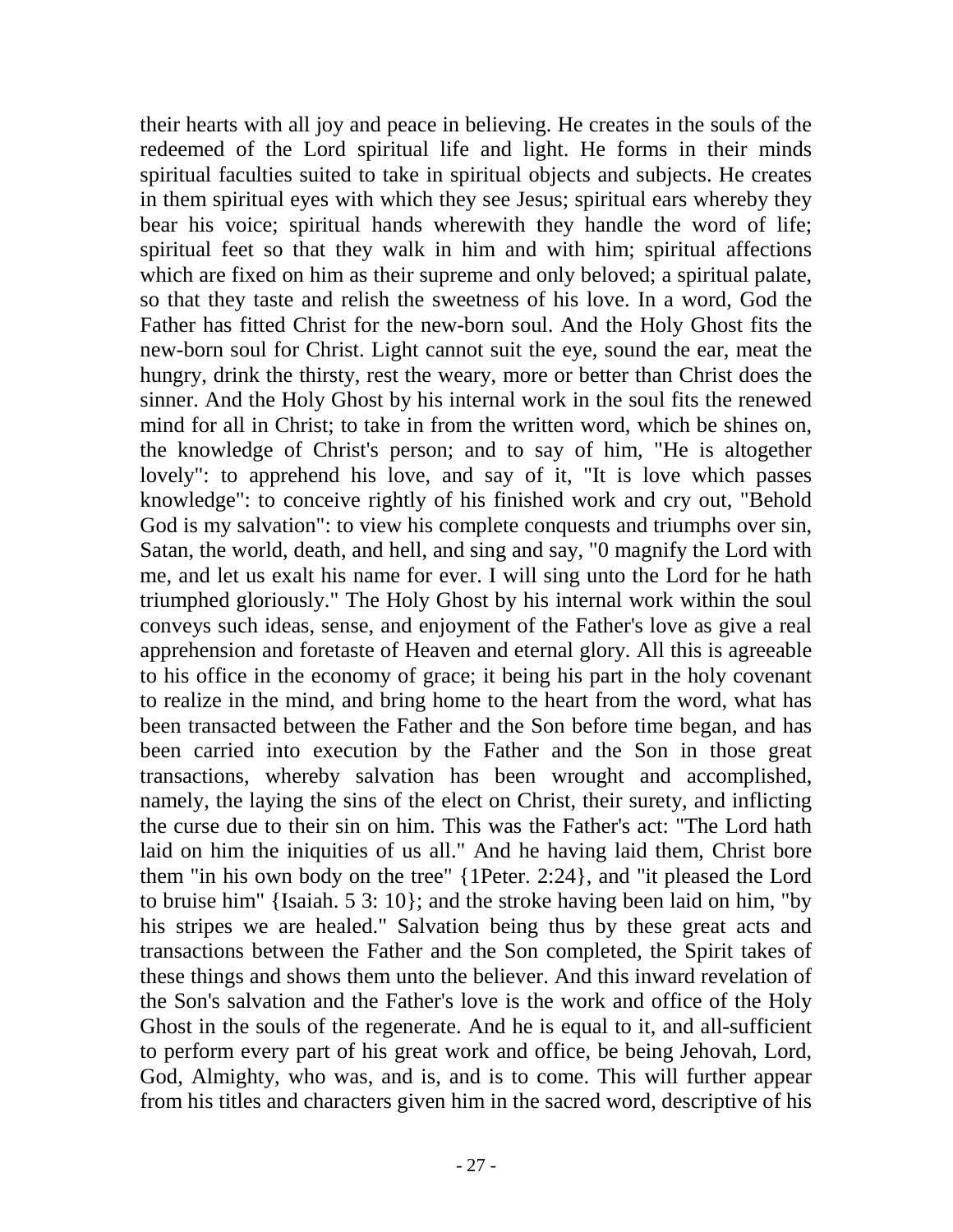office in the everlasting covenant. He is styled the Spirit of life {Revelation. 11: 11}. He must therefore be the Lord and giver of it. And it appears that he is, from the prayer addressed unto him in the prophecy of {Ezekiel. 37:9}, for the prophet did not address the wind, which would have been idolatry. But be prays to the eternal Spirit and that according to his office in the economy of grace, subsisting between the sacred Three, saying: "Come from the four winds, O breath, and breathe upon these slain that they may live." The Holy Ghost is the breath of all spiritual life. He breathes it, be continues it, be is in his regenerate people the spirit of life. And their souls are alive, their graces, comforts, and spiritual affections are vigorous, just as far as he is most graciously pleased to continue his sacred and heavenly gales of supernatural breathings within them, and on them. His breathing, within them makes them alive to God in Christ. His breathing on them causes their graces to flow forth. Hence that prayer to the Holy Ghost, recorded in the fourth of the Canticles, and last verse, which is put up as the former was, to this sacred agent in his economical office for him to exert his influences according to it: "Awake, O north wind, and come thou south, blow upon my garden, that the spices thereof may flow out." As the air in nature flows and reflows throughout the whole system, so the Holy Ghost breathes throughout the whole system of grace, and thereby quickens, animates, enlivens, and revives every branch in Christ the living vine. The Holy Ghost, as the Spirit of grace and supplications {Zechariah. 12: 10}, is the giver of all. grace. He works all grace in us. He creates faith, hope, love. He draws these forth into act and exercise on Christ, and God, as reconciled unto us by his death. The Holy Ghost is called the Spirit of faith {2 Corinthians. 4:13}. He works all our works in us, and for us, says the church {Isaiah. 26:12}. And our Lord says, "He that doeth truth cometh to the light, that his deeds may be made manifest, that they are wrought in God" {John. 3:21}. The Holy Ghost produces a new creation in the soul. Hence his whole and entire work in its is styled a new creature {Galatians. 6:15}. And Paul says, "If any man be in Christ, be is a new creature"; that is, a new creation is produced in his soul and state by the Spirit of Christ: and let him, says the apostle, act accordingly. The Holy Ghost by his indwelling in the soul of the regenerate becomes the life, root, and spring of all spiritual graces; He produces them in their bud, fruits, and effects. So says the apostle: "The fruit of the Spirit is love, joy, peace, long-suffering, gentleness, goodness, faith, meekness, temperance." All which he makes way for the discovery of in the believer's life and walk with God, and for the distinct and proper exercise of them. The Holy Ghost sustains under sufferings, and sanctifies the spiritual mind to make a proper use of them, and to look to the Lord for support tinder them,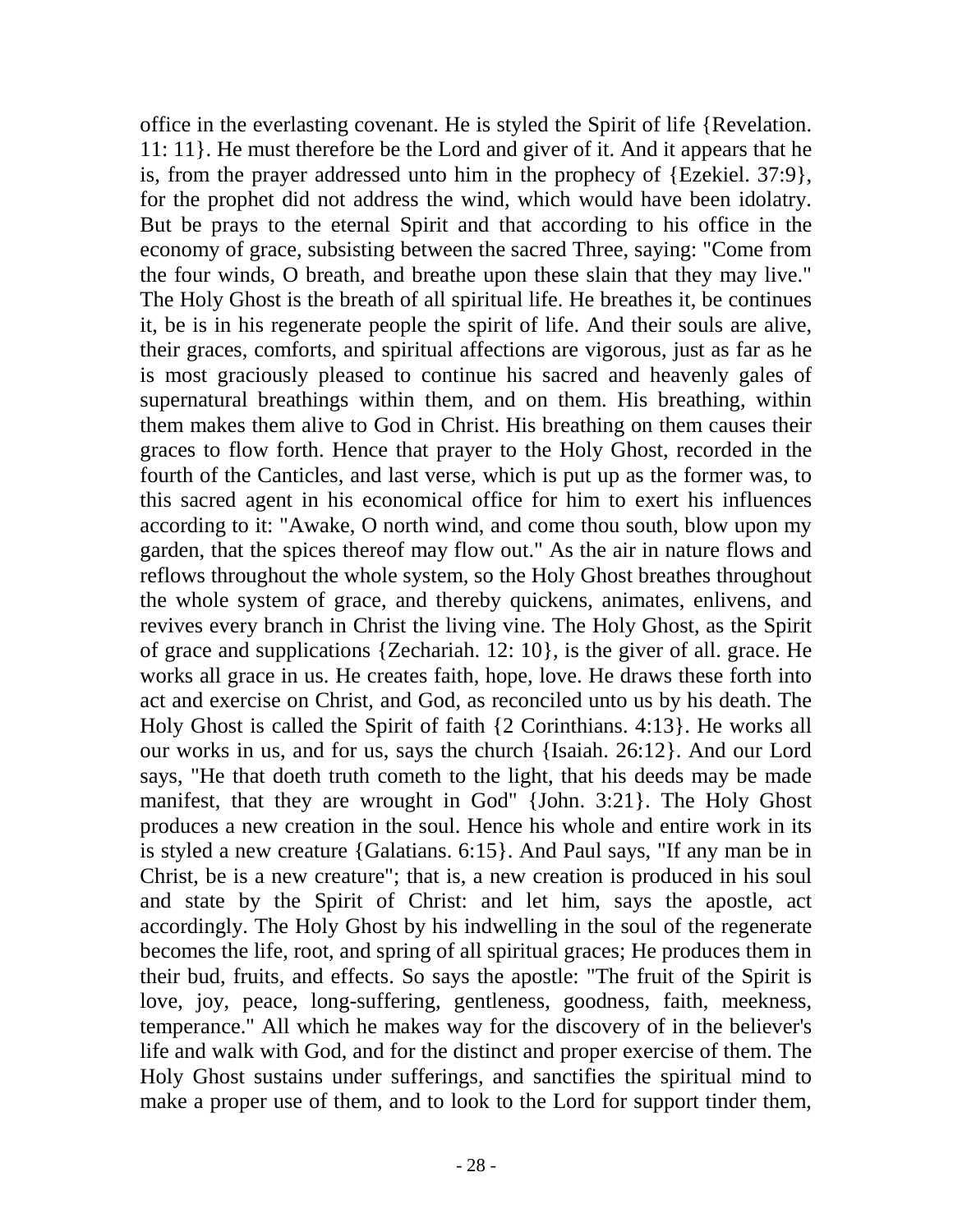and a prospect of complete and eternal deliverance from them in God's appointed way and time.

The Holy Ghost is a leader into all truth. Christ says, 1le will guide you into all truth" {John. 16:13}. This he did completely, when he guided the minds of the apostles of Christ to write and speak all that Jesus did and uttered; so that in the apostolic writings we have the whole of Christ fully set before us. And the Holy Ghost leads by the word the minds of the regenerate into a knowledge of all saving and necessary truth. He directs the heart into the love of God, and guides the believer into personal and peculiar fellowship with Christ. He becomes a witness for Jesus in the soul, and a glorifier for him in the understanding, heart, and conscience. He is the sanctifier of all the elect people of God, who abideth with them for ever, as the advocate, the comforter, the taker of the things of Christ, who makes them clear and plain to the mind renewed and enlightened by him. He opens and gives a view of the unsearchable riches of Christ. And, as the Spirit of wisdom and revelation, be leads into the knowledge and enjoyment of the Father's love in personal communion with him. I will now briefly recite some of the titles, names, and characters of the Holy Ghost given him in the Word, which evidently belong unto him, as descriptive of his covenant office.

His titles, names, and characters, are as follows. He is called "The Spirit of the living God" {2 Corinthians. 3:3}, "The Spirit of life from God" {Revelation. 11: 11}, "The breath or Spirit of God" {Ezekiel. 37:9}, "Lord and God" {I Corinthians. 12:3, 4, 5, 6}, "Holy Spirit" {Isaiah. 63:11; Ephesians. 4:30}, "A sanctifier" {Romans. 15:16}, "A witness for Jesus" {Hebrews. 10: 15}, "A leader into all truth" {John. 16:13}, "A comforter" {John. 14:16}, { The advocate" {John. 15:26}, "The taker of the things of Christ {for so might the word be rendered}, who makes them clear and plain" {John. 16:15}, "'The glorifier of Jesus" {John. 16:14}, "The Spirit of wisdom and revelation in the knowledge of him" {Ephesians. 1: 17}. Paul styles him the Spirit of God's Son. "And because ye are Sons, God hath sent forth the Spirit of his Son into your hearts" {Galatians. 4:6}. He is called the Spirit of Christ, the Spirit of adoption {Romans. 8:9, 15}, and the Spirit of God and of glory {I Peter. 4:14}. He is styled, "The earnest of our inheritance" {Ephesians. 1: 14}, and the sealer by whom we "are sealed unto the day of redemption" {Ephesians. 4:30}.

These high, divine, and expressive titles, names, and characters of the Holy Ghost, recorded in the word, and given to him as descriptive of his covenant-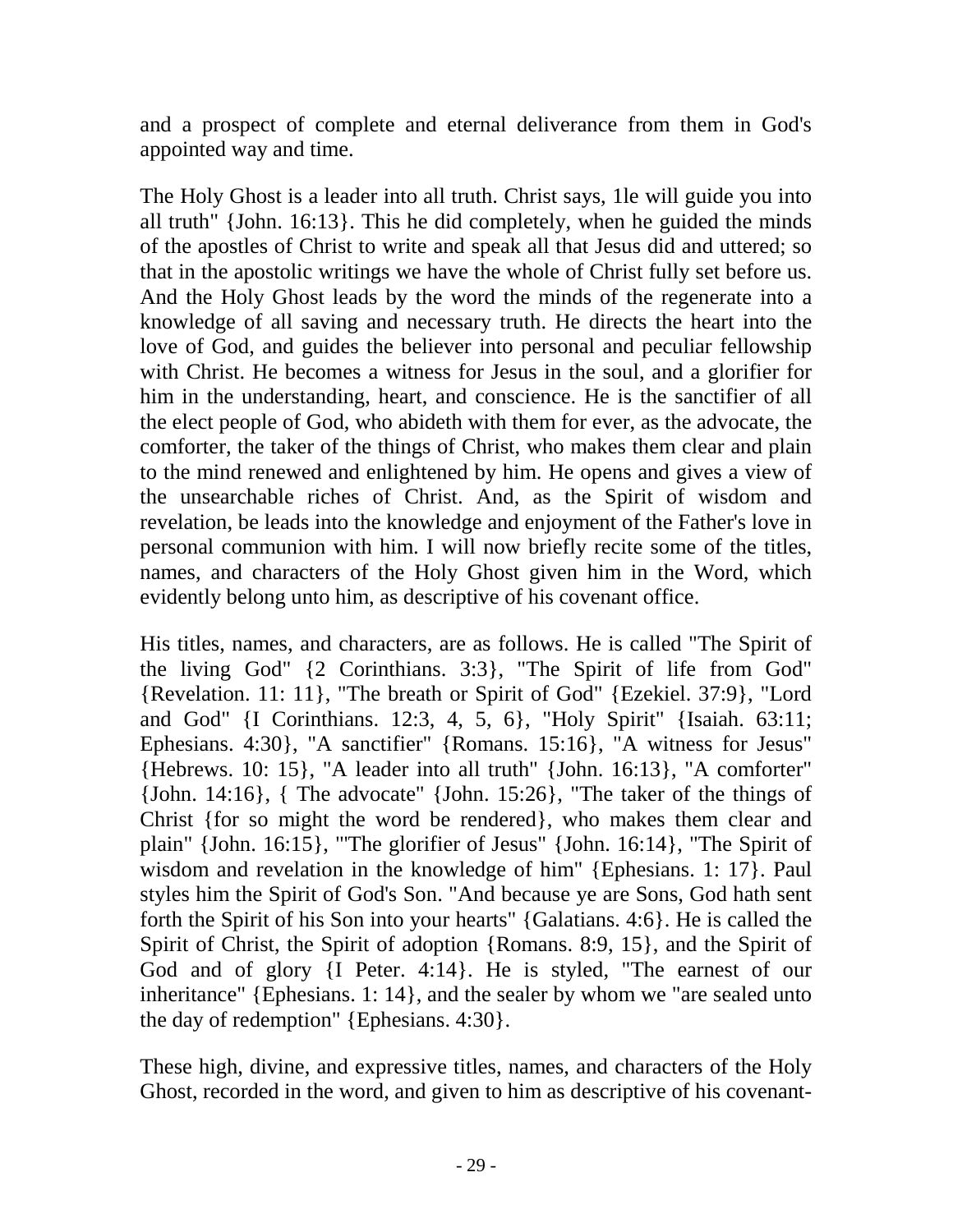office and work in the economy of grace, should endear him and his grace to the church of the elect, whose names are written in Heaven, and whom the Son has redeemed with his most precious blood. We should study them closely, and remember them devoutly. We should aim in our souls' breathings, and desires to apprehend his love to us, union with us, relation to, and interest in us, with his work in and upon us, as clearly revealed and expressed hereby. I will close this section with a brief application of these titles, names, and characters of the Holy Ghost, as expressive and descriptive of his great work and office in the souls of the elect.

He is "the Spirit of the living God." As such be quickens the elect when dead in trespasses and sins with new, spiritual, supernatural, and eternal life in their souls, making them alive to God by faith in Christ Jesus. He makes them the living epistles of Christ by impressing his grace upon them. Every letter and stroke of the Holy Spirit's within them consists in a living disposition and likeness of the soul to Christ Jesus. They all with open face, beholding as in a glass the glory of the Lord, are changed into the same image from glory to glory, even as by the Spirit of the Lord {2 Corinthians. 3:18}. Thus they increase in the knowledge of Jesus, in the exercise of their faith on him, in communion with him, and conformity to him.

The Holy Spirit, as the breath, or Spirit of the Almighty, is the maintainer of that life be has given unto them. He upholds it in their souls. The Psalmist takes notice of it saying, "O bless our God, ye people, and make the voice of his praise to be beard. Which holdeth our soul in life" {Psalm. 66:8, 9}. The Holy Spirit being Jehovah, Lord and God {Jeremiah. 31:33; 1 Corinthians. 12:5, 6}, is almighty to continue this life to eternity. To him all things are possible, and nothing can resist the power of his Godhead.

He is styled Holy Spirit, which he is essentially; but his title refers to his office. He is the Holy-making Spirit. He dwells in the church of Christ as in his own proper temple. And it is, in consequence of his inhabitation, holy. Hence Paul says, "The temple of God is holy, which temple ye are" {I Corinthians. 3:17}.

He is a sanctifier; and he works the work of sanctification and holiness in the souls of all the regenerate, and produces the fruits of it in their spiritual frames and affections, hearts and lives.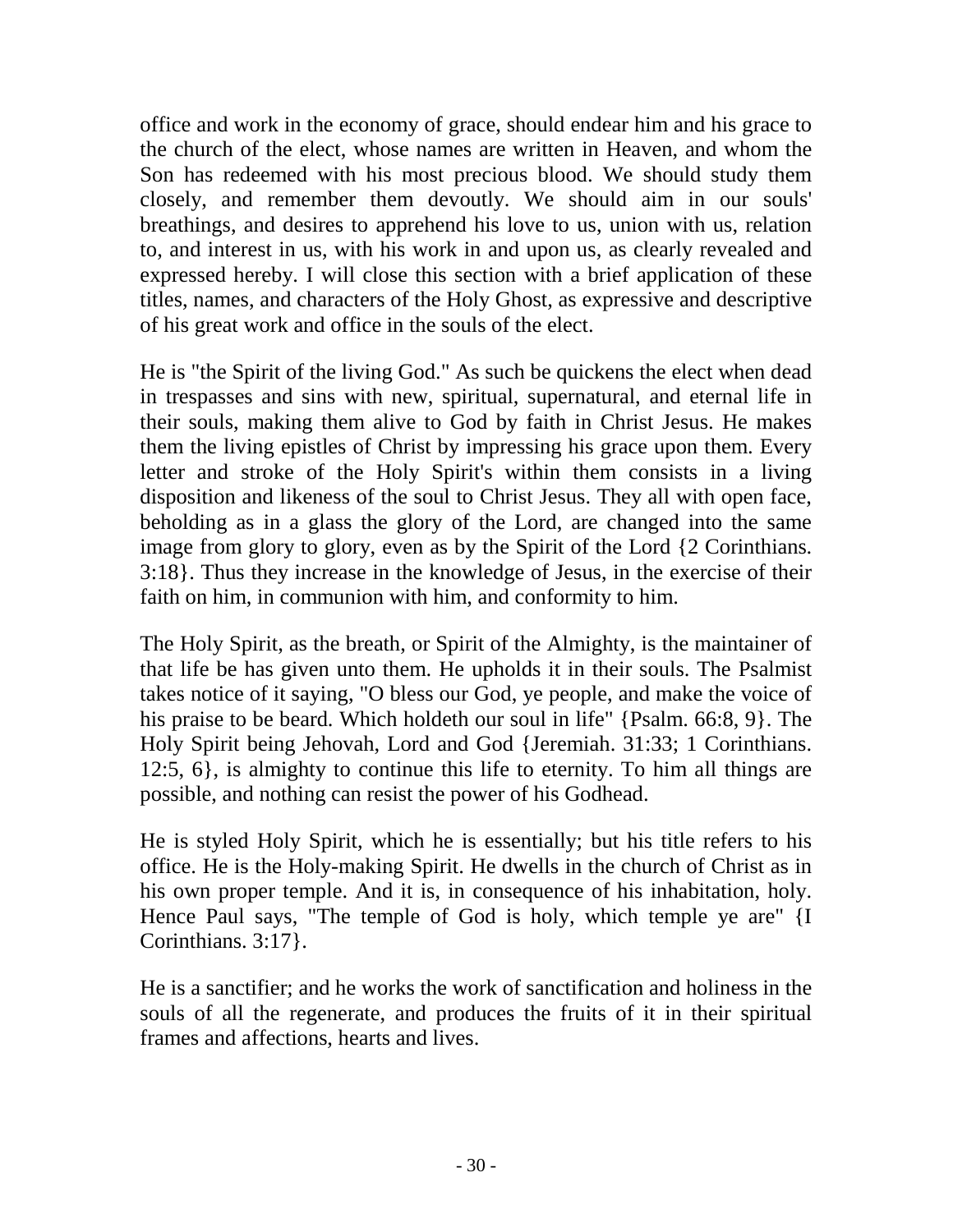The Spirit of God, as a witness for Jesus, bears testimony to the everlasting perfection, work, and efficacy of Christ's life and death. His witness is in the scriptures of truth, where be fully declares that the Father is everlastingly well pleased with every sinner who comes before him trusting thereon for his present and eternal discharge from all sin. To such be says, I will be merciful to your unrighteousness, and your sins and your iniquities will I remember no more." The Holy Ghost bears his witness to this in the believer's mind, and enables the renewed person to rest satisfied with his divine proof of it, which he gives from the immutable word. "As a leader into all truth," he gives the renewed soul to see the value of truth, and to pray to be led into it. So did the prophet, "Thy Spirit is good, lead me" {Psalm 143: 10}. As "a comforter," be applies the consolations of Christ to the wounded heart, broken spirit, and distressed mind, as the case requires. As an advocate, he pleads in the court of conscience the cause of Christ, and this he does so effectually, that the awakened sinner is brought to see the work of Jesus to be a finished salvation, and that the divine record of the Father is a sufficient warrant for his believing. And the Holy Spirit so pleads the blood and righteousness of Christ under these views of it, that the sinner is brought to believe the righteousness of Jesus everlastingly sufficient to present him righteous at God's bar; and the blood of the Lamb everlastingly efficacious to cleanse him from all sins. And be comes before the Lord in the belief of it, and pleads it before the throne. The Holy Spirit as "the taker of things of Christ," gives the believer blessed views of the person, love, righteousness, blood, fullness, mercy, and compassion of Christ, such as draw the whole heart, and knit it to Jesus. In so doing he is the glorifier of Jesus, and gives such views, and creates such apprehensions of him in the renewed mind, as exceed all expression. As "the Spirit of wisdom and revelation," he goes on to make the Father's everlasting love more known, and gives the believer repeated discoveries of it by giving him more free, full, and open communion with the God and Father of our Lord Jesus Christ. As "the Spirit of the Father and the Son," he is sent by the Father, in the name of the Son, into the hearts of believers, as "the Spirit of adoption," whereby they know God to be their Father. As "the Spirit of Christ," he leads to him, and reveals him to the called, as the hope of glory. As "the Spirit of glory," be gives a foretaste of it, becomes the earnest of it, seals to the day of redemption, and at seasons, fills the soul with "joys unspeakable and full of glory."

We read of "joy in the Holy Ghost" {I Thessalonians. 1: 6} in the writings of the Apostle. He produces spiritual, holy, and heavenly joy in the soul, as be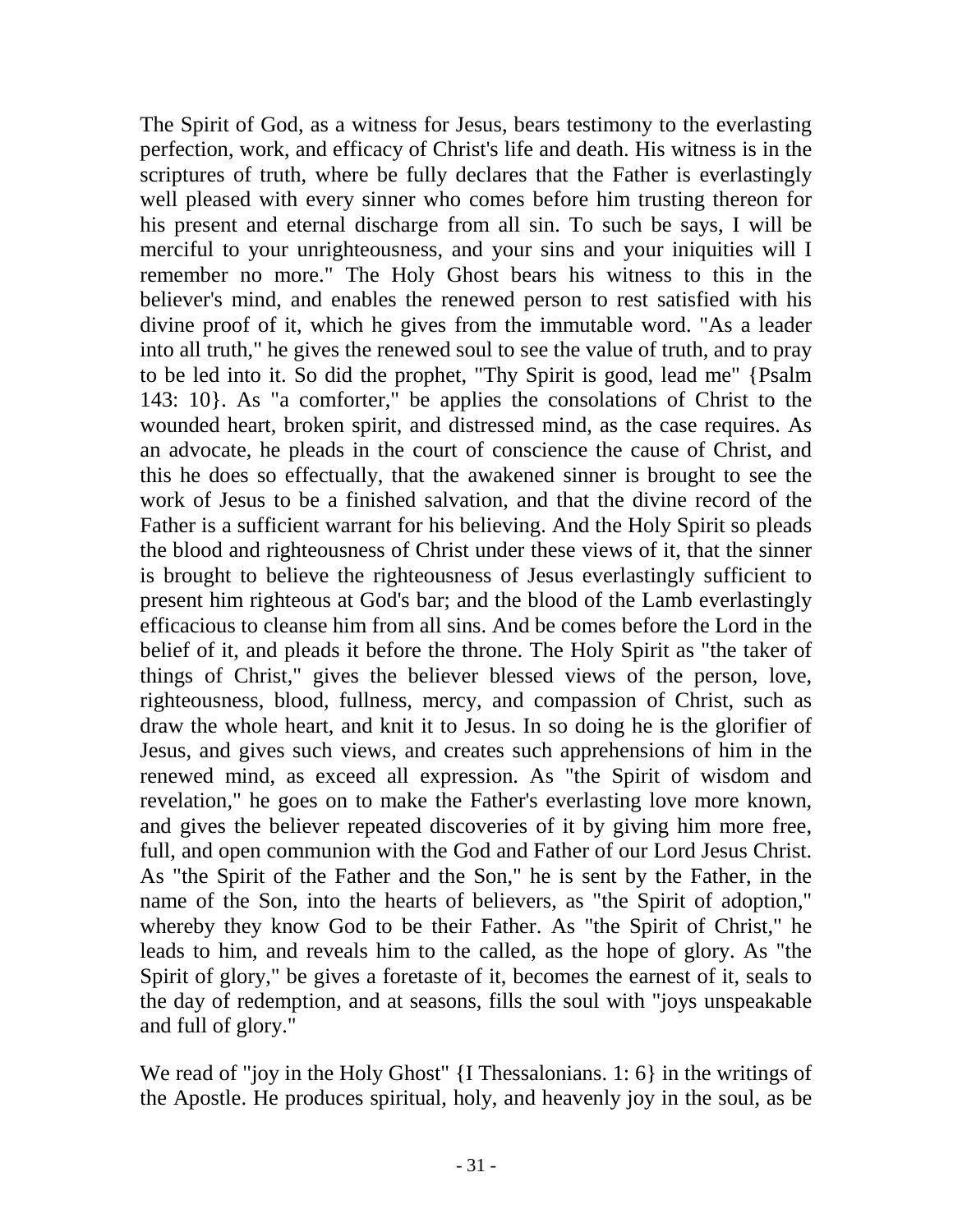applies the word with power, opens and explains the rich, free, pure, and sovereign grace contained in the exceeding great and precious promises, as he gives the mind a spiritual relish, gust, savor, and satisfaction in it, and raises a joy in the soul by his discoveries of the Father's everlasting love, and the precious person and work of Jesus. Having set this forth briefly, that is, the internal work of the Holy Ghost, agreeable to his office in the economy of grace, with his titles, names, and characters relative to, and descriptive of his office in the covenant with the Father and the Son; I close the same, praying, if it please him, that it may lead to a more clear, scriptural, spiritual, and experimental knowledge of him and his agency in grace. May his names, titles, characters, works, offices, perfections, and love draw out our hearts to him. May it lead us to see we are dependent on the Holy Spirit for every act of spiritual life, indebted to him for all we know of Jesus, and for every intercourse we have had in our own souls with the Father in him, and that it is he alone who can carry on the work of faith with power, and crown our souls in due season with the full enjoyment of everlasting glory. O God the Holy Ghost! Grant this for thy great name's sake. Amen.

#### SECTION. II.

#### The Holy Spirit in Regeneration of the Elect

*On his breathing spiritual life into the elect, and making them partakers of the divine nature in regeneration.*

THE Holy Ghost is the Lord and giver of all spiritual life. Elihu ascribes his natural and spiritual life to him saying, "the Spirit of God hath made me, and the breath, or Spirit, of the Almighty hath given me life" {Job. 33:4}.

He alone, who made us creatures, can make us new creatures, it being wholly owing to creating power if we be made new creatures in Christ Jesus. The scriptures treat of the Holy Ghost as the breather, inspirer, giver, and bestower of spiritual life to the souls of the Lord's redeemed. Regeneration is attributed by our Lord himself, in the third of John, to him saying, "Verily, verily, I say unto thee, except a man be borne again, be cannot see the kingdom of God" {John. 3:3}. It is by it alone we are made meet for the inheritance of the saints in light. This supernatural birth, or spiritual creation, is produced by the almighty energy of the Lord the Spirit. And by it we are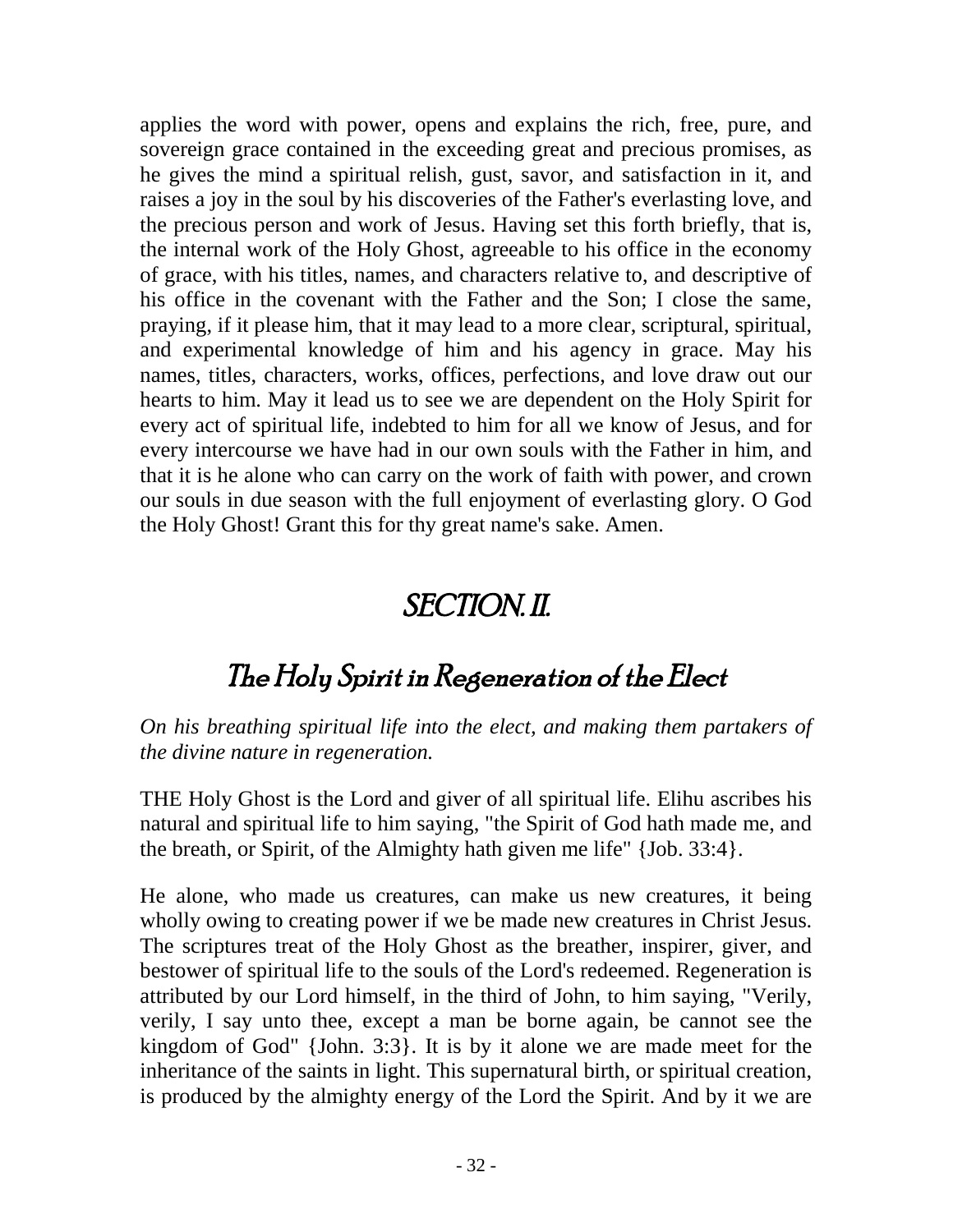born into Christ, translated into his kingdom, have spiritual life, supernatural faculties, and senses produced in our souls, which qualify us for the enjoyment of Christ, and to hold holy fellowship with him in all the blessings and benefits of his great salvation. Through this divine renewing of the Holy Ghost we are born of God, are partakers of the divine nature, are turned from darkness, brought into God's marvelous light, and pass from death unto life. This work of the Spirit is entitled quickening: "You hath be quickened who were dead in trespasses and sins" {Ephesians. 2: 1}. This marvelous act of grace is the first act of the Spirit of God upon the elect. All that follows is but the effects of it. The soul is dead in a spiritual sense to the very instant of his quickening it with spiritual life. And he conveys life once for all; hence it is called everlasting life. Our Lord says, "He that believeth on me hath everlasting life" {John. 6:47}. Now, though the soul upon its first being quickened does not know and believe on Jesus, yet regeneration being grace in the whole essence of it, which is to be drawn forth in a glorious manifestation of it in faith, hope, and love towards our Lord Jesus Christ in future time, everlasting life is as truly begun in the soul by the Spirit of God, as ever it will, the first moment be quickened it. The Spirit's drawing it forth into act and exercise, being only the open evidence of it. How this life is communicated and begun is what does not fall under our observation. We are authorized to say from the scripture that the Holy Spirit, the giver of it, is styled "the breath of the Almighty" {Job. 33:4}. And we are informed there from that when life was communicated to the first man, it was by the breath, or Spirit, of the Almighty. For thus it is written, "And the Lord God formed man of the dust of the ground, and breathed into his nostrils the breath, of life; and man became a living soul" {Genesis. 2:7}. Now as life, or lives, was conveyed this way to man originally; so the Holy Ghost is emphatically styled "the breath, or Spirit, of Jehovah's mouth" {Psalm. 33:6}. And the stated emblem of the Holy Ghost throughout the Bible is wind, or air in motion: "Awake, O north wind, and come thou south, blow . . ." {Song of Solomon 4:16}. So likewise in Ezekiel's vision of the dry bones the Holy and eternal Spirit is spoken of under this emblem, and called upon thus: "Come from the four winds, 0 breath, and breathe upon these slain that they may live" {Ezekiel. 37:9}. And by his breathing on the dry bones and entering into them they lived, and stood up upon their feet. Our Lord speaks of the Holy Spirit's agency and operations in grace thus: "The wind bloweth where it listeth, and thou hearest the sound thereof; but canst not tell whence it cometh, and whither it goeth: so is every one that is born of the Spirit" {John. 3:8}. Thus "the wind," as our Lord saith, "bloweth where it listeth"; and the Spirit of God is a free agent. He may consider to be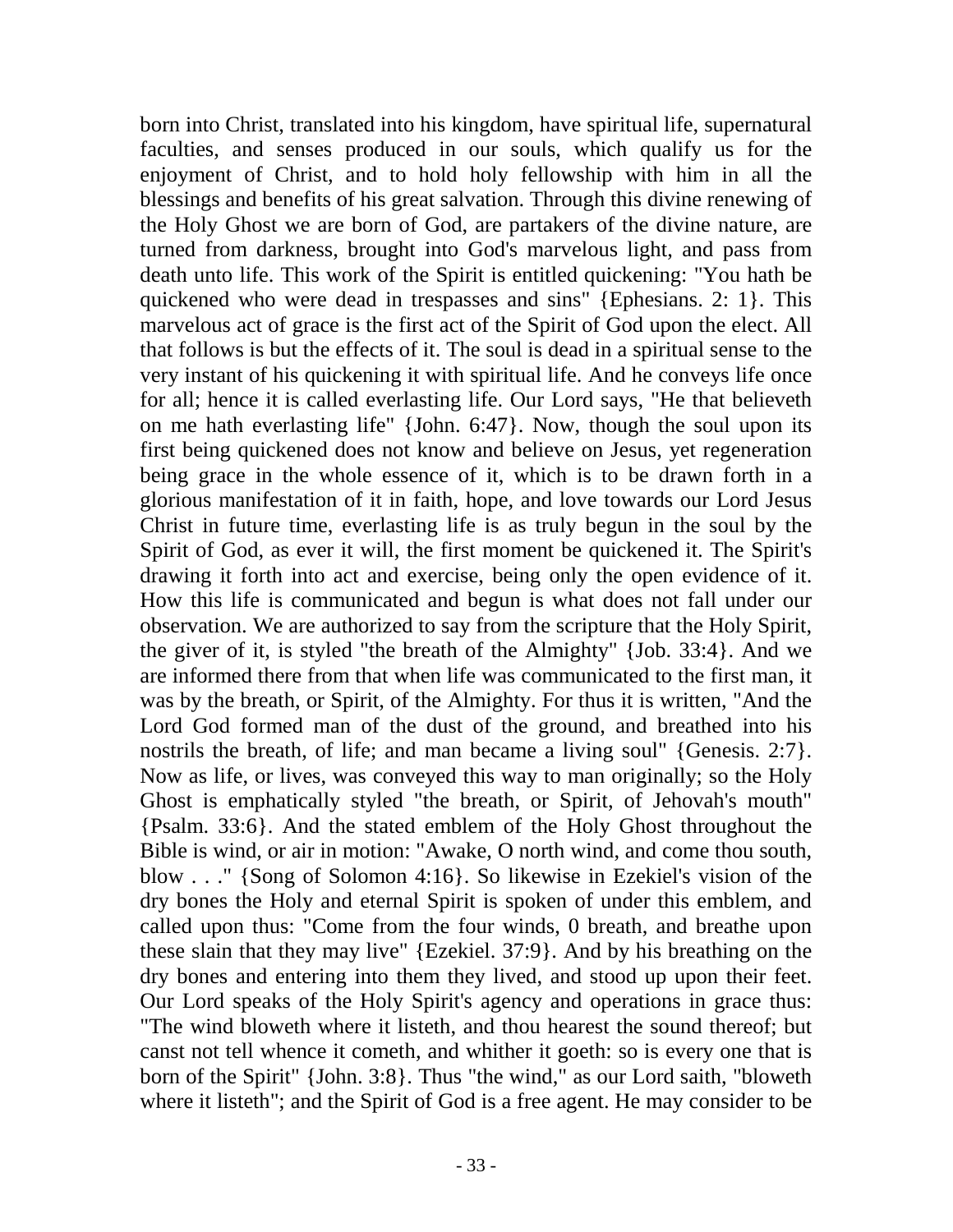in allusion of life into man at his creation works how and where he pleaseth. He acts freely on a poor sinner. He works powerfully and irresistibly. He works effectually. And he works secretly and imperceptibly. Every one born of the Spirit is regenerated by grace: which is as free and sovereign, as powerful and irresistible as the wind is. The Holy Spirit is compared to the wind, to the south and north wind, because of his diversified influences, which are powerful, comfortable, quickening, and quieting. Our divine Lord, after his resurrection, breathed on his Apostles, saying, "receive ye the Holy Ghost" {John. 20:22}; which we to God's breathing the breath or, to the Spirit himself, who proceedeth both from the Father and the Son: and who breathes spiritual and eternal life into the souls of the elect in regeneration; and who proceedeth from the Father and the Son ministerially, according to the federal transactions of the eternal Three; and breathes, and enters, as the Spirit of life from God, into the souls of the elect, and conveys everlasting life into them: which is manifested by that divine, spiritual, and supernatural birth which he produces in them, which is styled regeneration, or being born again. This is called by Peter "the divine nature." He, writing to such as bad obtained like precious faith with the Apostles through the righteousness of God and our Saviour Jesus Christ, salutes them with a prayer for an increase of divine knowledge, and which might be expected, since by the power of divine grace, everything necessary to a spiritual and godly life had been given them in effectual calling through the knowledge of Christ, even exceeding great and precious promises, whereby they partook of the divine nature, and escaped the sins which prevailed in the world. "Grace and peace be multiplied unto you through the knowledge of God, and of Jesus our Lord. According as his divine power hath given unto us all things that pertain unto life and godliness through the knowledge of him that hath called us unto glory and virtue: whereby are given unto us exceeding great and precious promises: that by these ye might be partakers of the divine nature, having escaped the corruption that is in the world through lust" {2 Peter. 2:3, 4} The divine nature essentially, or the essence of God, cannot be communicated. Nor yet personally, or hypostatically; so as the human nature of Christ, in union with the Son of God, is a partaker of the divine nature in him. But the new birth, new creature, new man, that which is born of the Spirit, which is Spirit, altogether holy, heavenly, spiritual, and divine, is called the divine nature; because it is so by way of resemblance and likeness, being fitted to receive divine impressions, and suited to the nature of God, so as to receive the knowledge of him, and enjoy communion with him. In it are contained all the principles of life everlasting, grace, and holiness. The new man is created after the image of God in righteousness and true holiness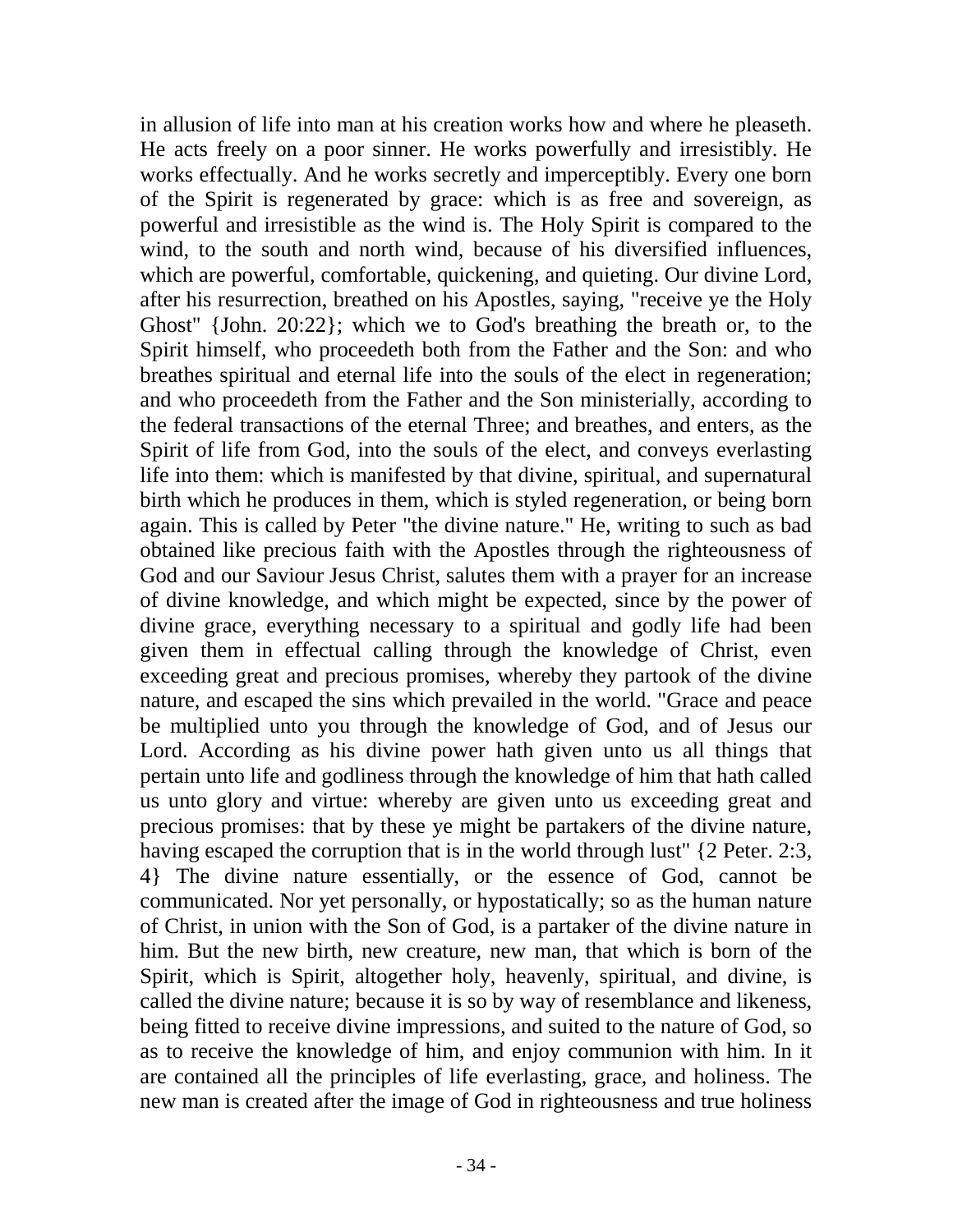{Ephesians. 4:24}. We are said to be created in Christ Jesus. It is called a new birth, a new creature, the new man, the inner man, the hidden man of the heart, spirit, and the divine nature. And one thus born again is a man in Christ. We commonly style it a new birth; because our Lord speaks of it under this metaphor saying, "Ye must be born again" {John. 3:7}. We style it a spiritual birth, because our Lord saith, "That which is born of the Spirit is spirit" {John. 3:6}. It is wholly spiritual. There is no unholiness in it. It is, like its divine author, holy, spiritual, and divine. It capacitates the soul for the knowledge and enjoyment of God. It is called the divine nature because it is suited to God, to contemplate and enjoy fellowship with him in all his persons and perfections. We are said to be created in Christ Jesus, to show our regeneration is a spiritual creation in Christ, by which we are brought to have communion with him. It is called a new creature, to show it solely depends on God for supporting it in us the new man, to show its essential distinction from the old man, or corrupt nature the inner man, to point it out as the subject of spiritual life, grace, and holiness the hidden man of the heart, to show it has its seat, and is implanted in the soul, where it will abide for ever. And when the soul is born of God. the person is thereby declared to be a Son of God, an heir of God and glory. He has in him that life, that light, that holiness, that love to God, which will continue for ever. It is true, it is then all in the root; but the buds, blossoms, and fruits will in due season spring forth and appear, not indeed by any human power, and natural efforts. No; the same Holy Ghost, who inspired the soul with new and spiritual life, and implanted in regeneration all the principles of holiness, every grace, and every seed of godliness and spirituality, must continue his spiritual breathings within, and on the renewed person, and shine on his work, or there can be no spiritual growth, and aboundings in the fruits of holiness. So that Peter speaks to this effect, when be says, "whereby are given unto us exceeding great and precious promises: that by these ye might be partakers of the divine nature"; that through the revelation of Jesus Christ in the gospel to the mind renewed by the Holy Ghost, and by his applications of the precious promises of it, the believer has such sights of Christ as transform and assimilate him into a conformity to Christ, which proves him to be born again, that he is a partaker of the divine nature, and will one day be fully conformed to Christ, when he shall see him as be is. I would observe, one thus born again of the Spirit is "a man, in Christ"; this is what Paul says of a Christian. He is a man in Christ {2 Corinthians. 12:2}. He is in Christ. He has the Spirit of Christ. He is alive in Christ, and to Christ. He lives on him, centers in him, walks in him, and has him dwelling in his heart by faith. He is in Christ's world, and has fellowship with him. There is but a step between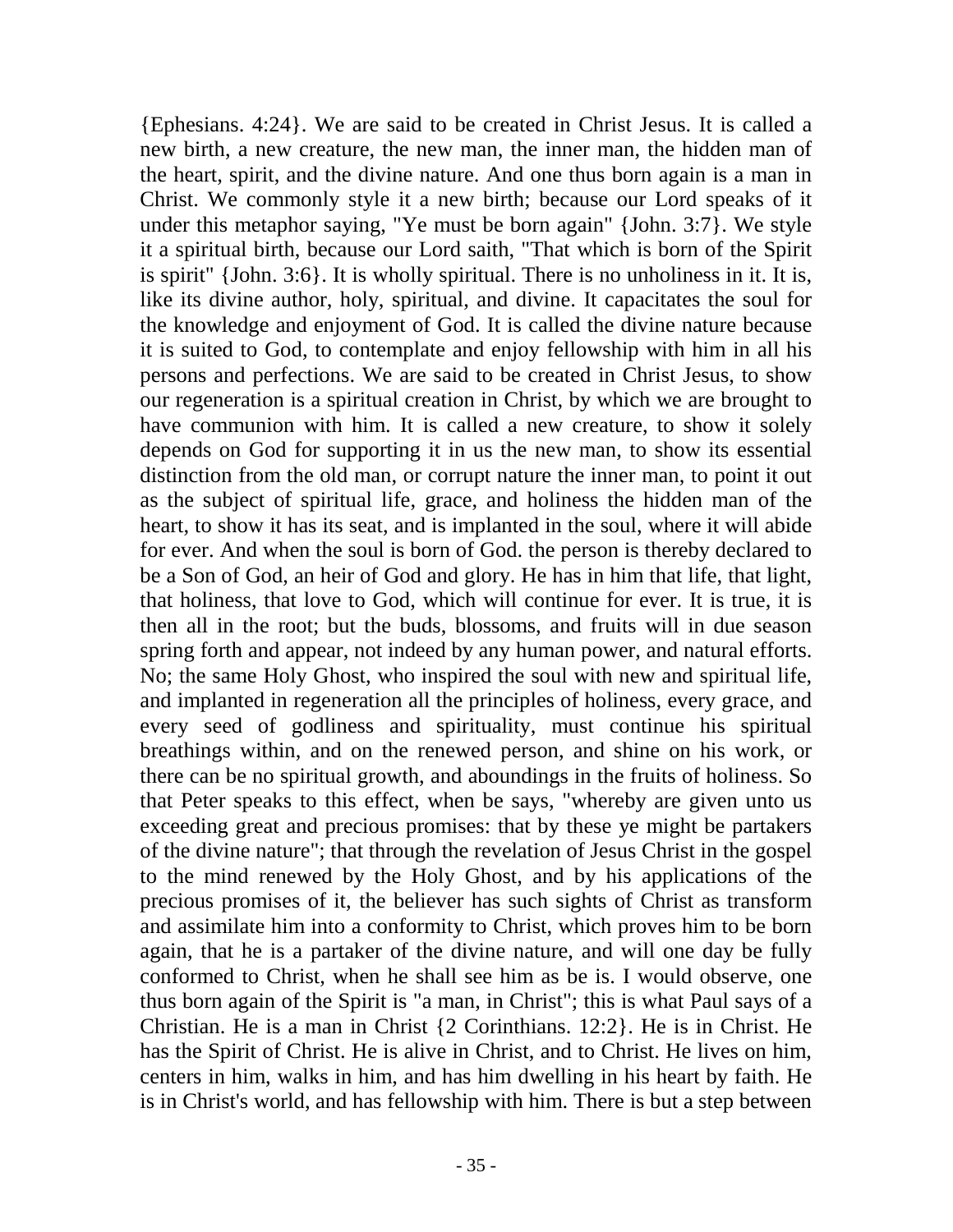him and death. And then being sent to untie the union-knot between body and soul, there is an immediate admittance into eternal glory. To conclude this section on the Holy Spirit's breathing spiritual life into the souls of the elect, and making them partakers of the divine nature in regeneration, let it be remembered, we are entirely passive in it. God the Holy Ghost is the agent. The subject wrought on is the elect sinner. He, at the time be is wrought on, is dead in sin. The work wrought is instanteous and effectual. It consists in making the dead sinner alive to God: which proves the Holy Ghost to be Almighty. The Apostle says, "But God, who is rich in mercy, for his great love wherewith he loved us, even when we were dead in sins, hath quickened us together with Christ" {Ephesians. 2:4, 5}. Now Christ was "declared to be the Son of God with power; according to the Spirit of holiness, by the resurrection from the dead" {Romans. 1:4}. The Spirit of holiness, or Holy Spirit, raised up Christ from the dead {Romans. 8: 11 }. And the same Spirit quickens the souls of the elect, and raises them up from the state and power of spiritual death with the same power with which he raised up Christ from the grave of death. May what hath been written be accompanied with the Holy Spirit's most gracious presence and blessing! Amen.

#### SECTION. III.

#### The Holy Spirit in, Conversion and Sanctification

*How he makes known to them their justification and adoption, manifests their union to the person of Christ, and interest in him, effects their conversion to God hereby, and promotes the fruits of sanctification, holiness, growth in grace, and spiritual consolation, by directing their hearts into the love of God and leading them into communion with the Father and the Son.*

THE Holy and eternal Spirit of God, which proceedeth from the Father and the Son, does by his divine agency in grace begin in the souls of God's beloved ones a life and work in regeneration, which are to last for ever. From henceforward he goes on to work within them, and upon them, in so divine and gracious a manner, that the eyes of their spiritual minds are opened to understand the mysteries of God, and of the Father, and of Christ; and their hearts are opened to receive Jesus as all their salvation, and all their desire. The everlasting love of the Father and the Son, and their mutual acts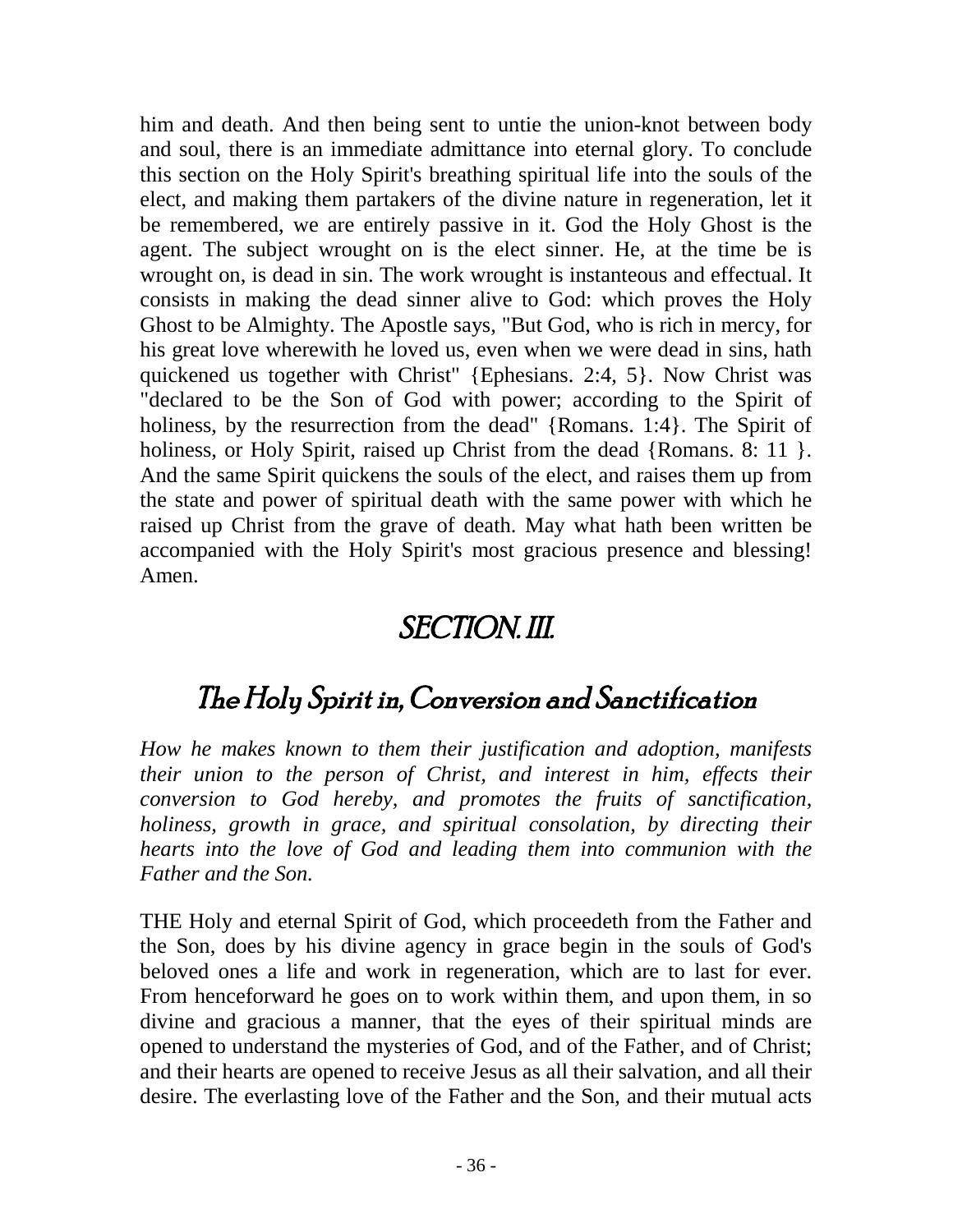and transactions in the everlasting covenant, with the state of the believer in Christ, how he stands before God, and is viewed by him in the eternal head of the church, are to be made known to the renewed soul by the Holy Ghost.

The pardon and justification provided in the council and covenant of peace are to be brought home to the heart, and proclaimed there, that the regenerate person may know himself to be a pardoned and justified man, rejoice in it, and bless the Lord for it. And this can be done by none but the eternal Spirit. He only is equal to this great work. He being a person in the incomprehensible Godhead, privy to, and present when the everlasting covenant was entered into between the Father and the Son, is able to make it known.

As be searches all things, yea, the deep things of God {I Corinthians. 2: 10}, He can unfold, lead into a knowledge of it, and shed abroad a sense of it in the heart. And he does this; so that in his light, and by his sacred unction, the regenerate person is led to know the Lord, and into an acquaintance with the covenant of grace; and so led into a knowledge of the person and work of Christ, as to believe on him to life everlasting. As the first act of the Holy Ghost, when he puts forth his effectual energy in the soul, is to give life; so he follows this with a gift of divine light, by which a way is made for him to convince of sin, to awaken the mind to feel it, the heart to melt for it, and the soul to mourn and cry out guilty, guilty. This is accompanied with a sense of the curse and wrath of God, which are the proper desert of iniquity; which the awakened person acknowledges himself as a sinner justly deserving of. The Holy Spirit lets in the law on the conscience, that self may be renounced, and all false hopes be removed. And having brought the sinner, thus enlightened, to know, feel, and experience the exceeding sinfulness of his nature, the total corruption of all his faculties and senses both of body and soul; be preaches Christ unto him, as Almighty to save: and by the everlasting gospel of the blessed God be enlightens his mind into a knowledge of Christ, as having been made sin and a curse. He leads him to know and apprehend truly and spiritually, that "God so loved the world, that he gave his only begotten Son, that whosoever believeth on him should not perish, but have everlasting life." That "Christ died for the ungodly." That be "came into the world to save sinners, and that be "saves to the uttermost all that come unto the Father by him." These truths the Holy Ghost sets with peculiar and eternal energy on the mind, gives the soul an inward sense and perception of the vast importance and invaluable worth of them, and leads the sinner to approach the Lord in consequence hereof, and to plead with,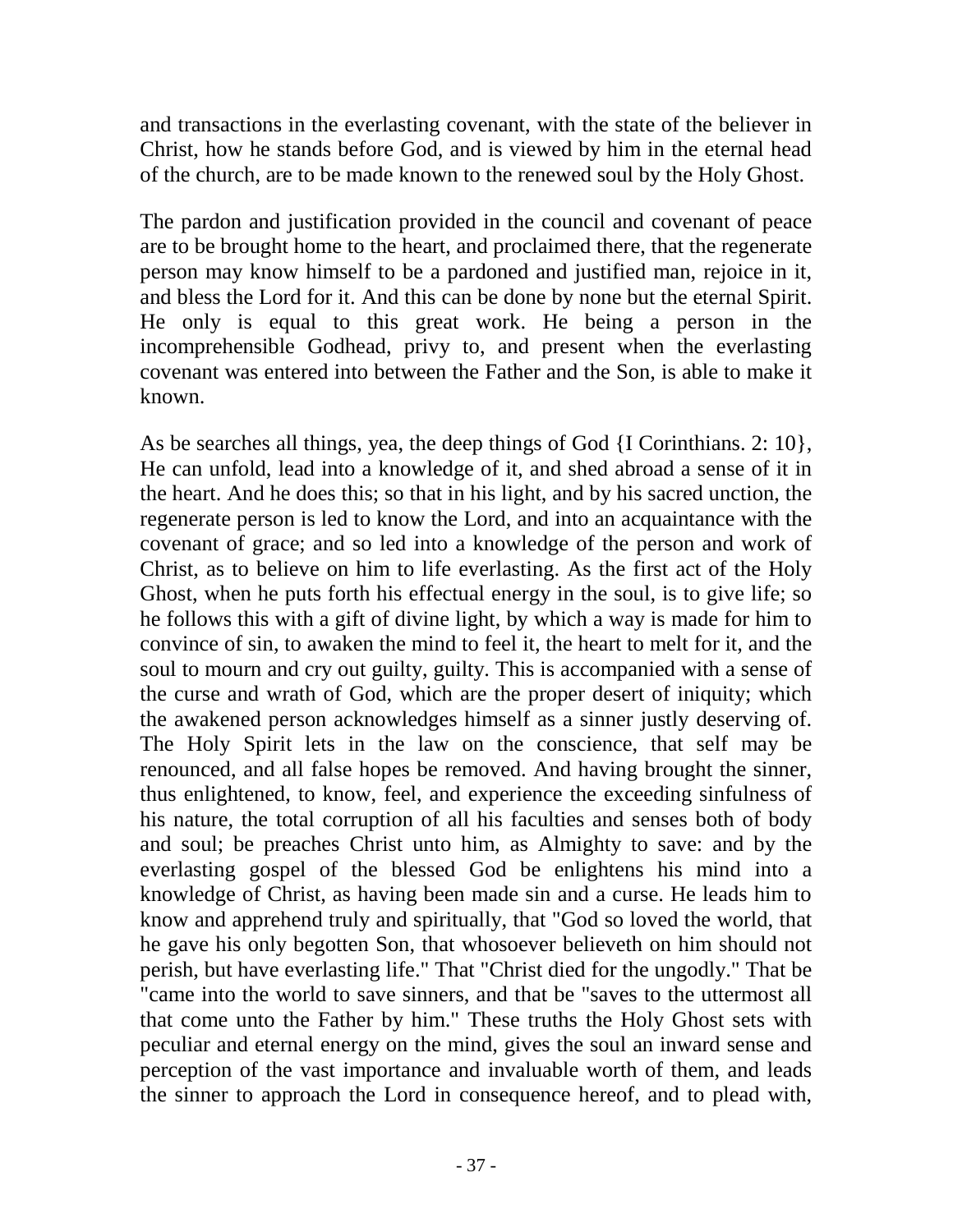and before him, the sorrows, blood shedding, soul-travail, and death of Jesus Christ, hoping to receive and enjoy a sense of God's pardoning mercy through the mediation of the Lamb that was slain. The Holy Spirit now begins to reveal Jesus.

His salvation appears precious to the soul, as this blessed agent is pleased to give the person thus under his influence a view of it. And the person, love, mercy, compassion, righteousness, and blood of Christ being set before the enlightened person in the word, and the Holy Spirit shining on it, the soul receives the true knowledge of Christ from the word of grace, which knowledge the Holy Ghost stamps upon the heart: so that the soul believes in the righteousness of Jesus for justification in the sight of God, and in the blood of Jesus for everlasting purity, health, and discharge from guilt and condemnation. And by believing in the righteousness and atonement of Immanuel he has peace with God through Jesus Christ our Lord. As this is to the soul in sense, experience, and enjoyment, the very beginning of everlasting life; so the Holy Spirit is pleased to proceed in carrying on his work of grace in the soul. As be gives more light, and leads the believer to a clearer knowledge of God the Father and his Son Jesus Christ, he has fuller and brighter views of his justification in Christ. He is led to apprehend these great truths, that the Father out of the everlasting love wherewith he loved him, chose him in Christ before all worlds, gave him being in the Son of his love, ever beheld him in Jesus, and will for ever love him in Christ with the same immutable love with which he loves himself; and that he views him, as he does Christ, with the same delight and complacency; so that in him he ever was the object of the Father's eternal joy and rejoicing. The Holy Spirit is pleased to show the believer that the love of Christ to him was from everlasting also. He opens to his view the fountain and spring of it, and gives him some blessed discoveries of the outgoings of Christ's heart towards him before all worlds by bringing to his remembrance the covenant into which Christ entered before all time, in which he undertook to become the surety of his church and people. The Holy Spirit leads the believer to see how he stood in the sight of God eternally justified, on the footing of God's being in Christ reconciling the world unto himself, not imputing their trespasses unto them; and that the will of God and Christ is in salvation-work; so that nothing remains for him but to seek after further communion with the Father and the Son, in proportion to the knowledge he has of them, and the relation to, and interest be has in them. Thus the Holy Spirit makes use of these great truths of the gospel to the increasing and promoting of the believer's experimental knowledge and enjoyment of the Father's love and Son's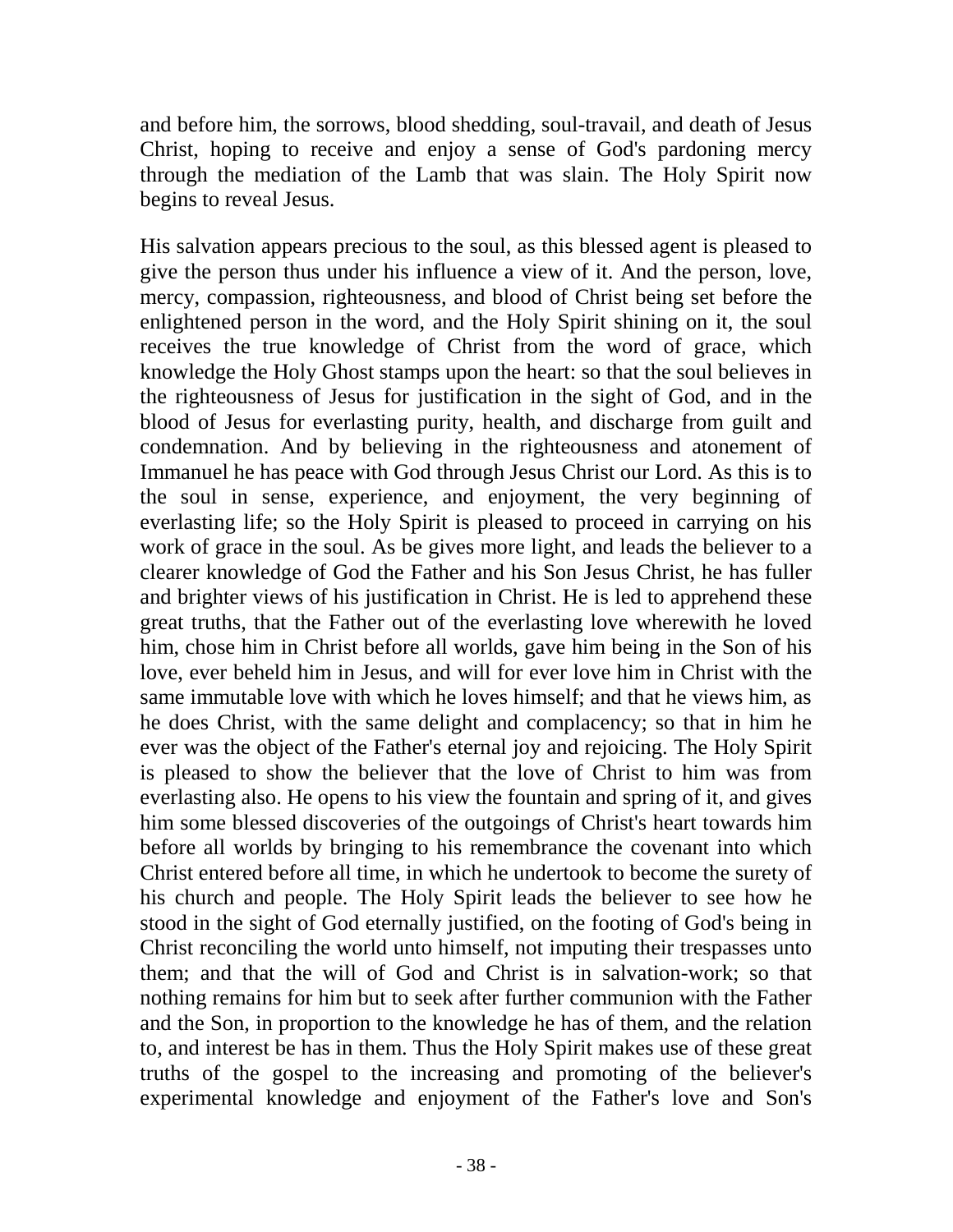salvation. And by this means the believer grows into a settled dependence on Christ the rock. Believing views of the Father's love warm his heart. And believing views of Christ's finished work set up his soul on high beyond the reach of guilty fears. He sees himself by faith in Jesus washed, sanctified, and justified "in the name of the Lord Jesus, and by the Spirit of our God" {I Corinthians. 6: 11}. The believer from hence is led on by the Holy Spirit to know and admire the Father's grace in adoption, in putting him among the living in Jerusalem, and in giving him the white stone, a new name, even that of a child, a Son of God. He views this transcendent grace, the knowledge of which be receives from the word and Spirit of God, cries out, as the Apostle did, "Behold, what manner of love the Father hath bestowed on us, that we should be called the Sons of God" {John. 3: 1 }. That the believer is the child and Son of God appears from his being a partaker of the Spirit of God, who has given him a new nature, and a new understanding, that he might know him that is true, and find, and feel, that he is in him that is true, even in his Son Jesus Christ. The Holy Spirit becomes to the believer the Spirit of adoption. He enables him to call God, Father; to love and trust in him as such, to approach him with holy liberty, boldness, and delight, to come to him with cheerfulness, confidence, and expectation; and to love God for his great love to him in his well beloved Son: which the believer has had a sweet sense and experience of. The Holy Spirit shows from the word that this blessing of being predestinated to the adoption of Sons by Jesus Christ was a part and branch of electing grace, that the privilege is inestimable, and that the grace is immutable. The Lord saith, "I will be his God, and be shall be my Son" {Revelation. 21:7}. Such are heirs of God. He is their inheritance. They shall inherit all things. God himself is their portion, their glory, their everlasting all. The springs of everlasting love are opened afresh to the soul, as the believer is led by the Holy Spirit into views of this ancient grace, bestowed on him in Christ before the world began: whereby he stands so nearly related to, his people that they are the sons and daughters of the Lord God Almighty. He declares, "I will be a Father unto you, and ye shall be my sons and daughters, saith the Lord Almighty" {2 Corinthians. 6:18}. Thus the believer is led to know, and enabled, under the gracious influences of the Holy Spirit, to say that "Blessed is the man whom thou choosest and causest to approach unto thee" {Psalm. 65:4}. The Holy Spirit is pleased to open and reveal to the understanding of the believer the mysteries of the person of Christ that he is God-man, the brightness of his Father's glory, and the express image of his person, in whom dwelleth all the fulness of the Godhead personally; he being the Son of the living God dwelling personally in our nature, which he took hold of, and assumed into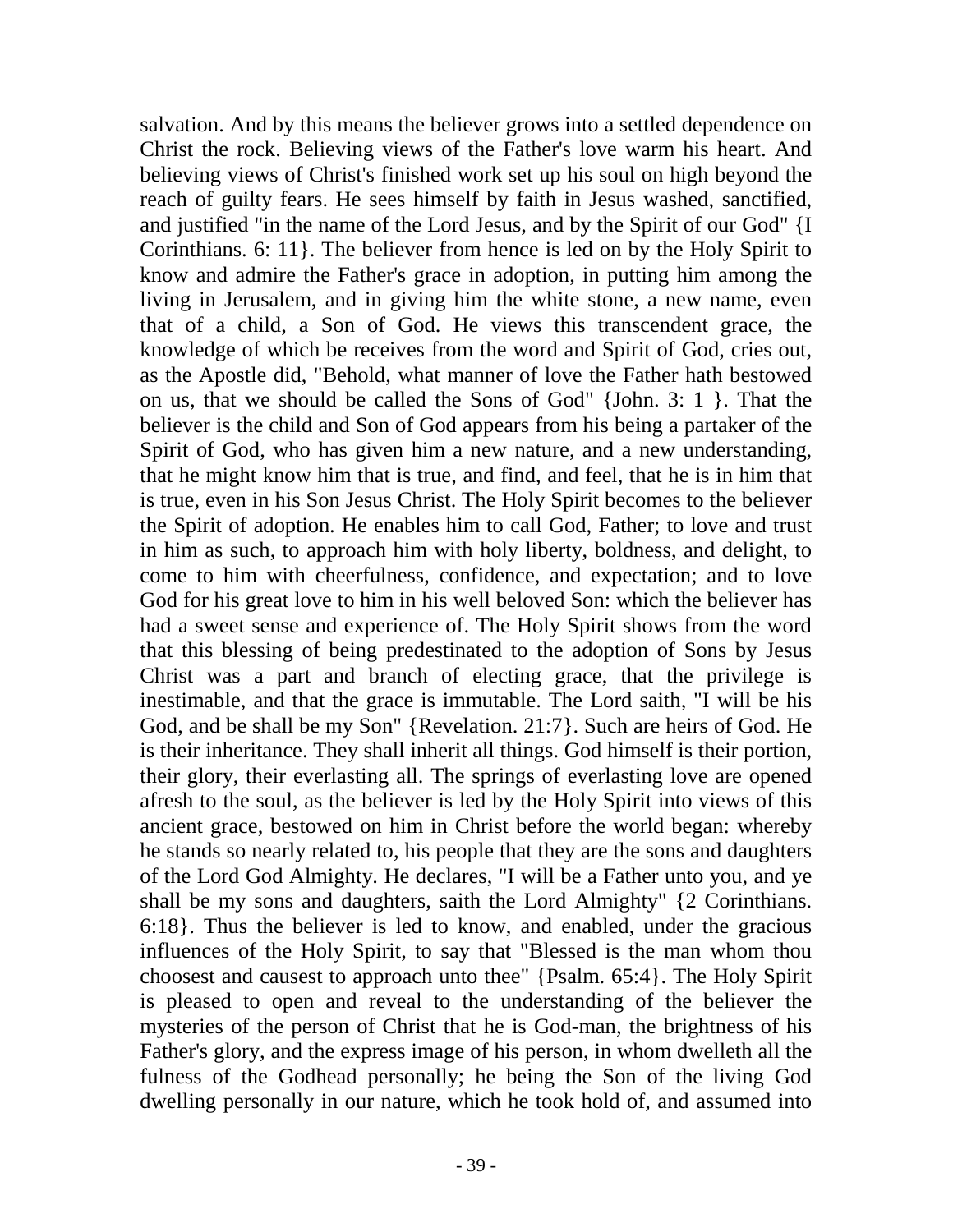union with himself; so that be is God dwelling personally in our nature, God and man united, the man "Jehovah's fellow, the equal of the Lord of Hosts" {Zechariah. 13:7}. The Holy Spirit leads the believer to exercise his mind in spiritual meditations on the personal glories of Christ, and on the relative glories of Christ; who stands in the relation of a head to his church: which office is eternal. Hence the Father gave the elect to him, committed them to his care, bestowed on them in him all spiritual blessings, and gave them life in Christ before the world began. The Holy Spirit leads the believer to view the mediatorial glories of the Lamb of ", conveys with a discovery of all these views some conceptions of his essential glory, which gives worth to all; so that the soul cries out, as Paul did, "yea, doubtless, and I count all things but loss for the excellency of the knowledge of Christ Jesus my Lord" {Philippians. 3:8}. Hence the soul longs to be found in him. It sees a surpassing and transcendent excellency in Christ's person, which puts down all former discoveries. It raises the soul high on its breathings. after Christ. The believer sees a greater perfection in Christ's righteousness than ever, longs to be found in it, loathes, and renounces himself in every point of view more than he did before. He now prays to be found in Christ, so as he did not before. He is brought to see Christ's person and righteousness are his glory and perfection. Therefore he would have no hope in God but what is founded thereon: not on any inherent grace, on no fruits of sanctification, none of his comforts, or experiences no: none but Christ, none but Christ. To be found in his person, clothed with his righteousness, and cleansed in his most precious blood, this is the one prayer of his heart. And this arises from the Spirit who gives him now such apprehensions of Christ's essential, personal, mediatorial, and relative glories, as give the mind fully to know that this glorious God-man is the Father's and Spirit's, all in all. This makes way for the believer, under the anointings of the Holy Ghost, to study what it must be, how great the grace, to have this Christ as a head of union and communion with God. This leads us to consider what is revealed concerning this great and important subject in the book of God. And it is explained by the Holy Spirit, and manifested to the heart, that union to the person of Christ is the foundation of all hope, interest in, and communion with God. This makes the believer more diligent in his inquiries into this amazing grace. He is taught to see the foundation of his interest in union with, and relation to, the person of the God-man is built upon the everlasting love of God. This gives him the most exalted view and apprehension of the eternity, the freeness, and the immensity of God's love; which is as truly and particularly fixed on him as though he were the sole and alone object of it. These words, "Yea, I have loved thee with an everlasting love" {Jeremiah.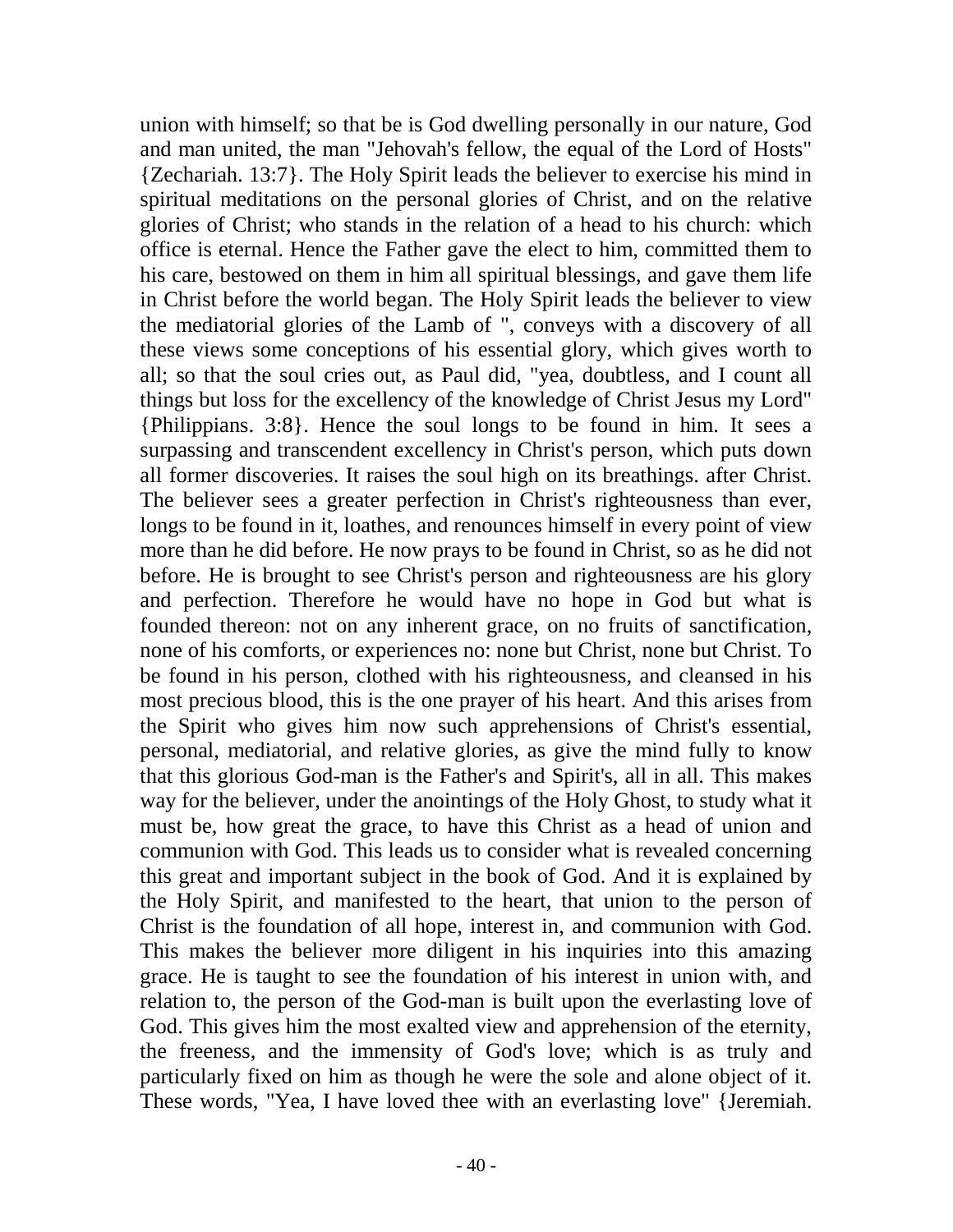31:3}, now shine brighter than ever on his understanding, and into his heart. He feels the warmth of it, sees the freeness, glory, and immensity of it with increasing joy, and cries out under these fresh beamings forth of it, "God is love" " O the depth! he hath loved me in Christ with a love which exceeds all thought, and surmounts all praise. He now views the subject thus. Such was the love of God to me from everlasting, that he chose me in Christ, to be in him the object and subject of it to eternity. I was in Christ before all worlds, united to him, as my eternal head. I am, in consequence of it, interested in all the love of his heart; in his representation of me in the everlasting covenant, in his undertakings for me therein, in his incarnation, birth, circumcision, baptism, fasting, temptation, obedience, and death. It is communion with him I still need. This is it which evidences to my faith that my beloved Jesus is mine, and I am his. And this is the work and office of the Lord the Spirit which, blessed be his name he hath begun in me to show and testify. He has made Christ precious to me. He has brought me to rest my all on the finished work of God Jesus. He has shed abroad the Father's love in my heart. I have had fellowship with God and the Lamb through the Spirit. Glory be to the three in Jehovah for this surprising grace. Thus the Holy Ghost carries on his work of faith in the soul. He reveals Christ. He shines into the heart, and gives the light of the knowledge of the glory of God in the face of Jesus Christ. He gives the soul a view of its pardon and justification in Christ. He pronounces the sentence of it in the mind, and gives an experimental knowledge and enjoyment of it in the heart. He leads the believer to know his adoption, and gives him an enjoyment of the unutterable grace contained in it. He gives and creates in the enlightened mind, glorious views and apprehensions of the God-man. He leads the believer into a clear knowledge of interest in him; and then leads into personal and peculiar communion with him. All which the Holy Ghost is fully qualified for; he being, as one in the essence-existing, co-equal, and coeternal with the Father and the Son, and indwelling in the Father and the Son by essential union, one who knows all the love, will, thoughts, purposes, and designs of the Father in, and on the elect. He is fully acquainted with the essential, personal, relative glories of God incarnate, with his mediatorial perfection's, work, worth, grace, and fullness. And he can, and does by his Almighty agency agreeable to his covenant-office, create in the regenerate person by the word such thoughts of Christ, and brings down into the heart such enjoyments of God's love, as could never have been conceived there, but by his creating power. It is in this wonderful way he makes the pardon of sin known, justification enjoyed, adoption to Son-ship so understood, that these things are found by those whom he teaches to be eternal, spiritual, and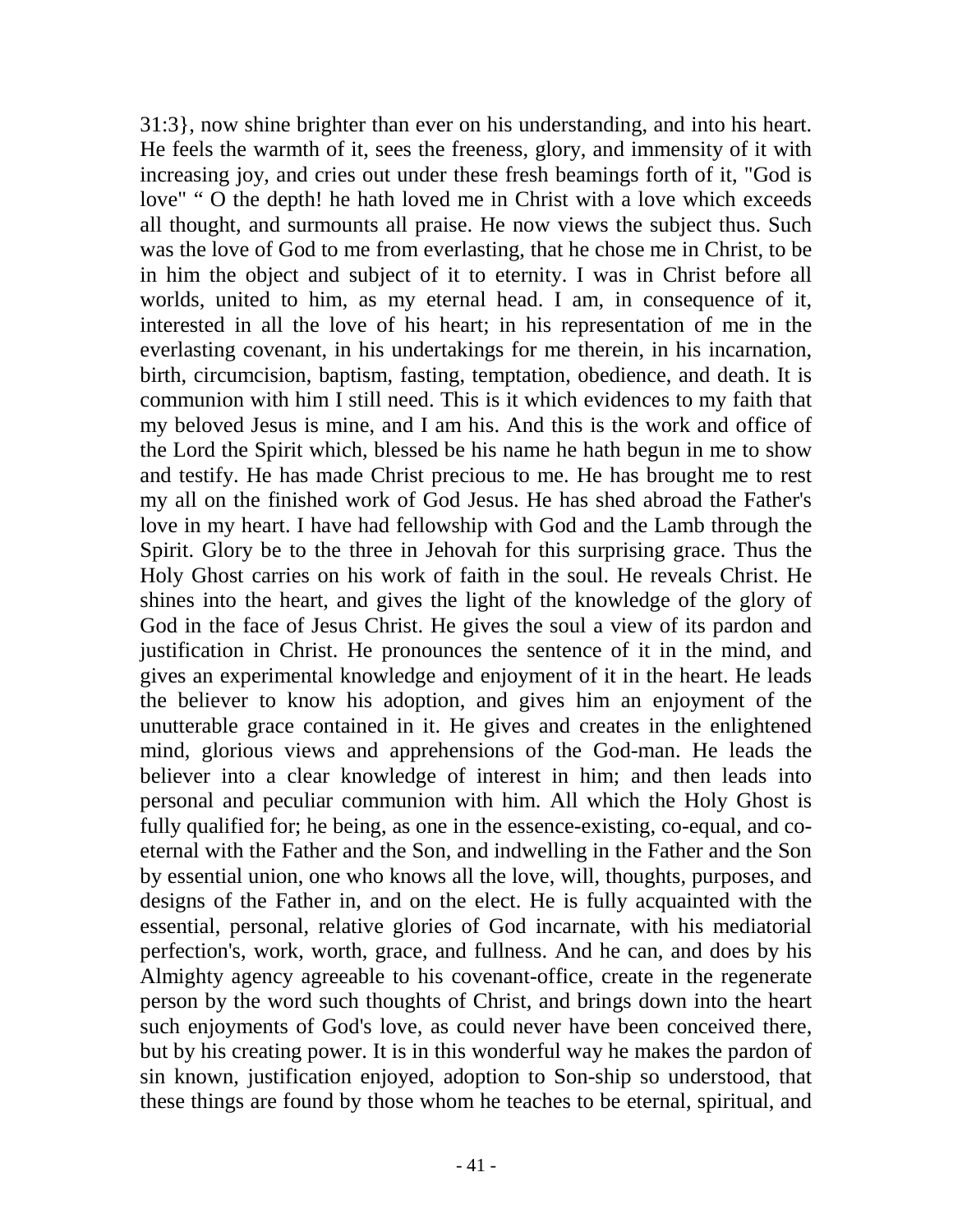important realities. These are therefore received not as dry doctrines, but as eternal acts in the mind and will of God towards his people; and the knowledge of them yields the believer a feast, and leads him under the secret and sacred influence of the Holy Ghost to the enjoyment of a present Heaven. Hereby the promise is fulfilled, "My people shall be satisfied with my goodness, saith the Lord" {Jeremiah. 31:14}. Thus the thoughts of God's mind, the love of his heart, the transactions between him and his Son before time, all which are recorded in the written word, are by the Holy Ghost opened, explained, and brought home to the minds and hearts of such as are called out of darkness into his marvelous light; and they are brought in a greater or less degree to know God and Christ by these means, as the Lord their God. The Holy Ghost is pleased to lead into the knowledge of Christ, and interest in him, in the following plain and simple manner. He leads to apprehend that Christ Jesus came into the world to save sinners, that it is the immutable will of God the Father, yea, it is the good pleasure of his will, to save any sinner, every sinner, who believeth on Jesus. The Holy Ghost works by this immediately on the mind and draws out the heart to come to Jesus for salvation. As this is spiritually realized to his mind, the Holy Ghost so opens to his view the bowels of Christ's mercy, the love of his heart, the perfection of his work, will, and power to save, that under these discoveries the soul through the mighty power of the Lord the Spirit closes with Jesus. And having thus closed with him, and found everlasting life in believing on him, he is manifestatively refreshed with pardon and peace. Thus he is led to say, "In the Lord I have righteousness." And as be is led into further acquaintance and communion with the Savior in his walk and warfare, he finds the knowledge of Christ is the foundation of all his faith, hope, and love to him; and that in the exercise of faith on Jesus he has real communion with him. In this communion he has an increasing evidence of his personal interest in Christ, which he sees to be the fruit Of union to the person of Christ; which he sooner or later sees to be the fruit of the Father's everlasting love to him. This leads him to admire it, saying with rapture, "God so loved the world, that he gave his only begotten Son, that whosoever believeth on him should not perish but have everlasting life." By these means the conversion of elect souls to God is effected. The everlasting love of the Father, shining forth in the person, work, and mediation of his beloved Son, and made known unto them by the Holy Ghost, who proceedeth from the Father and the Son to testify of Jesus, draws their souls, and knits, and converts them unto God. He speaks thus himself: I have loved thee with an everlasting love, therefore with loving kindness have I drawn thee" {Jeremiah. 33:3}. And the Holy Ghost by directing their hearts, as with a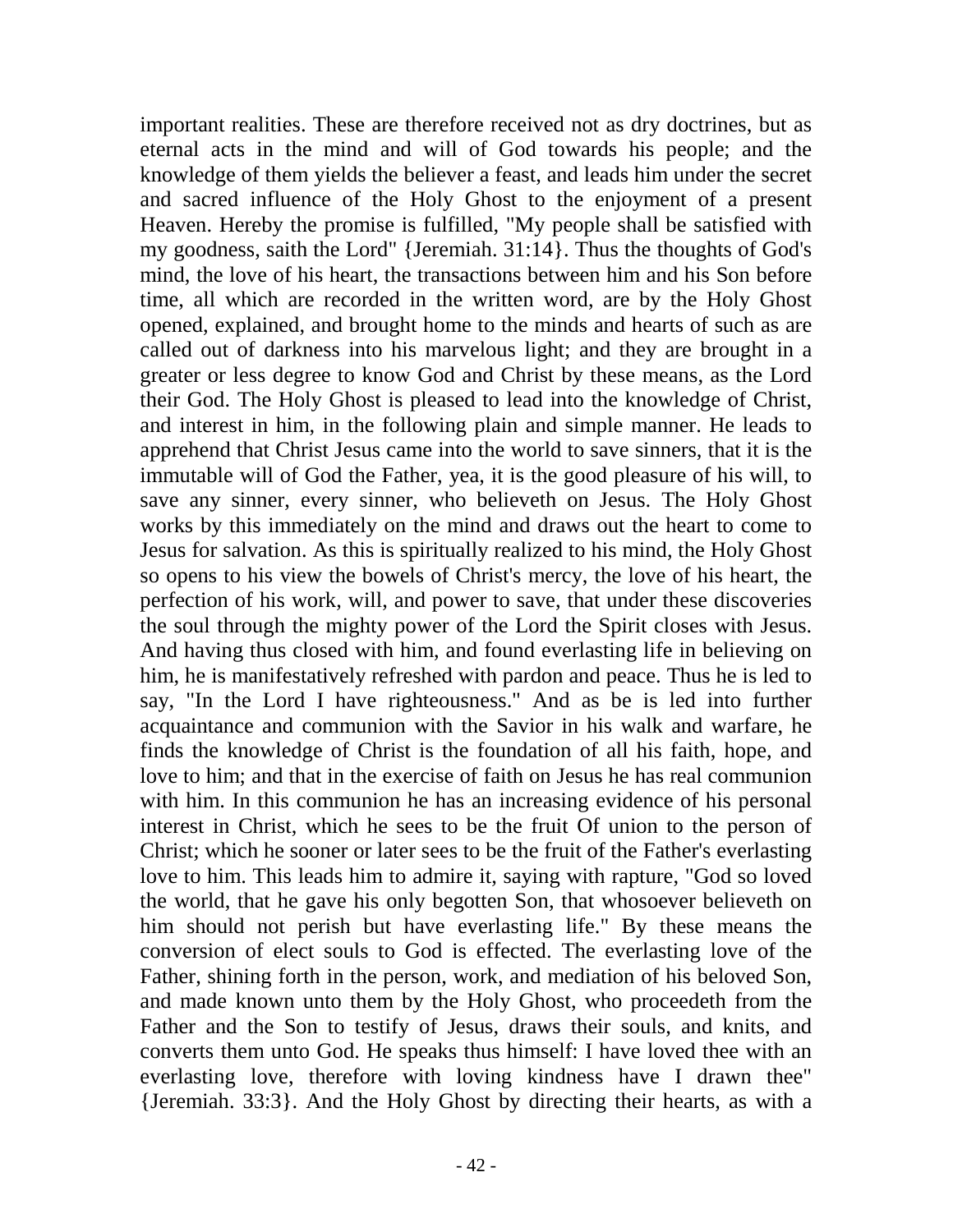straight line, into the love of God and into communion with Christ in all the acts, parts, and blessings of his salvation, promotes in their frames and experiences the fruits of sanctification, holiness, growth in grace, and spiritual consolation. Their soul's prosperity is in proportion as they have communion with Jesus, and as their hearts are happy in their heavenly Father's love. Spiritual meditations on God's everlasting love to them, and on Christ's person and salvation, with views of being the objects and subjects of the Father's eternal complacency and delight, are means which the Holy Ghost sanctifies to promote the fruits of sanctification, holiness, and growth in grace; which may appear from what John says, "God is love, and he that dwelleth in love dwelleth in God, and God in him" {I John. 4:16}. The Lord Christ sets forth the Father's love, and his own affection to us thus. To the Father he saith, "Thou hast loved them as thou hast loved me" {John. 17:23}. And of his own love he saith unto them, "As the Father hath loved me, so have I loved you, continue ye in my love" {John. 15:9}. This is by spiritual meditations on it. Thereby we abide therein. All our growth in grace must be the fruit of having our minds favored with views, enjoyments, and intercourse with the Lord. The Holy Ghost alone can and does promote these fruits in our souls if we increase in bringing forth the fruits of righteousness, which are by Christ Jesus to the glory and praise of God, it must be through the power of the Holy Ghost. If we abound in the fruits of holiness, it must be from the influences of the Holy Ghost. If we grow in grace, it must be by growing out of ourselves into Christ. If our spiritual consolations abound, it must be by our increasing in the knowledge of God. I conclude this section, how the Holy Ghost makes known to the elect their justification and adoption, how he manifests their union to the person of Christ, and interest in him, effects their conversion to God, and promotes the fruits of sanctification, holiness, growth in grace, and spiritual consolation, directing their hearts into the love of God, and leading them into communion with the Father and the Son, with saying that all this is carried on in the soul by the Spirit's revealing Christ, and glorifying him in the understanding, heart, conscience, and affections. Hear what Jesus saith himself on the subject:

Howbeit, when be the Spirit of truth is come, be will guide you into all truth: for he shall not speak of himself; but whatsoever he shall hear, that shall he speak: and he will shew you things to come. He shall glorify me: for he shall receive of mine, and shall shew it unto you. All things that the Father hath are mine: therefore said I, that he shall take of mine, and shall shew it unto you {John. 16: 13, 14, 15}. *May the Holy Ghost accompany this with his presence and blessing. Amen.*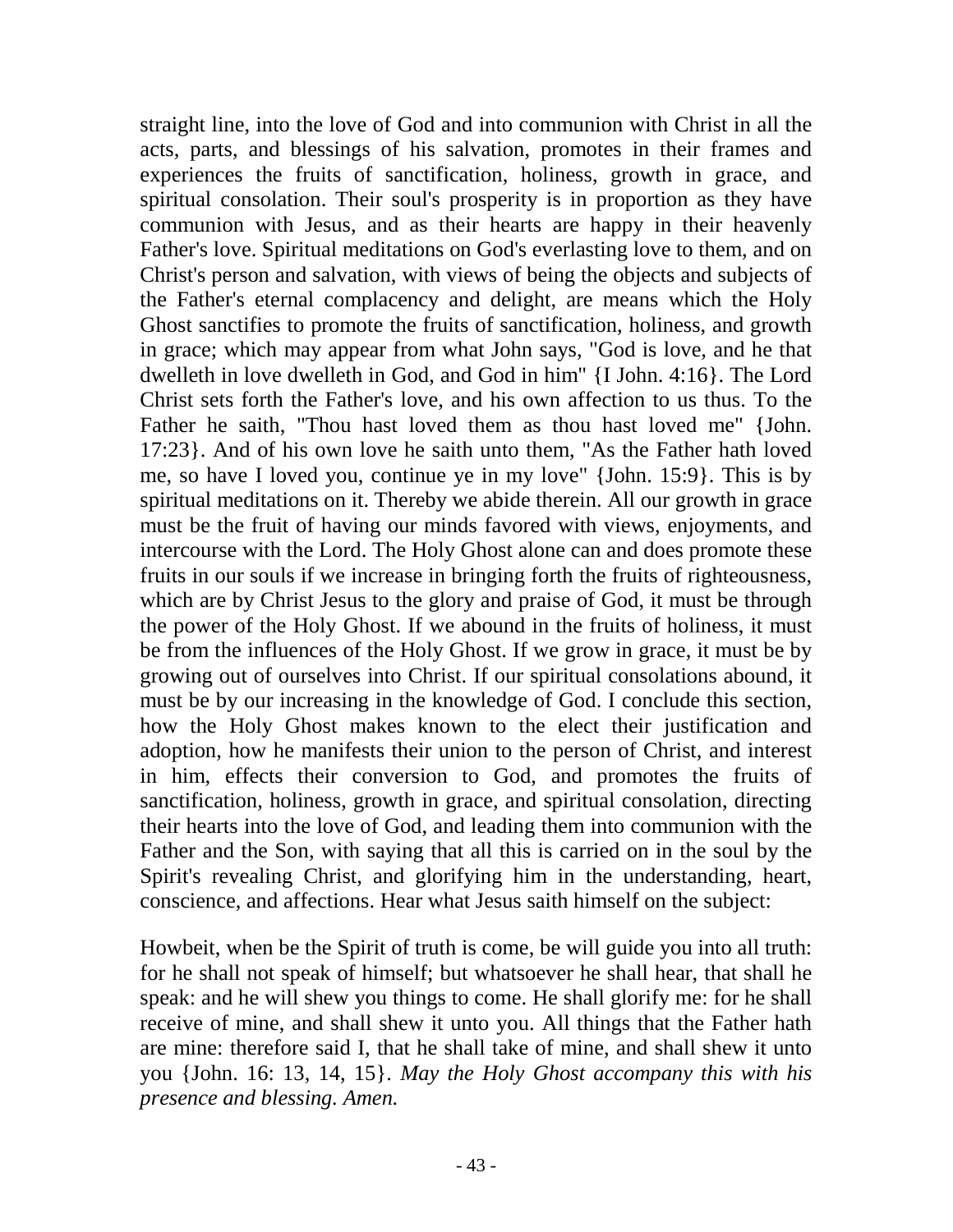#### SECTION. IV.

#### The Holy Spirit in the Life of the Believer

*On the Holy Spirit's witnessing unto, sealing, leading, and guiding the regenerate.*

THE Holy Ghost, who dwelleth in Christ, our great and eternal head, liveth and dwelleth in all the members of Christ's mystic body, to conform them to their head, and make them like him, in their measure and degree. He is the great quickener, who descends and takes possession of them, lives and dwells in them as the Spirit of life, regeneration, grace, sanctification, holiness, consolation, and glory. He it is who makes them alive in the Lord, and to the Lord. He gives them to know the Father in the Son, and their union with Christ, and the Father in him. He it is who leads them into communion with the Father and the Son, and fulfills all the good pleasure of his will in them, and the work of faith with power. Our Lord speaking of sending the Holy Ghost into the hearts of his people, saith, "At that day ye shall know, that I am in the Father, and you in me, and I in you" {John. 14:20}. And the Holy Ghost being given is to abide with the church and the people of God for ever. And in carrying on his great work in the soul, begun in regeneration, and manifested in conversion to the Lord, which is evidenced in the fruits of sanctification, holiness, "Growth in grace, and in the knowledge of our Lord and Savior Jesus Christ," he is pleased to act and perform the office of a witness, sealer, leader, and guide; such is his grace to them. The apostle saith, "The Spirit itself beareth witness to {not with} our Spirit, that we are the children of God" {Romans. 8:16}. He also saith in the same chapter, "As many as are led by the Spirit of God, they are the Sons of God." And he speaks of the Holy Ghost as a sealer {Ephesians. 1: 13}. And our Lord himself gives him the title of guide, saying, "He will guide you."

I shall begin this section by treating on the Holy Spirit's witnessing to the heirs of glory, that they are the children of God. He is a witness for Jesus; and he is a witness to us of his love and finished work. He bears his testimony for Christ in the word. He bears his testimony also of this to the renewed mind. He carries his cause so effectually that he beareth his witness to our spirits that we are the children of God; and that so effectually and powerfully as to put a stop to our unbelief. I will aim to show what the Holy Spirit is in a peculiar manner a witness of: then how sufficient he is for it: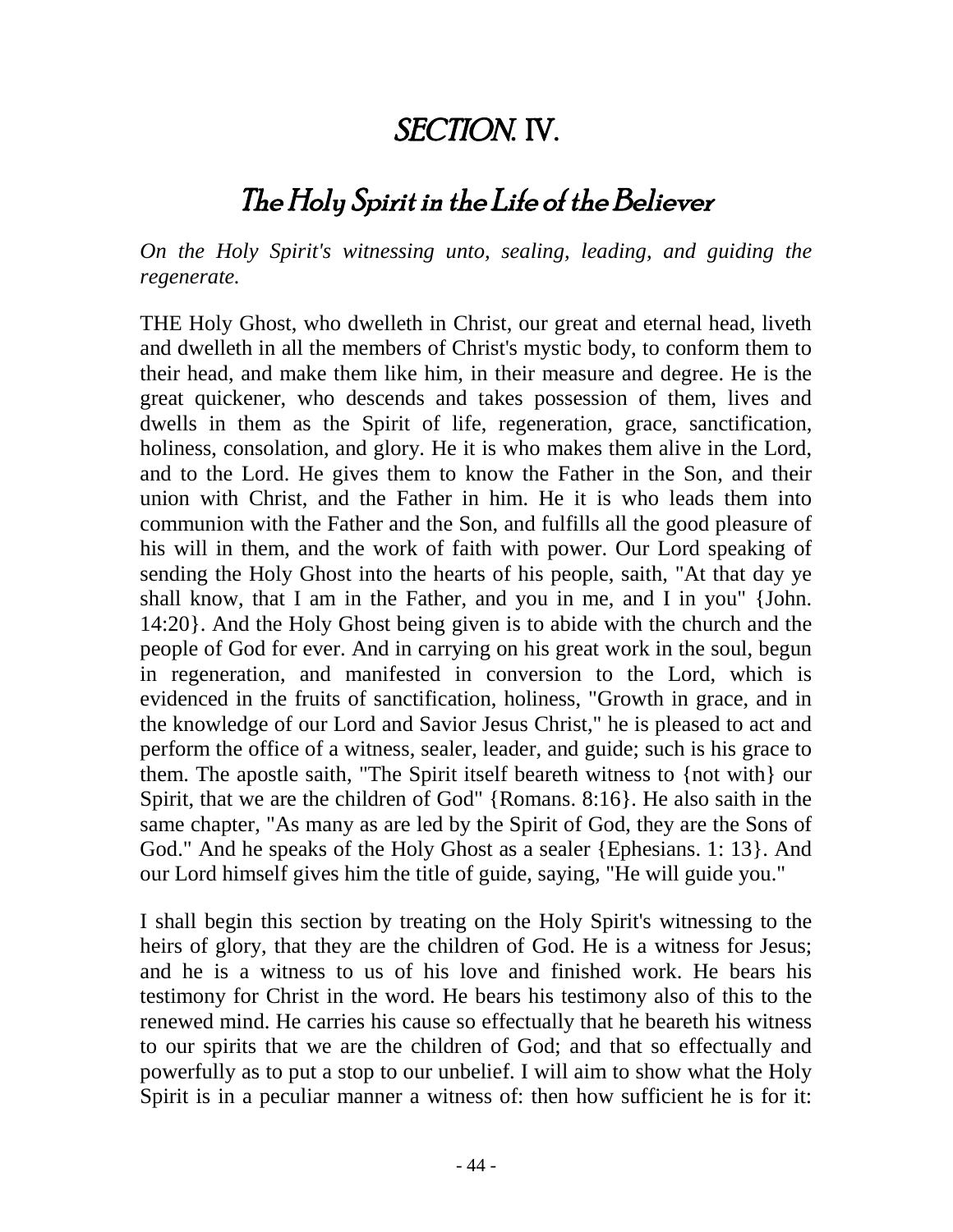and bow he bears his witness to our Spirits, proving thereby that we are the children of God. The Holy Spirit is a witness for Jesus to all that is revealed and written in the volume of the book concerning him. This he must be, seeing "the testimony of Jesus is the Spirit of prophecy" {Revelation. 19: 10}. And "to him give all the Prophets witness" {Acts. 10:43}. And "prophecy came not of old time by the will of man: but holy men of God spake as they were moved by the Holy Ghost" {2 Peter. 1: 21}. In an especial manner the Holy Ghost is a witness to the undertakings of Christ in the council of peace. He, as a witness, bears testimony to the everlasting perfection of Christ's offering, that sin is effectually put away thereby that the Father bath accepted it, that the elect are perfected by the offering of the body of Jesus Christ once, and that pardon of sin is the fruit of Christ's finished oblation, the Father saying, "I will be merciful to your unrighteousness, and I will remember your sin no more." See, as a proof of all this, the Epistle to the Hebrews {Hebrews. 10: 15, 16}. The Apostle saith, "Whereof the Holy Ghost also is a witness to us; for after that he had said before, this is the covenant that I will make with them after those days, saith the Lord; I will put my laws into their hearts, and in their minds will I write them, and their sins and their iniquities will I remember no more." I proceed to show how the Holy Ghost is to bear his testimony, and be a witness for Jesus in and unto us. His sufficiency appears from his being one of the three that bear record in Heaven with the Father and the Word, that there is eternal life for every one who believeth in Jesus.

And this witness he also beareth on earth, in the preaching of the everlasting gospel, which is the Father's record of Jesus. And which record is this: "That God hath given to us eternal life; and this life is in his Son. lie that hath the Son hath life" {I John. 5: 7, 8, 11, 12}. Of this eternal and immutable truth he bears testimony to the spirit, to the understanding, heart, and conscience of such as are renewed by his sacred influences. He enables them to receive the Father's record into their hearts, and give full credit unto it. He bears this witness to their spirit, that they are all "the children of God by faith in Christ Jesus." He bears this witness to their spirits that the Father is everlastingly well pleased with every one who is well pleased with the person, righteousness, and atonement of his co-equal Son, and rests his whole hope and salvation thereon. Now, as faith in Christ is the fruit of our new birth, and our new birth is the fruit of our adoption; so in viewing and exercising our minds spiritually on Christ our interest in him is manifested, and it is self evident to us that we are the children of God. He being our Father in Christ Jesus, we are his children in him. By believing and receiving Christ this is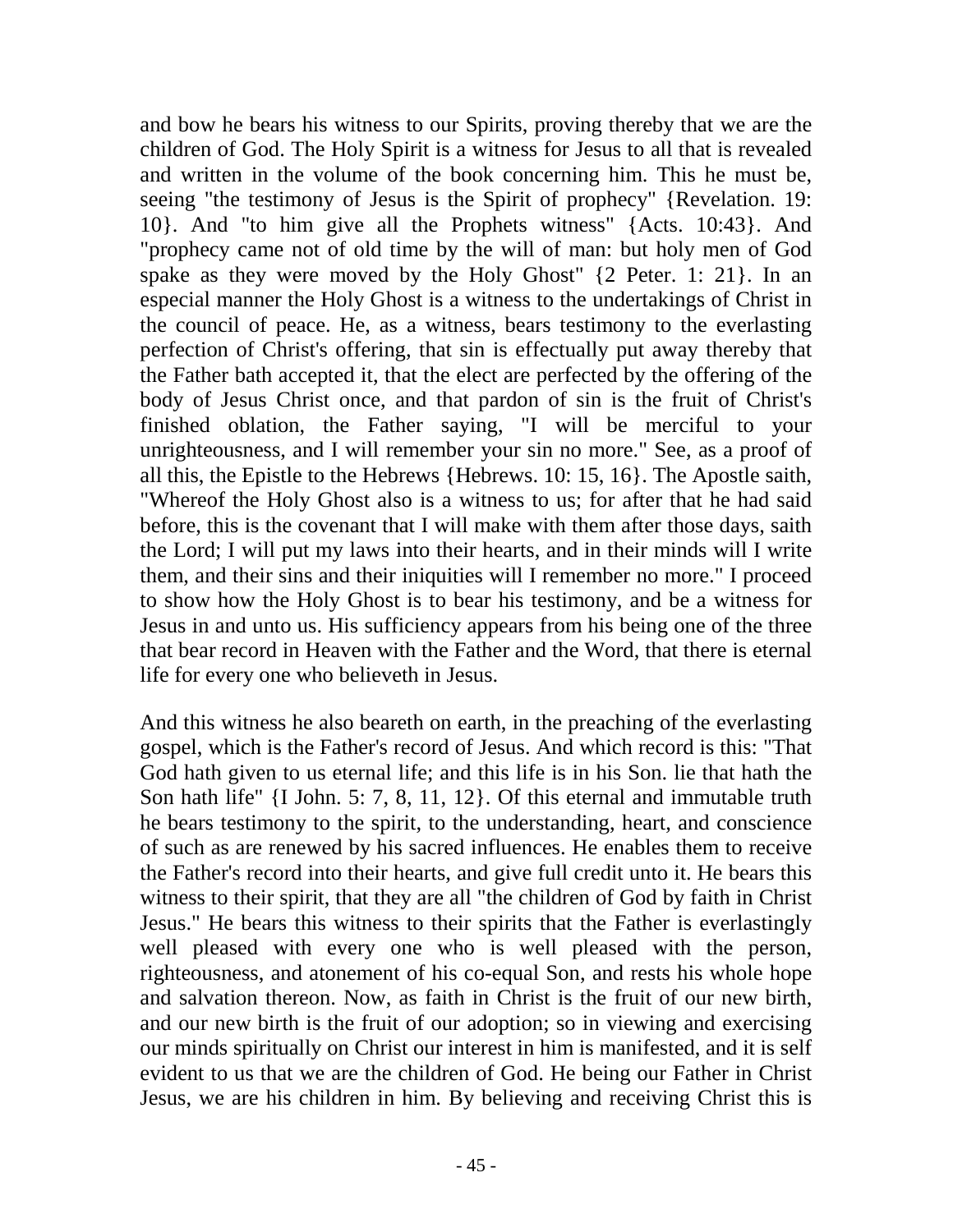made plainly to appear. As the Holy Spirit bears his witness to our Spirit of the Father's free, everlasting, unchangeable love, and the Son's finished work, this removes all doubts from our minds. Thus believers have the witness in themselves. And thus the Holy Spirit becomes to them the Spirit of adoption, enabling them to call God, Father. Abba is a Hebrew word. It signifies Father, which is joined to it by way of explanation. For Abba, Father, is Father, Father. Abba reads the same backward and forward to show that God is the Father of his people in all places and cases, in all times and circumstances. Now, as the Holy Spirit bears witness to their spirits by discovering the Father's love and the Son's plenteous redemption, that in him they have redemption through his blood, and that the Father is reconciled unto them by the death of Son, they are led to see themselves the sons and daughters of the Lord God Almighty. Now, this testimony concerning our son-ship is witnessed to our Spirit by the Holy Ghost: not to make it surer, for it stands on the immutable foundation of predestination; but to make it sure to us by enabling us to receive and believe it on union to the person of Christ, and the Holy Ghost, who dwells in the Saints, and can neither deceive, nor be deceived; who witnesses what he knows, and is sure of, and by his powerful operation and divine influence brings the heart to a cordial belief of it. He also performs the part and act of a sealer. The Apostle treats upon this subject in the following Scripture: "In whom ye also trusted, after that ye heard the word of truth, the Gospel of your salvation: in whom also after that ye believed, ye were sealed with that Holy Spirit of promise" {Ephesians. 1: 13}. In which words we are informed how these persons were brought to know and believe on Christ. It was by the Gospel which is here called the Gospel of salvation, and the Gospel of their salvation. And they bearing it were enabled to believe on Jesus, as the means by which they received the saving knowledge of him. And after they believed, or in their believing on him, they were sealed with that Holy Spirit of promise. The Holy Ghost is so called because the works with the promise; because be is most eminently the great and grand promise of the New Testament; because the Lord's people are passive in the whole work of the Holy Ghost within them, and upon them; and also because in his whole work he acts according to the everlasting covenant, which, as it respects the elect, is a covenant of promise, which contains eternal life, which life is in Christ their bead, and which is conveyed to them by the Holy Spirit; who may bear the title of the Spirit of promise, because, when be seals home a sense of the love of God, and {lives views of interest in Christ and his great salvation, it is by the word of promise. It was so when be sealed Christ, and consecrated him to his work and office. The Father said by an audible voice from Heaven, "This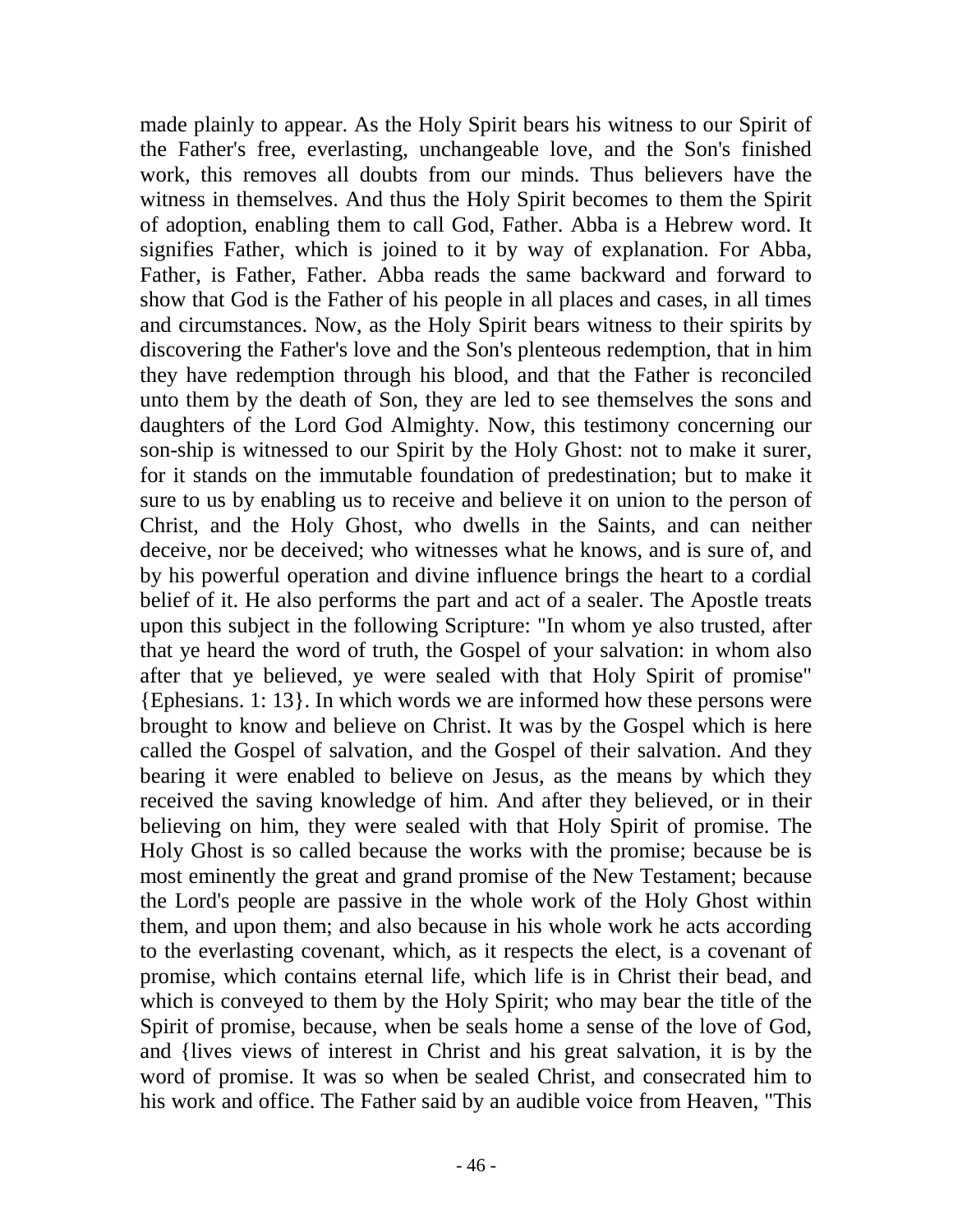is my beloved Son, in whom I am well pleased." This was repeating what had been pronounced in the person of Jehovah the Father concerning the glorious and divine Meditator in the prophecy of Isaiah: which the Holy Ghost brought home and sealed on the mind of Jesus, when he sealed him to the discharge of his sacred office. So the holy acts which the Holy Ghost performs on his church and people are similar. He brings to their minds the sacred promises. He shows them the good contained in them, the love of God expressed in them, and the perfection and freeness of Christ's salvation declared by them. So he seals on their minds the truth of all this; and enables them more fully to believe all this. He shows them the truth and faithfulness of God the promiser, the stability of the promise, the immutability of the everlasting covenant, the eternity of God's love; and that be hath by two immutable things, namely, by his word and by his oath, in which it is impossible for God to lie, given us a foundation for strong consolation, who have fled for refuge to lay hold upon the hope set before us {Hebrews. 6:18}. The Holy Ghost is given by the Father as a sealer, as the Spirit of promise, and as the earnest of the eternal inheritance. He is sent to establish the believer in Christ, to anoint, seal, and give him in his heart a real earnest and foretaste of heavenly joy. So saith the Apostle: "Now he who stablisheth us with you in Christ, and hath anointed us, is God; who hath also sealed us, and given the earnest of the Spirit in our hearts" {2 Corinthians. 1:21, 22}. God the Father bestows his Spirit on believers to establish them in the knowledge and belief of the everlasting Gospel. They are established in Christ; in whom they were from everlasting, as the objects of the Father's eternal love. "The foundation of the Lord {in personal and eternal election} standeth sure, having this seal, the Lord knoweth them who are his" {2 Timothy. 2: 19}. The Holy Ghost, who knoweth the elect, and calleth them by their names, sets this seal on their minds, after their believing on Jesus. The impress of which seal on them individually is "The Lord knoweth thee to be his." Hereby we know our election in Christ, that we were in him before the world was, and that out of God's everlasting love to us he hath bestowed on us all good things in him. And whatsoever he doth for us is out of his hearty good will and liking to us. And thus as God is said to seal Christ {John. 6:27}, which sealing refers to the voice from Heaven pronounced by the Father, saying, "Thou art my beloved Son" {Mark. 1: 11}, which was sealed home on his mind, so that he thereby had a testimony that he was the Christ of God; so likewise God's sealing us in Christ by his Spirit is to give us an indisputable evidence that we are his beloved, one with Christ, united to him, saved in him with an everlasting salvation: and the Spirit sets home all this in our hearts, and by the Word, and by his own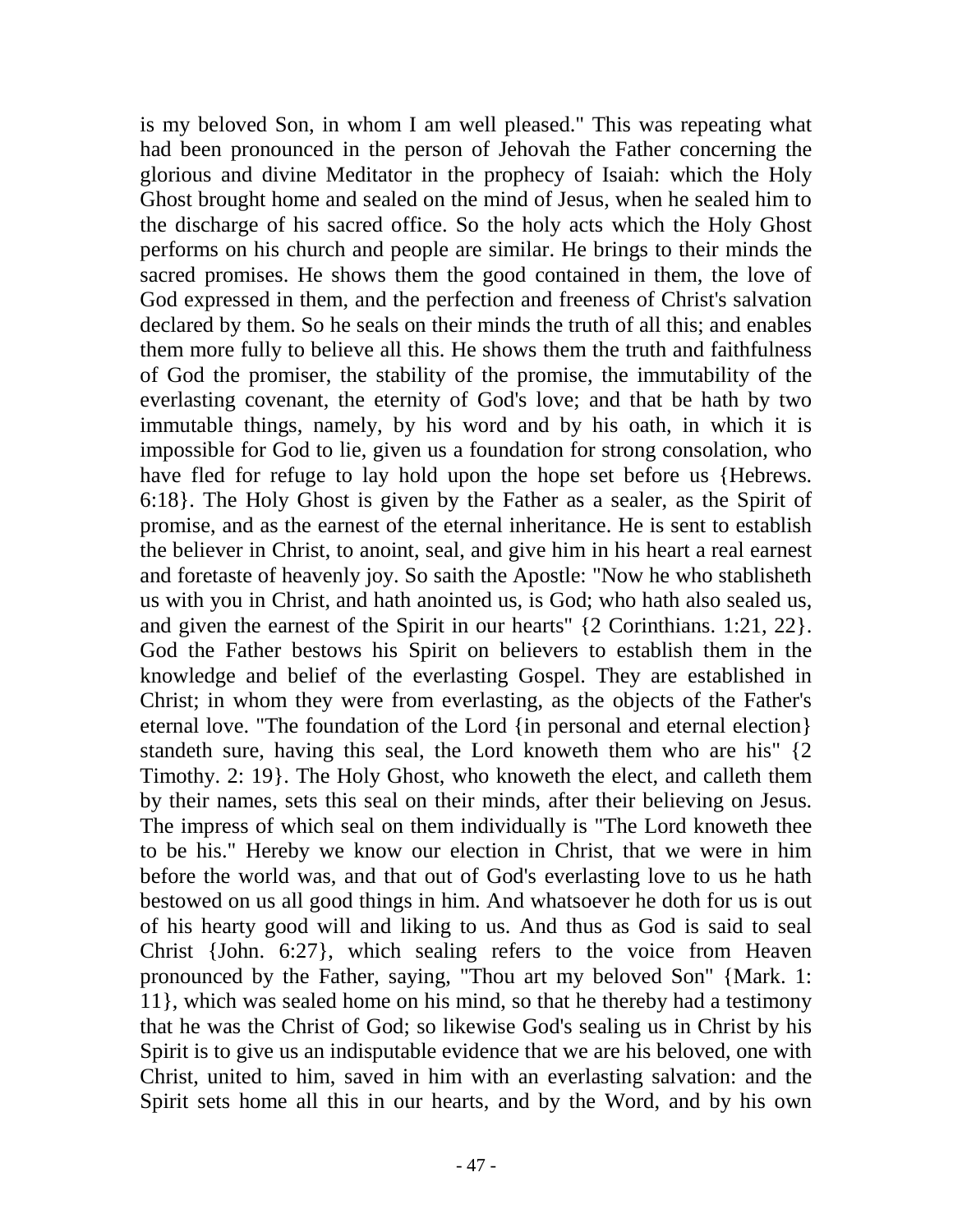immediate testimony, in the name and authority of his own personality, assures us that we are eternally the Lord's, the sole property of Father, Son, and Holy Ghost, who dwell in us, as their portion and inheritance also. Thus we are sealed in Christ, and have the testimony of it in our souls, that we are the Lord's. And the Holy Ghost is the earnest of all this in our hearts, who has also sealed us, and given us the earnest of the Spirit in our hearts {2} Corinthians. 1: 22}. The fruits of which are, joy in the Holy Ghost; yea, joys unspeakable and full of glory; because the Spirit of God and of glory now rests on the believer, thus anointed and sealed to the day of redemption. The Holy Ghost becomes the earnest of glory as he shows us our interest in the Father's love, and in the work of his co-equal Son, and as he now dwells in us to lead us into peculiar communion with the Father and the Son, according to Christ's promise. "And I will pray the Father, and he shall give you another comforter, that he may abide with you for ever, even the Spirit of truth; whom the world cannot receive, because it seeth him not, neither knoweth him: but ye know him; for be dwelleth with you, and shall be in you" {John. 14:16, 17}. And again, "He that hath my commandments, and keepeth them, he it is who loveth me, and be who loveth me, shall be loved of my Father, and I will love him, and will manifest myself to him" {John. 14:21}. And Jesus said, "If a man love me, he will keep my words; and my Father will love him, and we will come unto him, and make our abode with him" {John. 16:23}.

The Holy Ghost is their leader also. So saith Paul. "As many as are led by the Spirit of. God, they are the Sons of God" {Romans. 8:14}. Our Lord has given, as the great prophet over the house of God, a most perfect directory in his word for the life, work, and conversation of his people, which s also full of everlasting consolation, and contains many most necessary cautions. But it is by the Holy Ghost who puts life into them, He it is who leads believers into all truth, out of themselves to Christ, and into communion with the Father and the Son. He leads into the paths of righteousness and holiness. He leads in a right way to the city of habitation. He is their guardian, who will guide them in his strength to his holy habitation. He is their guide even unto death. By his guiding them, he opens to the view of their minds the truths and doctrines of the everlasting Gospel; and shows them what divine supports are contained in them. He is pleased to give them blessed views of his most gracious care exercised towards them. As he knows all their walking through this great wilderness; so he follows them every step, preventing them with his mercy. This is a most beautiful passage of scripture, and is expressive of this subject: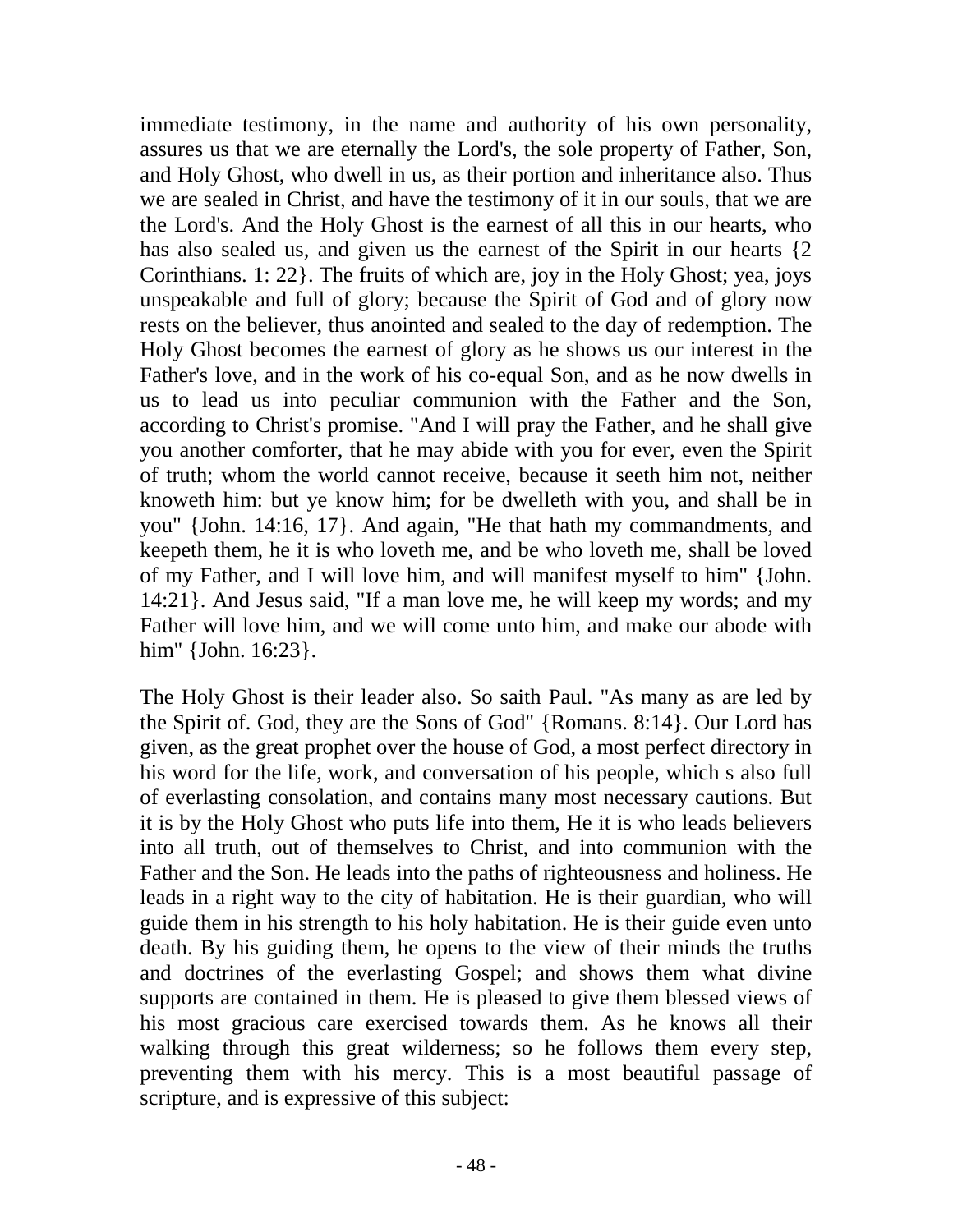The Lord's portion is his people, Jacob is the lot of his inheritance. He found him in a desert land, and in the waste howling wilderness; he led him about, be instructed him, he kept him as the apple of his eye. As an eagle stirreth up her nest, fluttereth over her young, spreadeth abroad her wings, taketh them, beareth them on her wings; so the Lord alone did lead him {Deuteronomy. 32:9-12}.

This is applied to the Holy Spirit, whom they rebelled against and vexed, who, as Jehovah the Spirit, caused him to rest {Isaiah. 63:10-14}. That be was with the church of Christ under the past dispensation is expressly declared by Nehemiah, and that also as their instructor: "Thou gavest also thy good Spirit to instruct them" {Nehemiah. 9:20}. Hence the Psalmist prays, "Teach me to do thy will; for thou art my God; thy Spirit is good, lead me into the land of uprightness" and also the honor of the eternal Spirit says, "Good and upright is the Lord, therefore will be teach sinners in the way.

The meek will be guide in judgment; and the meek will be teach his way" {Psalm. 25: 8, 9}. All which is truly agreeable to his work and office in the covenant of grace, which I conceive most fully expressed in the following promise: I will instruct thee and teach thee in the way which thou shalt go: I will guide thee with mine eye" {Psalm. 32:8}. Having thus briefly expressed these views concerning the Holy Spirit's witnessing unto, sealing, leading, and guiding the called and believing people of God, I close the section. May it please the Holy Ghost to make the truth of all this the more fully appear in the hearts and experiences of his Saints, than I have or can possibly describe! Amen.

#### SECTION. V.

#### The Holy Spirit in the Perseverance of the Believer

*On his enabling them to mortify sin, vanquish temptations, and preserve in the Lord's ways, bringing forth fruit to life eternal.*

EVERY part, gift, fruit, and operation of the eternal Spirit in, and on, the souls of the elect prove him to be essentially divine and omnipotent. He breathes spiritual life into their souls in regeneration. He enlightens their spiritual facilities with the light of life everlasting. He reveals Christ unto them. He gives them supernatural views of the Father's everlasting love. He makes known to them their union with the person of Christ, and with their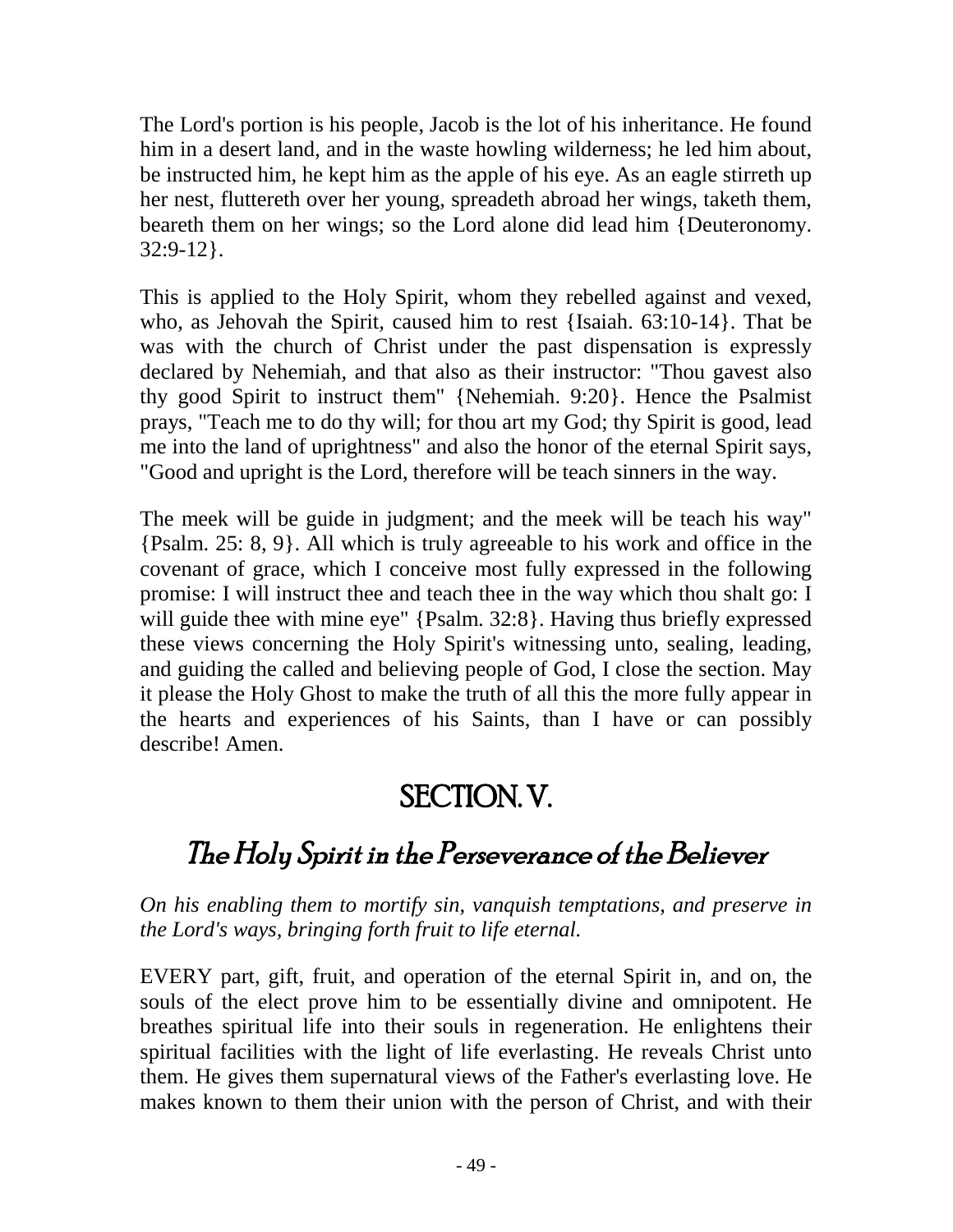personal interest in his salvation; and hereby converts them to the Lord their God. He lives, dwells, and abides in them, to inspire them continually with spiritual life, to carry on his work in their souls, to promote and increase the fruits of sanctification and holiness, to breathe within and on them, that they may grow in grace, and in the knowledge of the Lord and Savior Jesus Christ. He it is who produces in their hearts spiritual, strong, yea, everlasting consolation. He directs their hearts into the love of God, and leads them into communion with the Father and the Son.

All which be could not do, if he were not equal with the Father and the Son. In all he works within us, he works in conformity with the eternal transactions of the Father and the Son, and with everlasting love to the person be works within and upon. He executes all his work in exact conformity with his written word, and with it. He is Christ's witness of him in the hearts and consciences of the regenerate. He seals home divine and evangelic truth on their minds, and seals them as the Lord's portion and inheritance. He is their leader and guide. And he leads and guides them into the parts of truth and holiness. Thus as he creates spiritual life and light in them, and brings them to know and clearly perceive their union and interest in Jesus; so he enables them to live a life of faith on the Son of God, and of communion with the Father in him. The Holy Ghost in this divine fellowship with the Father and the Son gives the believer to know, find, feel, and taste, that God is love in Christ.

They who believe in Jesus have the sweet enjoyment of it. Such live on Christ the fountain of life, have the mind of Christ, have the same inheritance, the same relation, the same Heaven, and for the same duration. They are joined to the Lord, and have one Spirit with him. The Holy Ghost produces in them real sensations of God's love. He creates in their minds spiritual ideas of Christ. He brings down Heaven into their hearts, and feeds their souls with joys that are purely spiritual and divine. He excites by the influences of his grace a blessed breathing in their souls after Christ, and promotes a holy familiarity between God and them, whereby sin becomes more loathsome and hateful. This makes way for the Holy Spirit to put forth his life-giving influences within them, and mortify sin in them and for them. He enables them to vanquish temptations; and thus he leads them on, and enables them to persevere in the Lord's way, bringing forth fruit unto life eternal.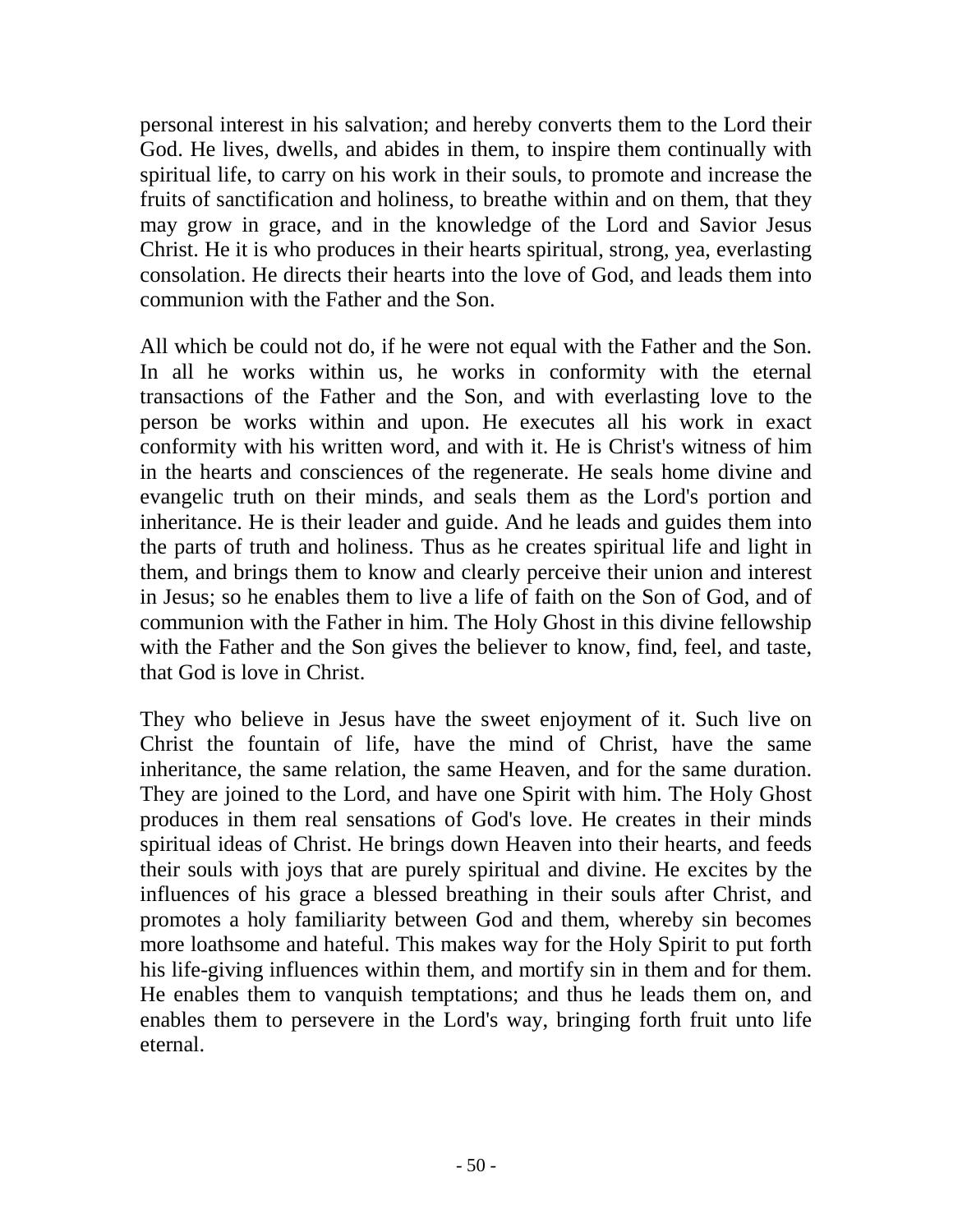A believer in Christ Jesus, though a man in Christ, one in whom the Holy Ghost dwells and makes his abode, whose soul is made meet for the inheritance of the Saints in light, is nevertheless a man in Adam, and hath a fallen nature; so that be may say, "I know that in me, that is, in my flesh, dwelleth no good." No: there is nothing in it but sin. The believer is in a militant state. Every sense, with every feeling, of his mortal body is corrupted by the fall. Every faculty of his soul is defiled. He is in danger from every object and sense. He has in himself a propensity to evil. He is liable, through sin which dwelleth in him, to fall by the strength of corruption into present temptation. He has the world, which lieth in the arms of the wicked one, to withstand. All the hosts of hell, with the devil, their arch head, in the front, are continually fighting against the believer. So that the personality, essence, and attributes of the Holy Ghost, with his infinity and most perfect and exact understanding of the believer's case, the wiles and subtility of the devil, his various stratagems and assaults on the soul of the believer, are most divinely realized in his providential power, and divine, and mysterious operations towards, and on the minds of those who are called by grace. It is by the powerful influence of the eternal Spirit that the power of sin is broken in the soul, that the love of sin is subdued in the heart, and that the power of sin is destroyed in the life. It is indeed a constant miracle of grace, and a perpetual proof of the Godhead of the Holy Ghost, that be is pleased to continue spiritual life and liveliness in the soul that has inherent in it the whole death and body of sin, and that he is pleased to maintain eternal war with sin in the heart, where sin with all its lusts and affections has also its residence.

To carry on a work of grace, and thereby undermine the whole work of sin, and the empire of hell in the soul, while at the same instant the person, who is the subject of it, feels his own guilt, sinfulness, and deformity, is worthy of God the Holy Ghost. And it will afford a revenue of praise to his majesty for ever and ever. The regenerate person is a miracle of grace. He has the mystery of iniquity working with him. And he has the Holy Ghost living in him, counteracting all this. There are seasons in the believer's experience when he had a deep sight, sense, and experience of the body of sin, that corrupt nature, which is in him. He has particular seasons of temptations, peculiar and besetting corruption's, hours of spiritual darkness and desertion, some sore conflicts with the devil, the world, and the flesh; in which at times he is foiled, and forced to cry out and groan, being burdened. Guilt is contracted and fixed on the mind. Satan seems to triumph. The world looks and speaks great swelling words. Particular corruption's seem to gain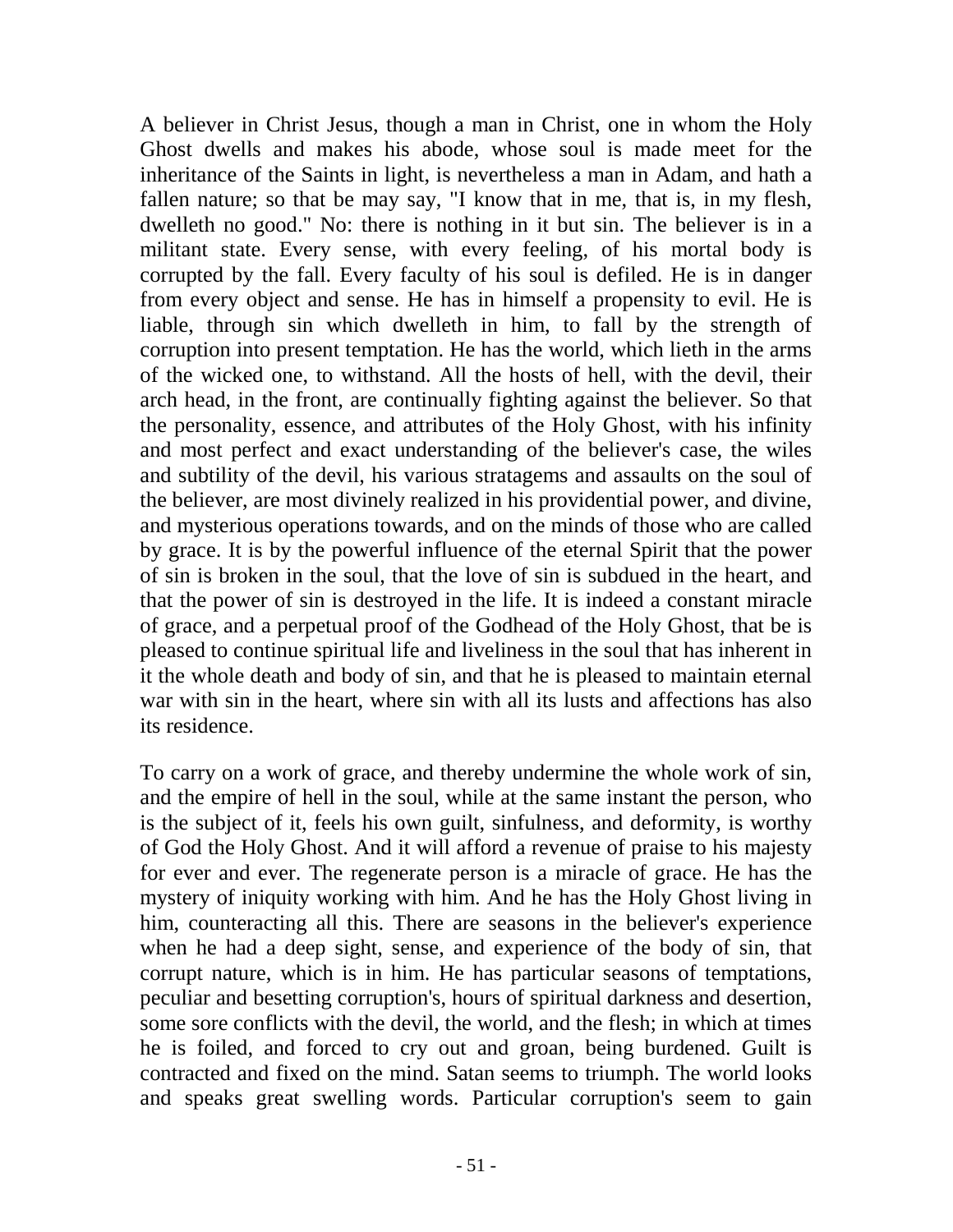advantage. Yet the Lord the Spirit, when the enemy comes thus on the believer as a flood, is pleased most graciously to lift up a standard against the enemy, and on behalf of the tempted soul. The believer feels he has no might to withstand the host of hell, the world lying in sin, and his own heart's lusts, by any power of his own.

Therefore he renounces himself, and all hope of being able to conquer any, the very least sin, or temptation in, or by, any strength or effort of his own. And the Lord the Spirit is pleased to give some special thoughts of Christ, which fill him with holy wonder and joy, by bringing home some divine thoughts of the free and sovereign love of God the Father. Thus be withdraws the heart from sin, breaks the force and power of temptation in the soul, frustrates the malice and stratagems of hell, overcomes the influence of the world and hereby restores the soul to its former peace and communion with the Lord. By these special providence's and operations on the mind he enables the believer to withstand and mortify sin. How this is carried on in the heart, and evidenced in experience, is to be declared in this section. It is a point of importance, in real and spiritual experience, to know and understand how, in what way and manner, and by what means the Holy Ghost is pleased to carry on his work of grace in the soul, and mortify sin in it. We are expressly told, "Man doth not live by bread alone, but by every word which proceedeth out of the mouth of the Lord doth man live" {Deuteronomy. 8:3}. Spiritual life in the soul is the effect of the indwelling of the Holy Ghost: every spiritual breathing, with every desire, after Christ and God in him, is this spiritual life in the open discoveries and evidences of it. The very perceptions the regenerate have of sin, and the in-being of it in the soul, which lead to self-loathing, abhorrence, and renunciation, are the fruit of spiritual life and supernatural light. The holy combat between flesh and Spirit, which is peculiar to the regenerate, gives proof of spiritual life. The bitter bewailings of Soul on being foiled in the spiritual warfare are a substantial proof of being on the Lord's side.

But how the Holy Ghost carries on his work of irresistible grace in the soul, in the full experience of its inward sinfulness, of the strength and malice of its numerous and spiritual enemies, and how, though sin is alive and lively, be mortifies it in the heart and affections, is the subject briefly treated of. This he does in a way and manner peculiar to himself, the sole and almighty agent, and by means which prove him to be deeply interested in, and concerned for the believer. He humbles that be may exalt. He shows the believer his wounds, and gives him a thought of Christ's all-sufficiency, as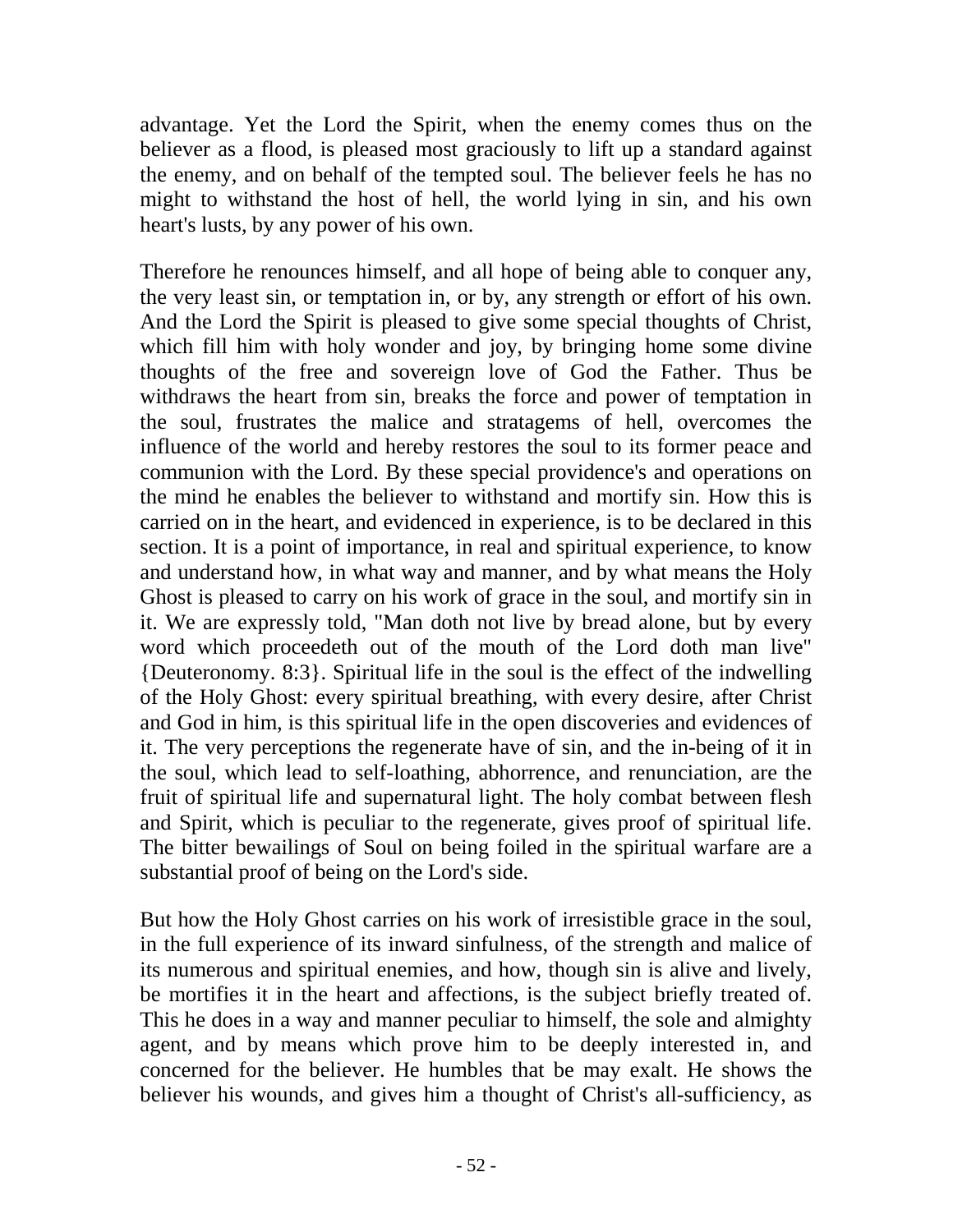the health and cure of his soul. He creates such ideas of Christ in his mind as give him to apprehend him to be the spring and fountain of the life of all his grace, and hope of all his future glory. He lets in such thoughts of the love and mercy of God, as a covenant-God, as yield real content to the mind, and produce peace in the heart. He opens the promises, explains, applies, and gives such realizing apprehensions of the good contained in them, as are the means of drawing out the heart after God, of drawing off sin, of killing the mind to the love of it, of deadening the affections to it, that the believer finds grace is almighty to dethrone and conquer, to subdue and mortify sin, all sin, and even his besetting sin in him, and for him, beyond all his former expectations. The following Scripture bears witness to the substance of all this: "And thou shalt remember all the way which the Lord thy God led thee these forty years in the wilderness, to humble thee, and to prove thee, to know what was in thy heart, whether thou wouldest keep his commandments or no. And he humbled thee, and suffered thee to hunger, and fed thee with manna which thou knewest not, neither did thy fathers know, that he might make thee know that man doth not live by bread alone, but by every word that proceedeth out of the mouth of the Lord doth man live" {Deuteronomy. 8: 2, 3}.

All the experience the believer has of his inward exceeding sinfulness and hell is from the Holy Spirit. All the various assaults and temptations exercised by the host and powers of hell against him are overruled by the Holy Ghost for the believer's benefit. His every trial in life is through the economy of the Holy Ghost for his advantage. As the Lord the Spirit teaches him, be from the knowledge he has of sin and self takes the faster hold of Christ. Being continually assaulted by the host and powers of hell he is led by the Holy Ghost to Jesus, the captain of salvation. The trials and troubles be meets with in this vale of tears are sanctified by the Holy Spirit to make him more dead to all present things, and to set his heart and affections on Christ alone. All which is owing to the divine influences of the Lord the Spirit put forth within him. And as sin in the heart and affections is deadened and mortified by the views and thoughts the believer has of Christ, and the communion he has with him through the revelation of him to the mind from the word by the Holy Ghost; so he is hereby enabled to vanquish temptations.

He sees in Christ, and enjoys in his love and precious salvation pleasures, sweetness, and content, far beyond what sin, under any, under every appearance of it can possibly propose to any of his senses. While be looks,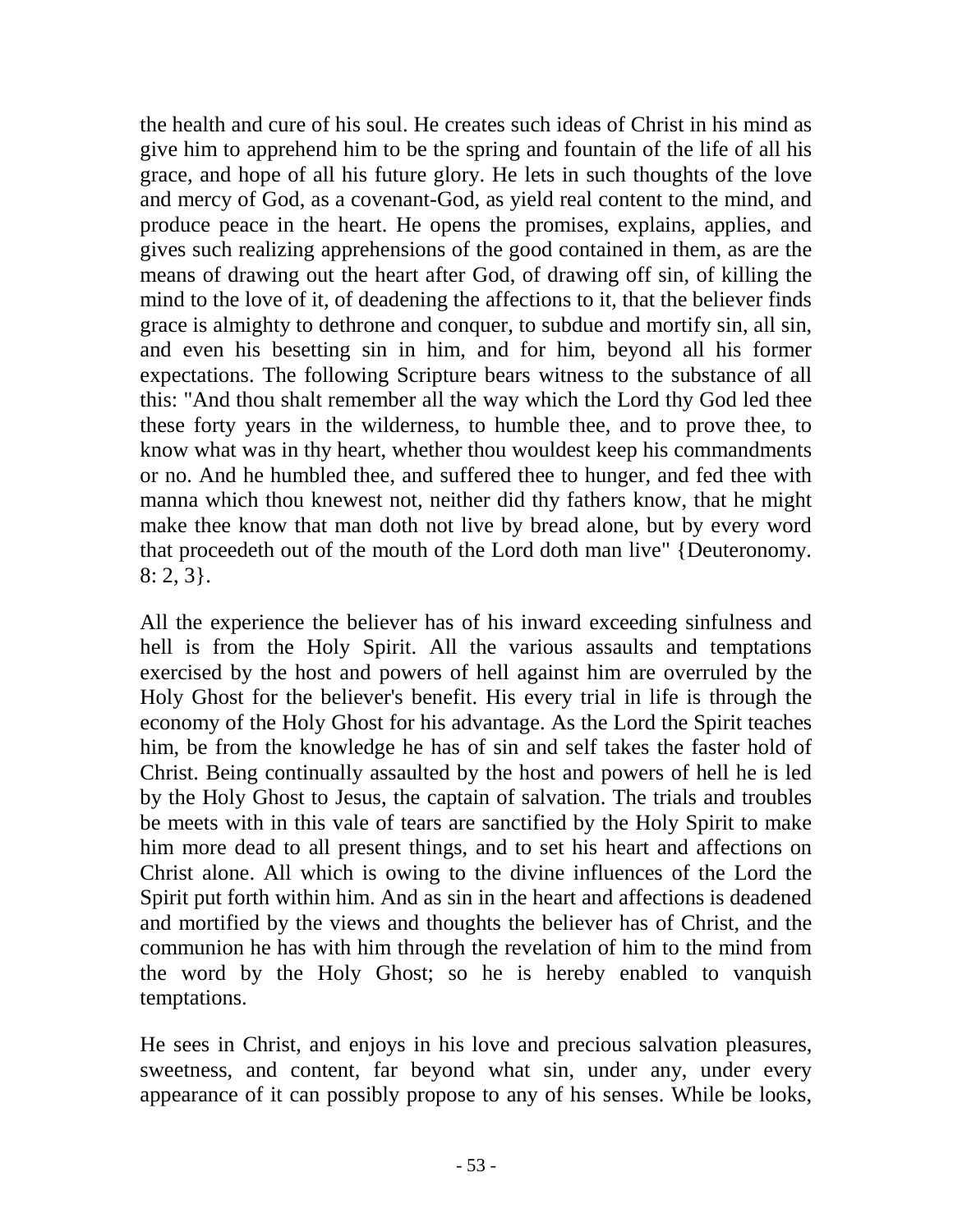and is kept looking unto Jesus, his heart is perfectly happy. His mind enjoys perfect peace. All the affections of his soul are satisfied, and his happiness is unspeakable. By it he loses his former relish for sin. It cannot now satisfy him. As he views the glories, beauties, excellencies, and perfection's of Christ, the world, with all called great and good in it, becomes, in the estimation of the believer, not worth a thought. As he leans on the arm of Jesus, he "Comes up out of the wilderness like pillars of smoke, perfumed with myrrh and frankincense, with all powders of the merchant" {Song of Solomon. 3:6}. As clothed in the whole armor of God, as taught and enabled by the Holy Spirit to exercise himself in putting it on, in using it aright, and managing it skillfully, be resists the devil in the faith of Jesus, and comes off a conqueror, yea more than a conqueror, through him that loved him. Thus, through the power of the Holy Ghost, he perseveres in the Lord's ways bringing forth fruit to life eternal. He is by the unction of the holy one taught that he is one with Christ, that his life is hid with Christ in God, that by Jesus he has union with the Father in him, that Christ liveth in him, that he is complete in him; that his life, his death, his victories, his triumphs over the whole body of sin, over the whole host of hell, over all the power of the enemy, and over the world, are imputed to him: that every sin has received its deathwound already from the death and arm of Christ, and will at the article of death everlastingly expire; that the fullness of Jesus is his supply, the arm of Jesus is his defense, that Christ is his shield, and he may well triumph because of Jesus' word, "Fear thou not; for I am with thee: be not dismayed for I am thy God: I will strengthen thee; yea, I will help thee; yea, I will uphold thee with the right hand of my righteousness" {Isaiah. 4 1: 10}. The true belief of this influences the soul, through the power of the Holy Ghost, with invincible courage and joy; so that be goes from conquering to conquer. And in the faith of what Christ, in this great declaration of his grace, saith, the believer perseveres bringing forth fruit into life eternal. Which fruit consists in holiness of life and conversation. The end of which is everlasting life {Romans. 6:22}.

Thus I have aimed to show how the Holy Ghost carries on his work of grace in the believer's heart and life, enabling the regenerate people of God to mortify sin, vanquish temptations, and persevere in the Lord's way, bringing forth fruit unto life eternal. I close this section therefore, praying the Lord the Spirit to bless the same, so far as seemeth to him good. Grant this, Holy Ghost, to the praise of the glory of thy grace. Amen.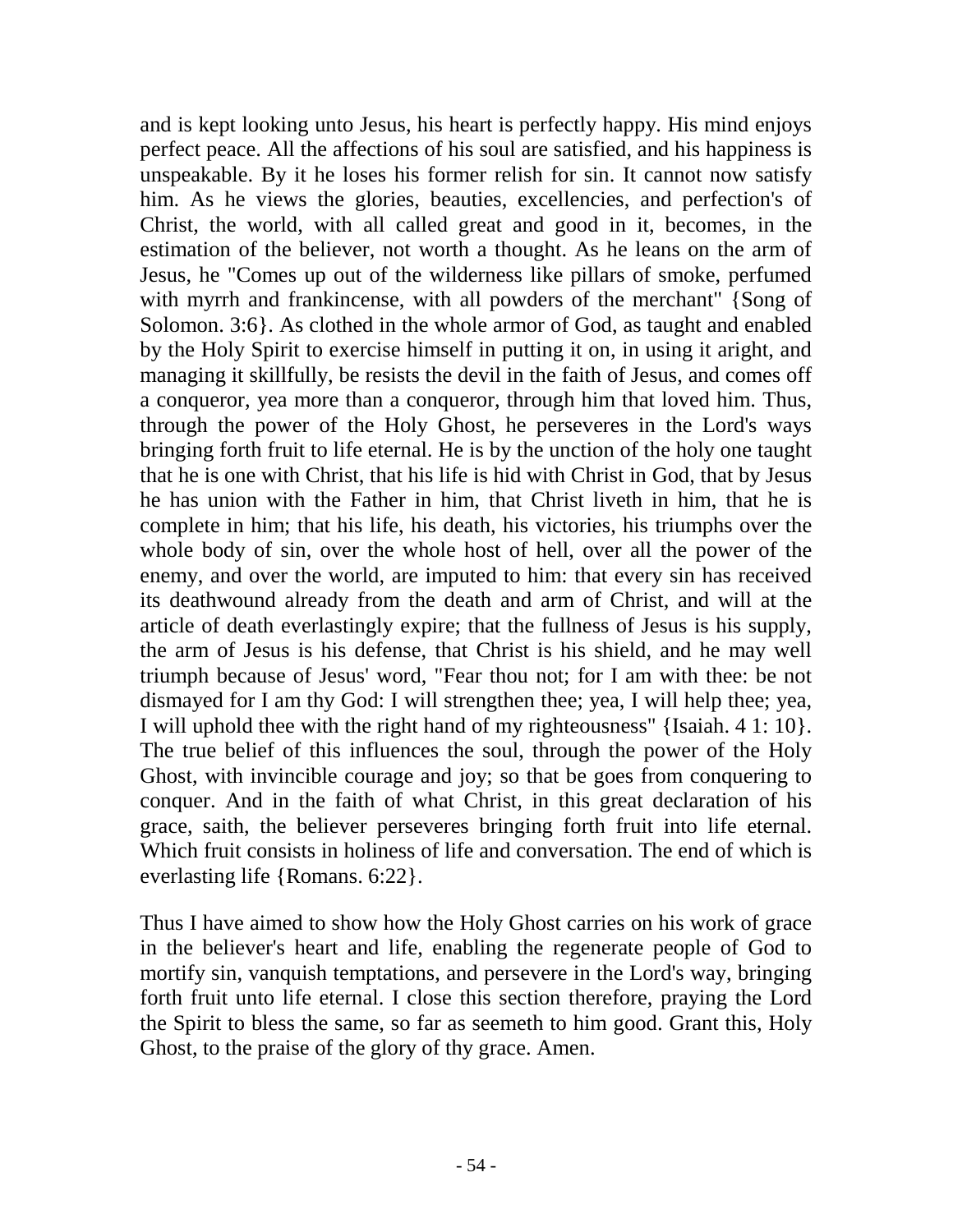#### SECTION. VI.

#### The Holy Spirit in Prayers of the Believer

*How he assists them in prayer, making intercession in them according to the will of God.*

PRAYER is the breath of the new-born soul. It is the breathings of the Holy Ghost within him. It is the very essence, and elixir of grace. The Holy Ghost is the author of every spiritual desire, aspiration, and outgoing of heart after God. We read of praying in the Holy Ghost {Jude. 20}. He is emphatically styled "The Spirit of grace and of supplications" {Zechariah. 12: 10}. It is he who gives us to see and feel our wants, and to make them known at the throne of grace by prayer and supplication. It is he who indites both matter and manner. It is he who helps us to offer up our requests with energy. It is be who leads into real fellowship with the Father and the Son in the ordinance of prayer and praise. Hence the apostle says, "I will pray with the Spirit, and I will pray with the understanding also. I will sing with the Spirit, and I will sing with the understanding also" {I Corinthians. 14:15}. We read of the communion of the Holy Ghost {2 Corinthians. 13:14}. It is he who leads us into fellowship with the Father in his everlasting love, and into the fellowship with the Son in all the blessings and benefits of his salvation; and the consolations which flow into our souls there from are through the communion of the Holy Ghost. When we survey in the light of faith the work of the Holy Spirit in its whole process within us, and upon us, we have fall and indisputable evidence of his personality, Godhead, power, and almighty energy. The work of grace within us, the upholding of it, and the carrying on of the work of faith with power in our hearts, fully prove that he is co-equal with the Father and the Son. His presence with his people in prayer, his assisting them in private, in family, in public prayer, the communion he admits them into with the Father and the Son in their observance of the ordinances of baptism and the Lord's Supper, in bearing, preaching, reading, and meditation, are blessed proofs of his infinity, omniscience, and omnipresence. I think in no part of his work of grace his love to the elect is more fully discovered than in his leading and directing the hearts of the called and regenerate in pouring out their hearts unto the Lord. This is indeed done inwardly, secretly, mentally, and vocally. But it is always the fruit of his own anointing, and sometimes it is with groanings which cannot be uttered. He proves his co-essentiality and co-eternity with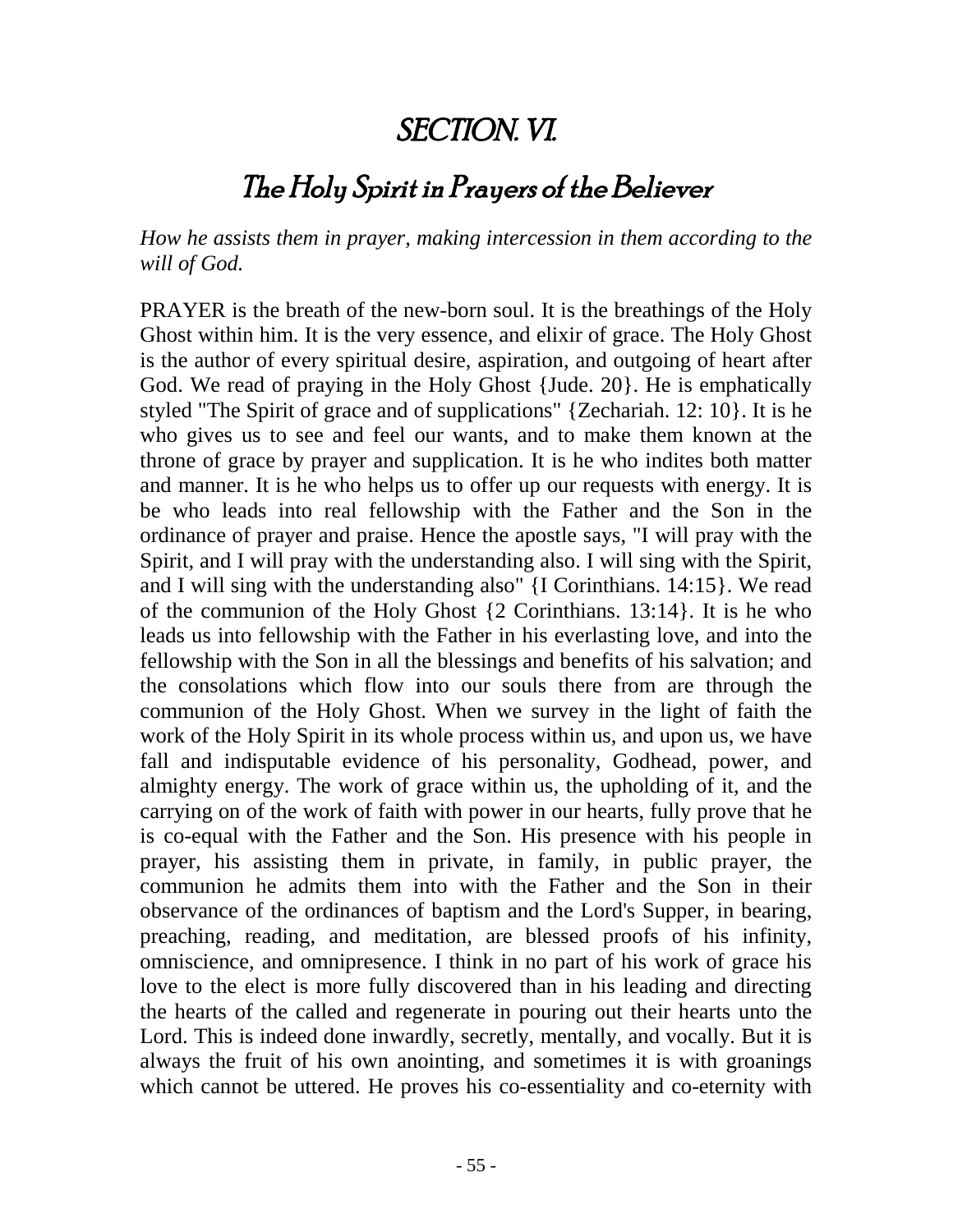the Father and the Son by giving his regenerate ones a most blessed acquaintance with the ancient and everlasting transactions between the Father and the Son, by giving them to rest for their salvation thereon, by giving them to love the Father for his free love to them in his dear Son, and by leading them to view over and over by faith the heights, and depths, and lengths, and breadths of the love of Christ which passeth knowledge. This warms their hearts, raises their affections, and endears the matchless Jesus unto them. They approach him on the throne of grace, as the glorious Mediator, believing his work to be a finished salvation, and that he is the Lamb of God, who has finished the transgression, made an end of sins, made reconciliation for iniquity, and brought in everlasting righteousness. The belief they have of his efficacious sacrifice and bloodshedding discharges their consciences of the guilt of sin, and produces therein the peace of God. The apostle gives us a most divine exhortation, founded on these immutable truths, to approach the throne of the heavenly grace:

Having therefore, brethren, boldness {or liberty} to enter into the holiest by the blood of Jesus, by a new and living way, which he hath consecrated for us through the veil, that is to say, his flesh; and having an high priest over the house of God; let us draw near with a true heart, in full assurance of faith, having our hearts sprinkled from an evil conscience, and our bodies washed with pure water {Hebrews. 10: 19, 20, 21, 22}.

The Holy Spirit conveys with it life, light, power, and energy to the mind. Faith is quickened, hope increased, and love inflamed. The virtue and efficacy of Christ's sacrifice are apprehended. The mind perceives and believes the perfection of it. The conscience is at peace in believing that the blood of Jesus Christ cleanseth from all sin. Body and soul being purified and discharged from the imputation of all guilt, and washed in the fountain of the Redeemer's most precious blood, the believer draws nigh unto God in full assurance of faith, that the work of Christ is everlastingly acceptable to the Father, and that he is at peace with him through Jesus Christ our Lord. And through the grace of the Holy Spirit he enters into the holiest with his petitions, has freedom and liberty to speak out his whole heart, and to pour forth his soul in desires and requests to the Lord. And thus he has the experience of what the Psalmist saith, "Blessed is the man whom thou choosest, and causest to approach unto thee" {Psalm. 64:4}. The Holy Ghost assists believers in prayer, making intercession in them according to the will of God. This is declared by the apostle in the following words: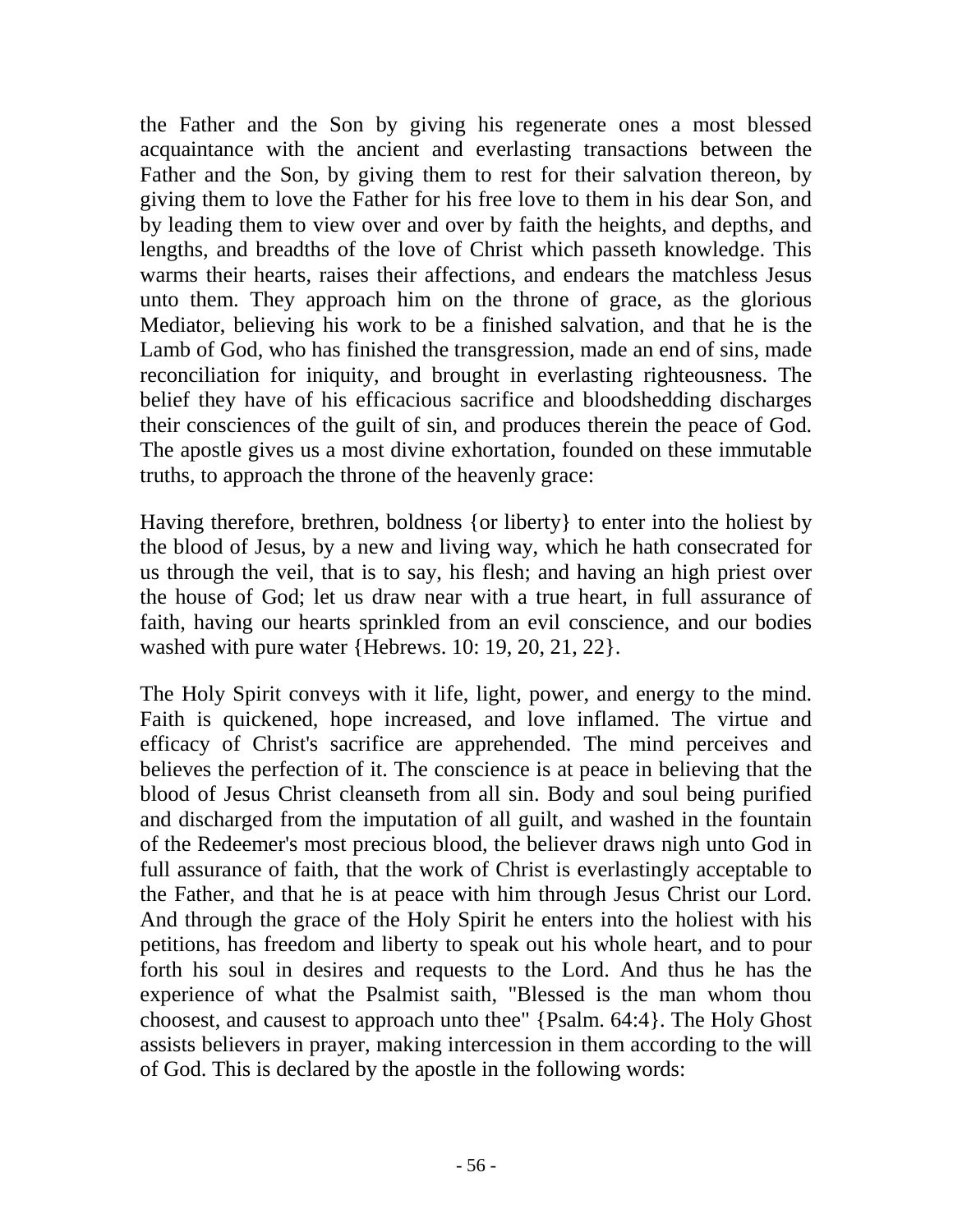Likewise the Spirit also helpeth our infirmities: for we know not what we should pray for as we ought: but the Spirit maketh intercession for us with groanings which cannot be uttered. And be who searcbeth the hearts knoweth what is the mind of the Spirit, because be maketh intercession for the saints according to the will of God {Romans. 8:26, 27}.

In nothing to the Saints and the children of the most high God need the Holy Spirit's grace, assistance, and presence with their souls more than in their addresses at the throne of grace. They know indeed that God in his nature, persons, and perfection's, is the object of worship, and that they cannot come to the Father but by the Son, as the only Mediator, and their access must be, by the Holy Spirit. These truths are deeply inlaid in their souls, and inscribed on their hearts by the Lord the Spirit: yet such are the various and varying circumstances, temptations, corruption's, darkness, deadness, wanderings, coldness, and distresses of the called people of God, that they are often shut up in their frames, cold in their affections, dead in their hearts to God, and the things of God. So that they know not at times what they should pray for as they ought. Here the Holy Spirit's grace is most gloriously and divinely displayed. When the believer feels most of his own spiritual deadness and inability, experiences more deeply than ever before the sinfulness and corruption of every part, sense, member, feeling, faculty, and affection of the body of sin and death, the Lord the Spirit stirs up groanings in the mind which cannot be uttered. The soul prays silently, without a voice, most ardently and fervently. He is not able to express fully what is conceived in the mind, how great his burdens and wants are. The Holy Ghost suggests to the believer such thoughts of God's everlasting mercy, of Christ as the intercessor and advocate, as increase the holy importunity of the soul in its self-loathing and groaning under the views and sense it has of its inherent sinfulness and spiritual death. The Holy Spirit bears up the mind under all its weakness, and fills it with devout fervor in lively feelings and inwrought prayer, such as no words can ever express. The heart of God is so set open to his views; the person, love, work, and offices of Christ are so brought to his remembrance; and the promises so suitably applied to the believer's present case, as lead into divine fellowship with God the Father and his Son Jesus, and give relief to the heart. In this way and manner the Holy Ghost assists the real believer in prayer, and produces spiritual groanings in him which cannot be uttered in any form of words; because they infinitely exceed them, being the breathings of the Holy Ghost in the renewed soul. And he maketh intercession for the Saints according to the will of God, which be is fully acquainted with. As be leads them to plead, at the throne, the promises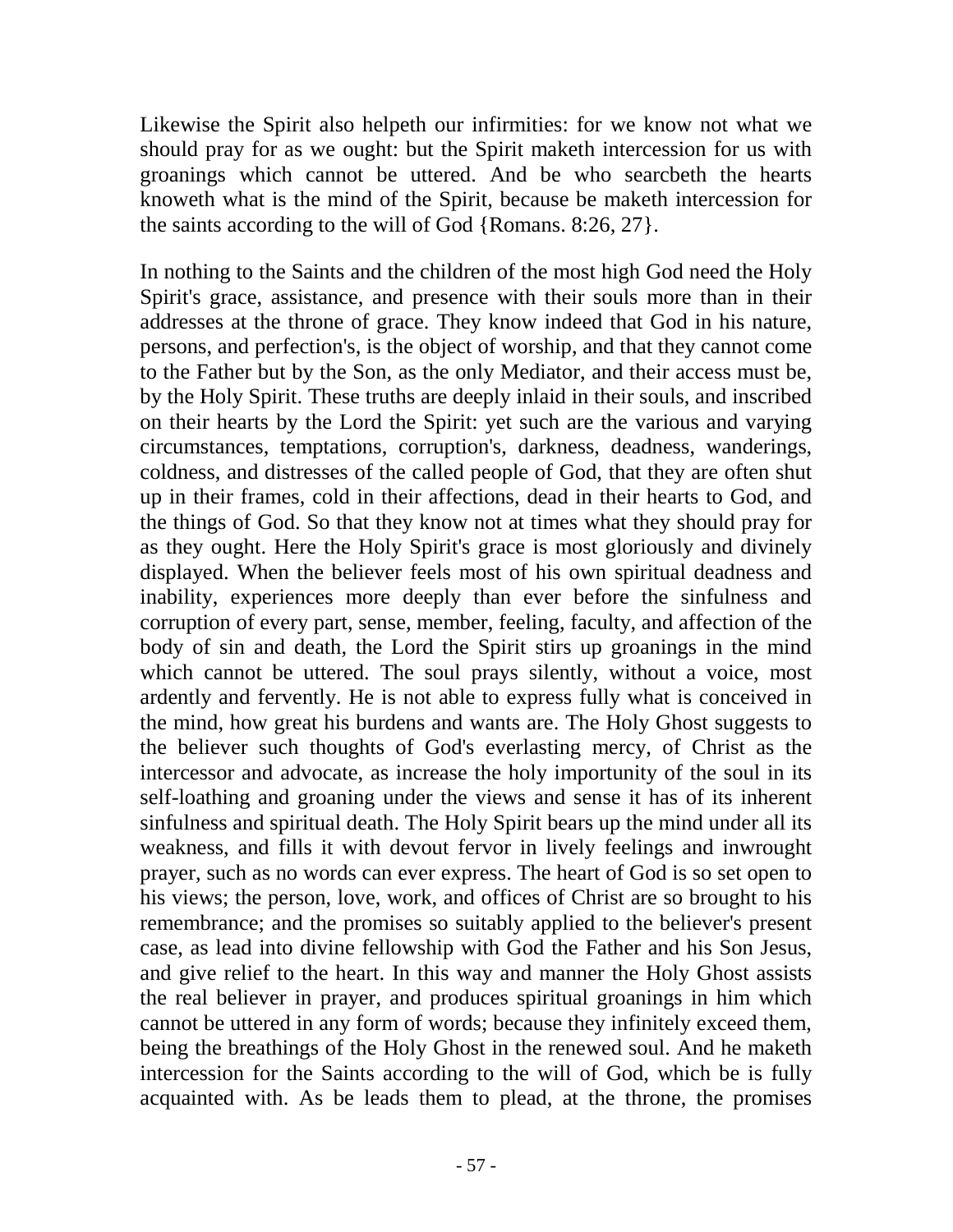which are suited to their present cases; so this is according to the will of God.

The Holy Spirit knows the whole case of the believer. He knows the whole heart of his heavenly Father towards him. He knows the prevalency of Christ's intercession in Heaven for him. He knows the believer's interest therein. And be leads him into some precious discoveries thereof. "He who searcheth the heart knoweth what is the mind of the Spirit, because he maketh intercession for the Saints according to the will of God." This is a most glorious proof of the Godhead and immensity of the eternal Spirit, and his co-equality with the Father: who, as he searcheth the heart, knows the mind of the Spirit in all the breathings, inward groanings, and desires of the soul in prayer. The Holy Ghost directs in prayer what to say, and assists in the performance of it. It is offered up through his divine energy, in the exercise of faith on the person and priesthood of our great high priest, Jesus the Son of God, in whom we approach the Father; who accepts both our persons, prayers, and praises in his beloved Son, who presents our spiritual services before the Three one, perfumed with the odor and fragrancy of his most precious mediation. And from him we receive answers, such as prove our cry is come up into God's holy dwelling place, even into Heaven. I would suggest that as the person, death, and intercession of Christ are the foundation of all our confidence and access to the Father; so all our true and spiritual worship in prayer, praise, and mediation is the fruit of the Holy Ghost, who dwelleth in us, and who is the Spirit of grace and supplication.

And thus I close this section, how the Holy Ghost assists in prayer, making intercession for the Saints according to the will of God, praying it may lead the mind to apprehend the exceeding rich, free, and sovereign love of the Holy Spirit, expressed in this agency of grace, who is an intercessor, and who performs his office in us, making intercession for the Saints according to the will of God. So that the elect have Christ acting the part of a powerful intercessor on their behalf in Heaven, and the Spirit of Christ making intercession for them on earth; assisting them to come with out-cries to their heavenly Father. Surely the love of the Holy Ghost in thus assisting Saints is ineffable. He leads into a knowledge and experience of the love of the Father and the Son, and gives believers real enjoyments thereof. Bless, 0 Holy Ghost! What is contained in this section so far as it may increase thy own praise, and thy people's benefit? Amen.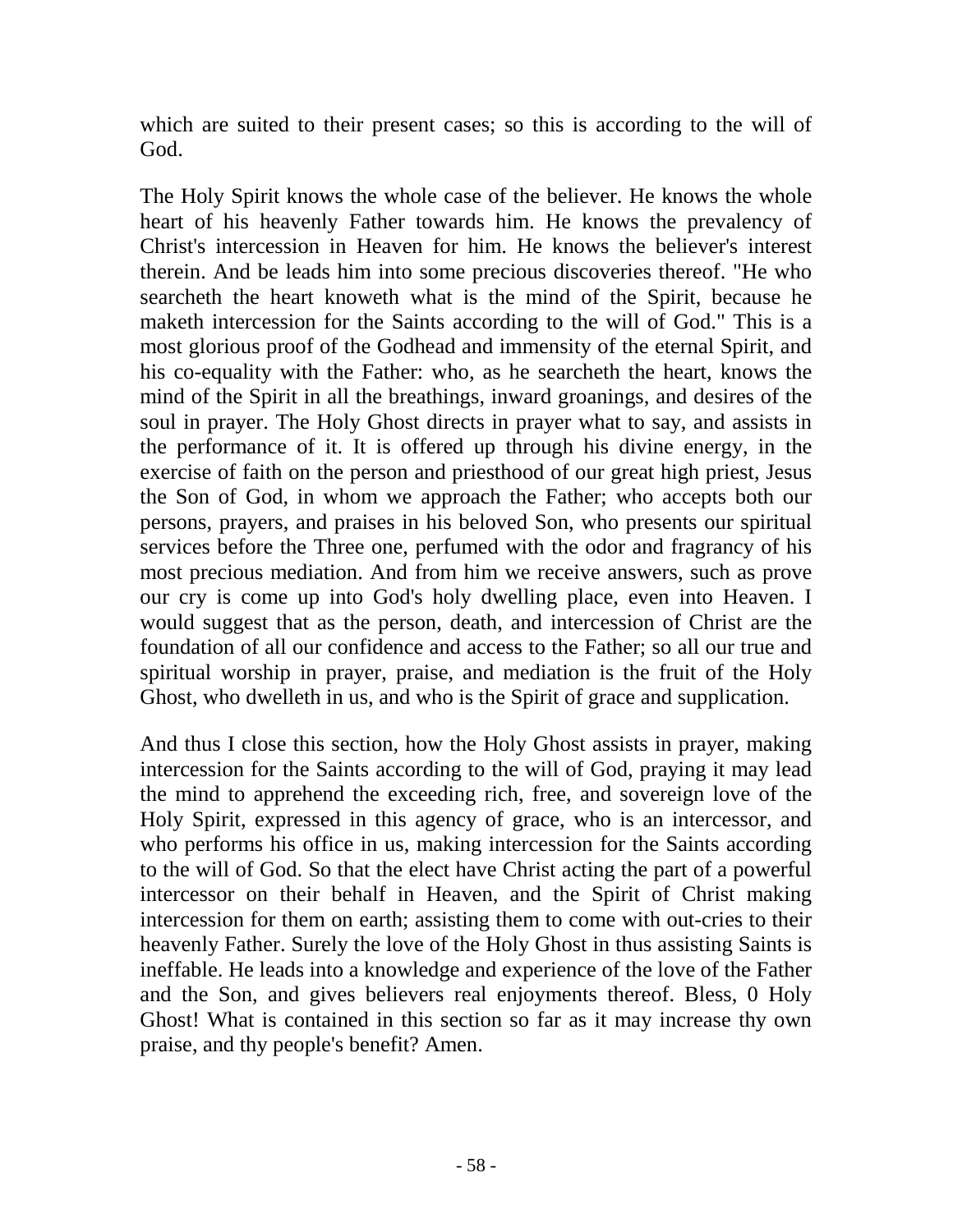#### SECTION. VII.

#### The Comforter Concerning Death

*How he is their comforter in the article of death.*

OUR salvation depends on the eternal acts of the coequal Three, and is eternally completed by Father, Son, and Holy Ghost. The Father's will notified in the everlasting covenant, and the Son's engagements with him in it on the behalf of the elect, as their surety and Mediator, the Holy Ghost being a witness and notary of this great transaction, and as a party engaged to reveal it, and make known the same to the elect and chosen of God, are the origin of salvation, which by these acts and transactions of the eternal Three was from eternity. These acts and transactions of the divine persons have been realized and carried into execution by the person of the Son of the living God, who became incarnate, and acted as the Lamb of God, and finished the work which the Father gave him to do, and thus became the author of eternal salvation. The perfection of which, with the everlasting delight and acceptance of Christ by the Father, is what the Spirit testifies of in the inspired volume. In which he makes it evident, that according to the will, counsel, and covenant of the Three in Jehovah, any sinner may come and rest on the life and death of Christ for his discharge and acquittance from all guilt before the Lord, and that, on his actually doing this, he is manifestatively justified from all things. So that salvation is completed by the eternal acts of the Three in Jehovah, and made everlastingly sure thereby.

It is also completed by those time-acts transacted by the Father and the Son, when it pleased the Lord to bruise him.

And it is also manifestatively and influentially completed in us by those eternal, acts of & Holy Ghost wrought within us, which make us meet for communion with the Father and the Son in all the blessings of their everlasting love and covenant-salvation. What the Holy Ghost works within us will last for ever.

It is evident, therefore, that salvation is made as sure as God himself can make it by eternal, temporal, and internal acts. The Father's eternal election of the persons of his beloved and his covenant-transactions with his co-equal Son on their behalf, the Son's finished work in time, in his life and death,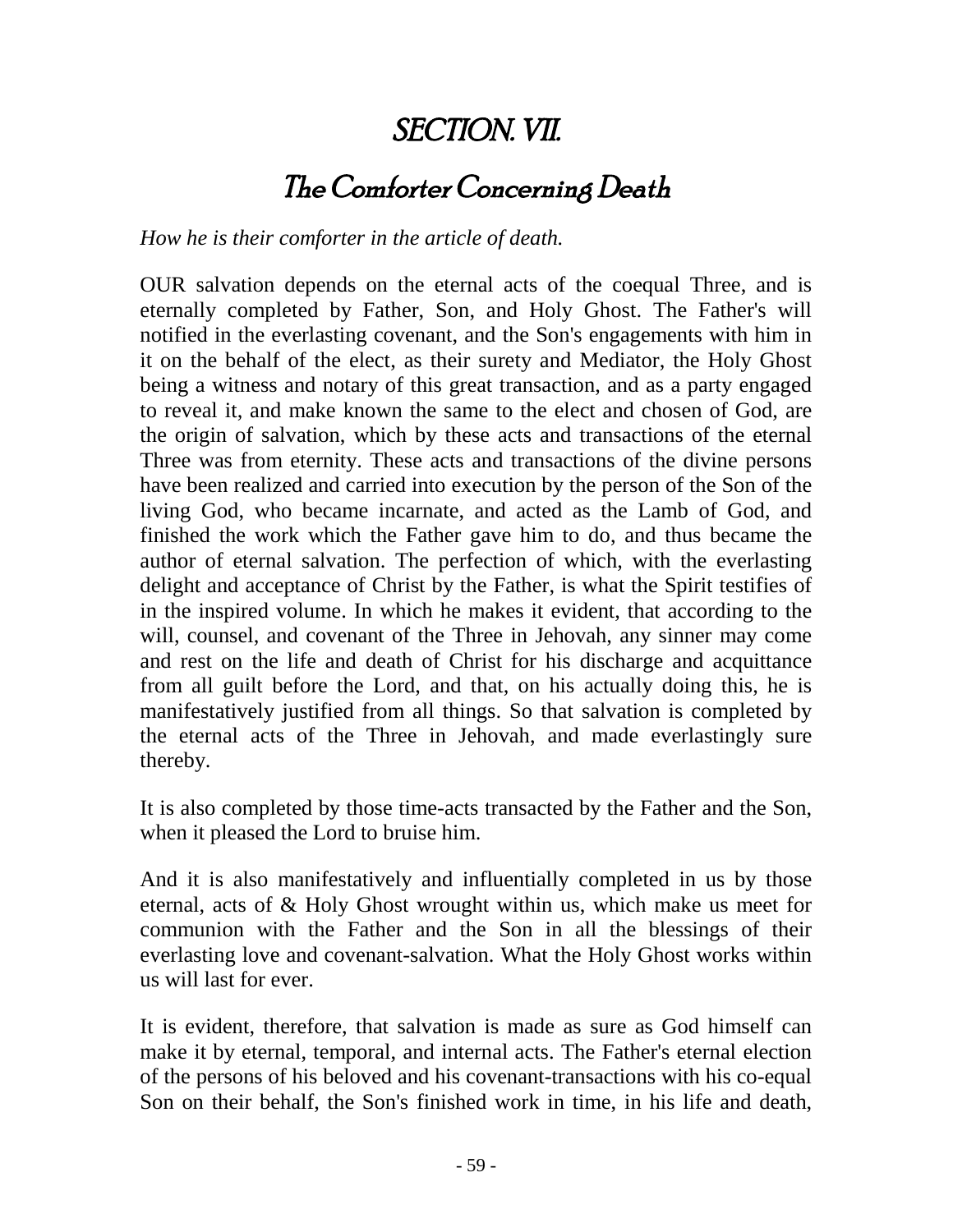and the Spirit's internal revelation and effectual application of Christ and his great salvation, with his shedding abroad the love of the Father in the hearts of the redeemed, render the salvation of the whole church immutably and everlastingly secure. We are, therefore, as actually indebted to the Holy Ghost for our personal and particular salvation, as we are to the Father and the Son: yea, it is the Holy Spirit who puts the finishing stroke to all the purposes of the Father's grace and the Son's salvation; as he brings the whole home to the heart, and puts the believer into the actual possession and enjoyment thereof.

We can never have our minds too clearly enlightened into the knowledge of the offices which the eternal Three sustain in the covenant of grace, nor be too fully established in the knowledge and faith thereof. Without it we cannot give the sacred Three their true and proper glory. The Holy Spirit's work is too often legalized, and too little esteemed. Yet when viewed in the light of faith, according to the account given of it in the word, it is truly great and glorious. It is worthy of him, who is almighty; whose glory is essential, and whose majesty is eternal: he being the Spirit of the Father and the Son. He creates the soul anew in Christ. Every faculty of the new man is from him. He enlightens those spiritual faculties with supernatural light, whereby the knowledge of Christ from the written word is received. He fulfils that great New Testament promise of giving the regenerate an heart and understanding to know the Lord. He reveals Christ in his person, work, and love. He forms him in the renewed heart as the hope of glory. He leads the believer to take in distinct, clear, and scriptural views and apprehensions of Christ; so that be says, "I know whom I have believed." He gives the believer blessed conceptions of Christ, as the Lord his righteousness and atonement. He leads him to take in distinct thoughts of Christ's interest in him, and of his interest in Christ. He leads him to clear perceptions of the relations which Christ bears to his people, and which he stands in to him: of the relations the people of the Lord stand in to Christ, and of the relation he himself stands in to the dear Redeemer. This faithful witness for Jesus leads the believer to rest wholly on Christ's finished work for his salvation. Hereby he is become well pleased with being the Lord's for ever. Christ's Father be takes for his Father, Christ's God for his God. And now be says, "I am the Lord's." His heart is converted and turned to the Lord. The Father's love and the Son's salvation are now inestimably and unspeakably precious to him. Being thus brought to Jesus, and into fellowship with him, and the Father in him, the Holy Ghost shows him nothing remains but to live Christ, and bring the knowledge he has received of him into the whole of his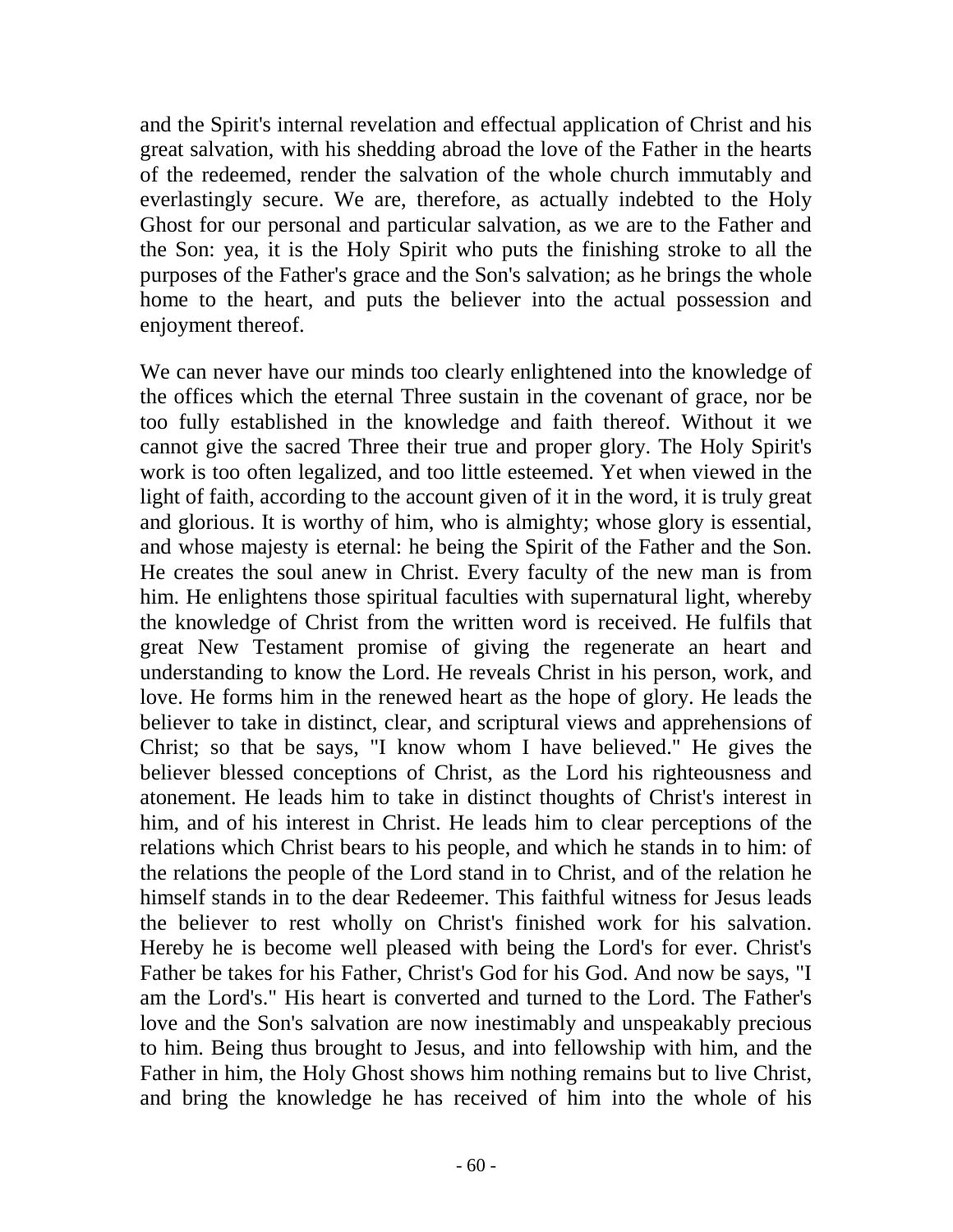experience, frame, feelings, walk, warfare, sickness, and death. The eternal Spirit shows the believer that Christ is his life, and that his life is bid with Christ in God, that the righteousness of Christ is his perfection, the blood of Christ is his purity, the fullness of Jesus is his supply, the arm of Jesus his defense, Jesus his shield, and his word the ground of all confidence in him and expectation from him. Hereby the believer goes forward, and perseveres in faith thereof unto life eternal. The believer being brought forth into Christ's world, and led by the teachings of the Holy Spirit into fellowship with the Savior, perceives himself a partaker of Christ. In communion with Jesus the Holy Spirit is pleased to bring down into the believer's soul a real taste and enjoyment of Christ's promised Heaven. He fills the mind with the Father's love, and makes good Christ's promise, which runs thus: "He who hath my commandments, and keepeth them, he it is who loveth me; and he who loveth me shall be loved of my Father, and I will love him and manifest my love to him" {John. 14:21}. And again, "If a man love me he will keep my words: and my Father will love him, and we will come to him, and make our abode with him" {John. 14: 2 3}. It is the Holy Spirit who brings Christ's word to remembrance, who causeth it to dwell richly in the heart, who puts life and influence into it, and makes it the very means of communion with Christ and the believer. It is the Holy Ghost, who falling on the soul, as rain on the new-mown grass, fructifies the graces implanted in the heart, draws them forth into act and exercise on Christ, and causeth the soul to hear the voice of Jesus saying:

Thou hast ravished my heart, my sister, my spouse; thou hast ravished my heart with one of thine eyes, with one chain of thy neck. How fair is thy love, my sister, my spouse! How much better is thy love than wine! And the smell of thine ointment than all spices. Thy lips, O my spouse! Drop as the honey comb: honey and milk are under thy tongue, and the smell of thy garments is like the smell of Lebanon {Song of Solomon, 4:9, 10, 11}.

The Holy Spirit creates in the mind such conceptions of the love of Christ as fill the souls of the regenerate with enjoyments that can only be equaled in the state of glory. It is the Holy Spirit who leads the believer to know that the everlasting love of the Father consists in thinking over in his vast and infinite mind the love wherewith he has loved us, and in renewing the thoughts of his love towards us, with the utmost delight and complacency, throughout time and the boundless ages of eternity. As the Holy Ghost is pleased to prove to the believer that be is in the spiritual world, freed from all condemnation, passed from death unto life, an heir of God and joint heir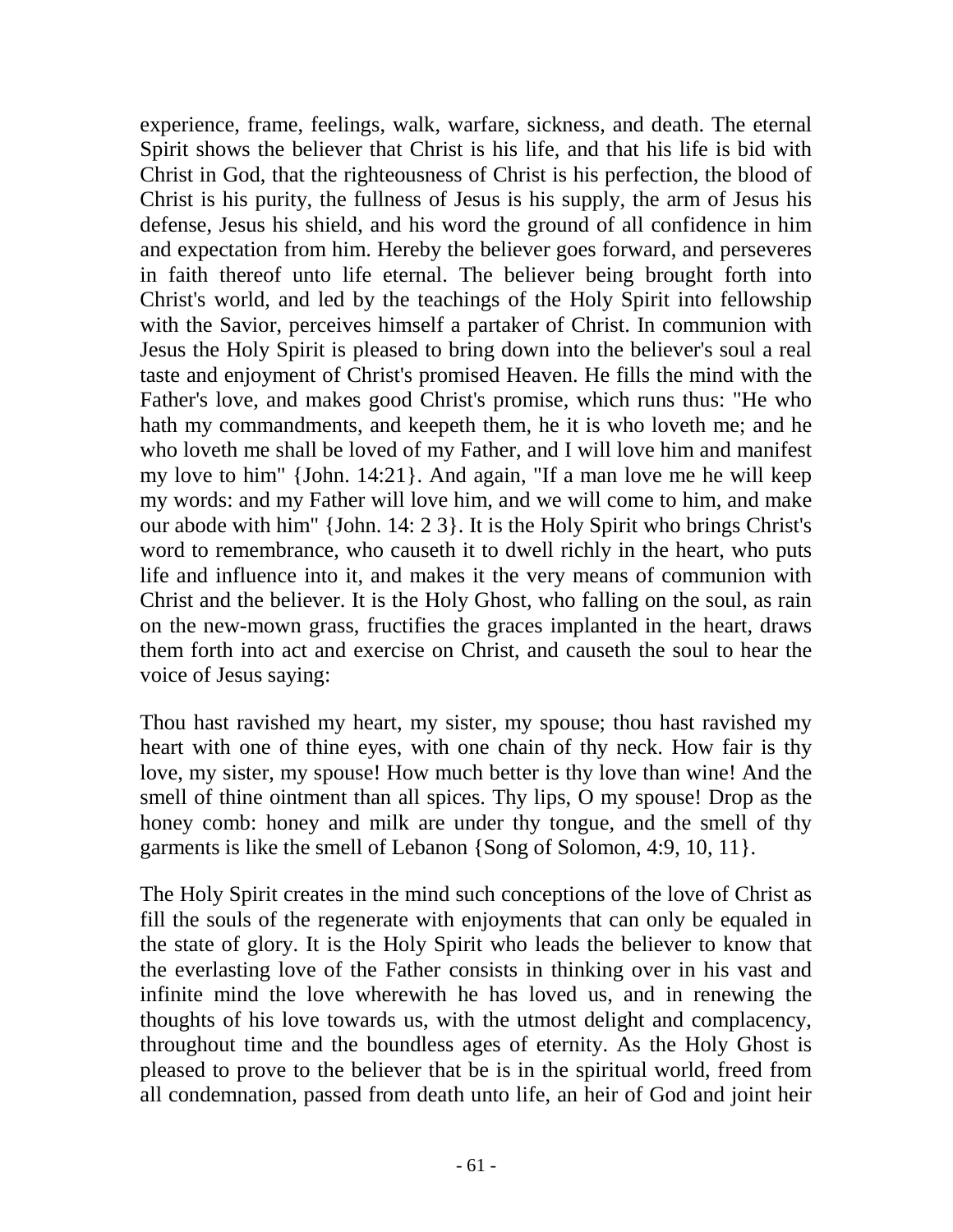with Christ; so he comforts him in all his afflictions. He comforts him in life, and gives him to see his true blessedness consists in living Christ, on him, to him, and for him. And the Holy Spirit shows him that it will be the perfection of blessedness to die in him. And when all the purposes of God's will respecting the believer in the present life are accomplished, and the time is come that be must die, the Holy Ghost is his comforter in the article of death. He brings home with divine energy that grand consolatory truth which Christ pronounced by a voice from Heaven, "Blessed are the dead who die in the Lord" {Revelation. 14:13}. He shows wherein this blessedness consists. He sets his seal to the truth of it. He gives a feeling perception and experience of it. He shows the believer how safe it is to die in Christ: and that he is blessed in the very article of death; it being the consecrated way to eternal glory. He discovers to his soul that God is at peace with him, and beholds him in his Son; and that he has given him his word and his oath, two immutable things, in ,which it is impossible for him to lie, that he may have a strong consolation. The Holy Spirit leads the believer to view Christ as able to keep him from falling, and to present him faultless before the presence of his glory with exceeding joy; "and that being absent from the body he will be present with the Lord." Now these joys, which are unspeakable and full of glory, possess his mind; so that he breaks out, saying as Paul and others did before him, and as many Saints in the prospect of dissolution have done, and still do:

For we know, if our earthly house of this Tabernacle were dissolved, ye have a building of God, an house not made with hands, eternal in the Heavens. For in this we groan, earnestly desiring to be clothed upon with our house, which is from Heaven: if so be that being clothed, we shall not be found naked. For we that are in this Tabernacle do groan, being burdened: not for that we would be unclothed, but clothed upon, that mortality might he swallowed up of life. Now he that bath wrought us for the self same thing is God, who hath also given unto us the earnest of the Spirit. Therefore we are always confident, knowing that whilst we are at home in the body, we are absent from the Lord; for we walk by faith, not by sight: we are confident, I say, and willing rather to be absent from the body, and to be present with the Lord  $\{2$  Corinthians. 5: 1-8,

The virtue of Christ's death, burial, resurrection, ascension, and glorification will be put forth afresh in him. He has a realizing view of the glory which is to be revealed in him. So that the Holy Ghost giving him full views of the person and work of Jesus and of the Father's acceptance of him in the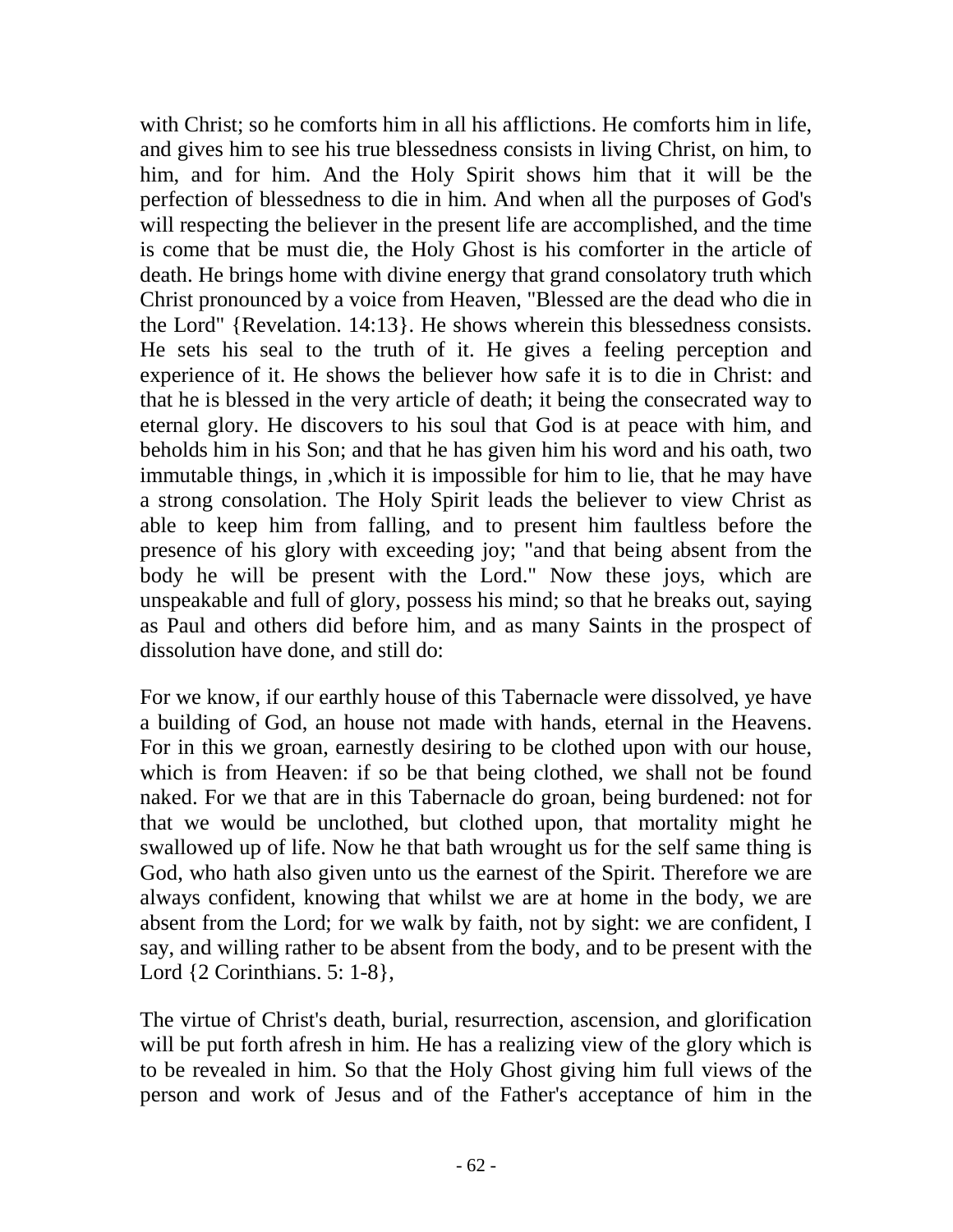beloved, he leaves his body, and departs in the triumphs of faith. And thus the Holy Spirit fulfils, the last promise which belongs to him on this side glory. He gives him a free entrance into the everlasting kingdom of the Lord and Savior Jesus Christ {2 Peter. 1:2}. He gets into port like a ship into harbor with all her sails set, driven with a fair wind. Thus the believer, under the gales of the Holy Ghost, has an entrance ministered abundantly into the everlasting kingdom of our Lord and Savior Jesus Christ. Immediately when the parting-stroke is given, or immediately on the disunion of soul and body, in a moment, in the twinkling of an eye, he will be eternally freed from the very inbeing of sin. And being found clothed with the garment of Christ's righteousness, and the inward garment of sanctification and inwrought holiness, he will now be clothed with immortality and eternal glory. And thus I close this section, how the Holy Ghost is the comforter of the elect in the article of death; and which the testimonies of Saints in their dying moments fully realize and confirm, praying, he may shine and bless the reading of it so far as may increase his manifestative praise and glory. Amen.

#### SECTION. VIII.

#### The Holy Spirit in Eternal Glory

*On his awaking them from the sleep of death, and raising up their bodies from the state and power of the grave, at the second coming of Christ; giving them the full exercise and enjoyment of eternal life, perfecting them in their souls and bodies for complete and uninterrupted communion with the Father and the Son, through his indwelling in them in the state of glory, and placing them in all the perfection of their supernatural new creature-ship in Christ Jesus, in the meridian brightness of the kingdom of glory, where God in all his persons and perfection's will be all in all in them and unto them for ever, to the glory of the Eternal Three, who will be their portion, inheritance, glory, and exceeding joy.*

THE Holy Ghost has his influence, and puts forth his divine energy, in everything which concerns the people of God from their regeneration to their glorification. He comes from the Father and the Son, he descends into their hearts, and consecrates them for fellowship with the Father and the Son. He dwells and abides in them for ever. He is with them all through life. He is their most divine comforter in the article of death. He sanctifies their last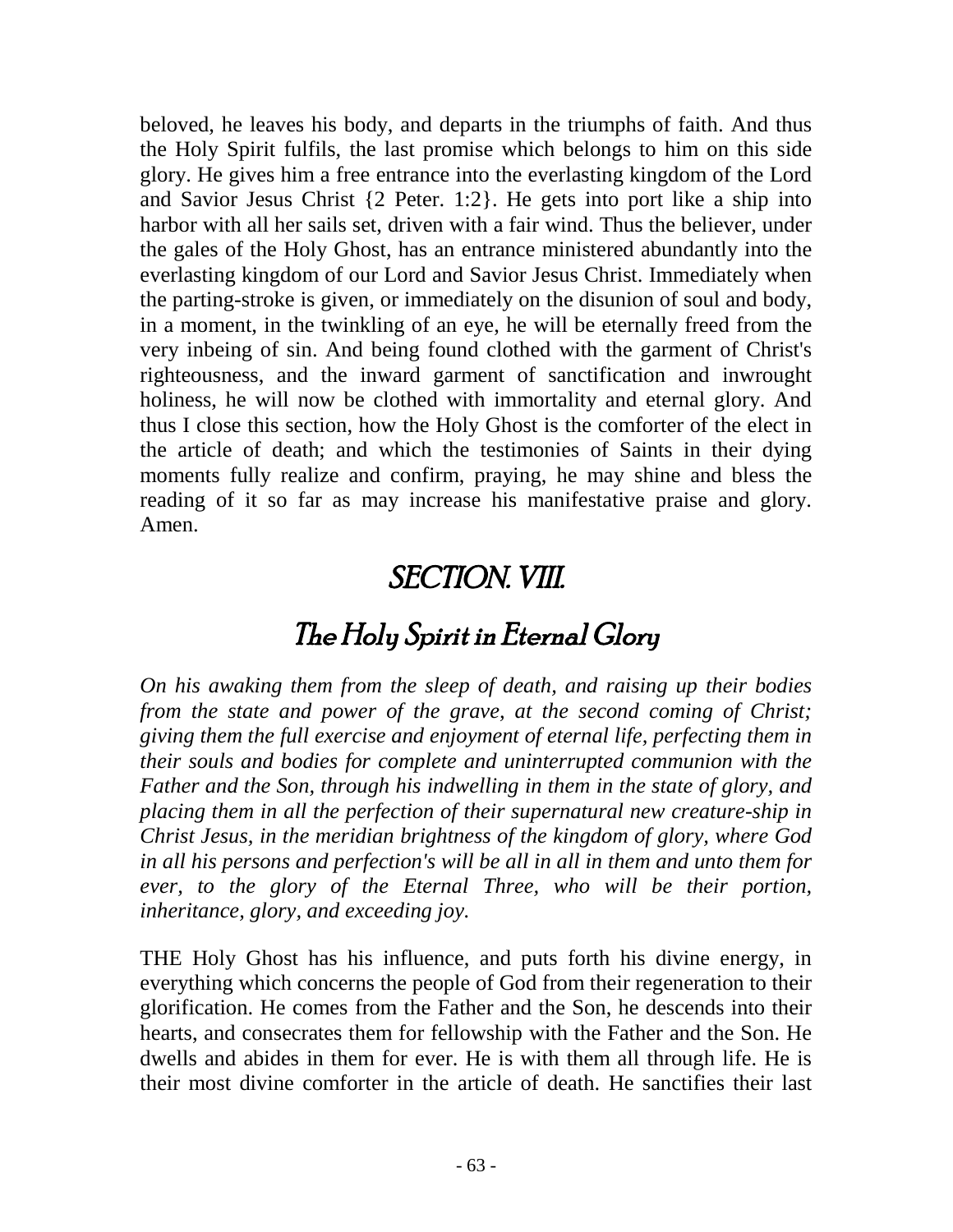moments with his presence and everlasting consolations. He admits them into the state of glory. He there puts forth the influence and glory of his indwelling in their souls, and fills them with all the fullness of God. He leads the soul in glory into fellowship with the God-man. So that the elect are as truly dependent on the Holy Spirit for all the enjoyment of the Father's love and the blessings of glory, as they were, in a time-state, for all the blessings of grace and salvation. He indwells in their souls, and will throughout eternity, as in his own true and proper temple. Hereby he will fill them in all the faculties of their souls with an increasing knowledge, enjoyment, and communion of all the blessedness of the Father's love, and the glories of Christ, which are essential, personal, relative, and mediatorial. And like as the Holy Ghost, by his indwelling in the regenerate, is in them now the principle of all grace and glory; for grace is glory in the bud: so by his indwelling in them in Heaven he will open their faculties to receive out of the fullness of Christ glory for glory. The believer's body when dissolved by death, and when its mechanism is destroyed, sleeps in Jesus. It is in union with him. His Spirit dwelleth in it; and by virtue thereof he will quicken it, and raise it up at the last day. So saith the Apostle: "But if the Spirit of him, who raised up Jesus from the dead, dwell in you; he who raised up Christ from the dead, shall also quicken your mortal bodies by his Spirit which dwelleth in you" {Romans. 8: 1}. Though the believer is fallen asleep, and is under the power of death, and will remain in the state of the dead for a season, yet his body with the rest who sleep in Jesus will be reanimated, and raised from the grave at the second coming, of Christ. There will be a blessed resurrection of the bodies of the elect dead from the grave and power of death, as the fruit of his own most glorious resurrection, as the Lord and Conqueror of death and the grave. He is the first fruits, the forerunner, and earnest of a glorious resurrection. "Afterwards they who are Christ's at his coming." Christ's resurrection is the foundation of our hope of a glorious resurrection from the grave, state, and power of death, at the second coming of our Lord and Savior. He was raised as the head of the elect. And they are to be raised by virtue of their union with him, and in a divine conformity to him. "He was declared to be the Son of God with power according to the Spirit of holiness, by the resurrection from the dead" {Rom. 1:4}. And Peter saith, "Christ was put to death in the flesh, but quickened by the Spirit: by which {Spirit} also he went and preached unto the spirits in prison: which sometime were disobedient, when once the long suffering of God waited in the days of Noah while the Ark was preparing, wherein few, that is, eight souls were saved by water" {I Peter. 3:18, 19, 20}. Now turn to the Book of Genesis and it will clearly appear this was the Holy Ghost. For there you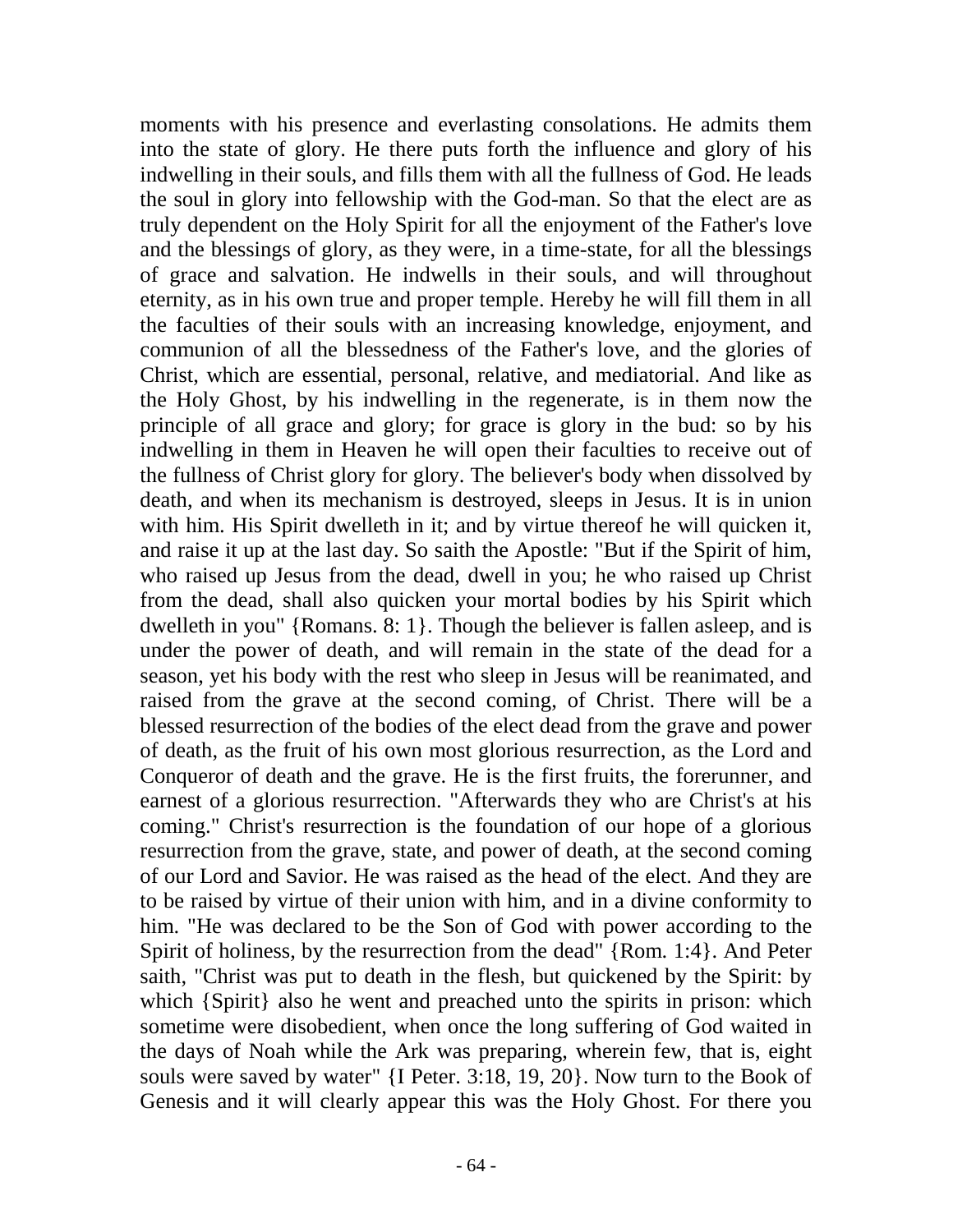read thus, "And the Lord said, my Spirit shall not always strive with man" {Genesis. 6:3}. He is here styled "the Spirit of Jehovah"; as he called "the Spirit of God" in Genesis. And was one of the us, who said, "Let us make man;" and of ,whom we read "The Lord God formed man of the dust of the ground, breathed into his nostrils the breath, or Spirit, of life, or lives, and man became a living soul" {Genesis 2:7}. Now this breathing of the Lord God is said to be the breath of the Spirit of lives {Genesis. 7:22}. The Spirit therefore must be Jehovah, God, the Creator. But not to wander from the subject before me, the dead body of Christ was quickened with new life, yea, with a life it did not partake of before, when it was raised up from the grave, power, and state of death to life immortal. And it was the Holy Ghost who was the quickener, as appears from the passage cited from the apostle Peter who says, "Christ was put to death in the flesh, but quickened by the Spirit." And the same Holy Ghost it is who will quicken the dead bodies of the Saints, and raise them up from the sleep of death at the last day. "The Lord Jesus will descend from Heaven with a shout, with the voice of the archangel, and with the trump of God." The trumpet shall sound. "All that are in the graves shall hear his voice." The eternal Spirit will put forth in a moment, in the twinkling of an eye, his power, and quicken the dead bodies of his Saints with life everlasting, so that they shall awake from the sleep of death, and rise from the state and power of the grave with immortal vigor, and everlasting triumph over it. The apostle Paul gives us an account of their triumph, and also of the change which will pass on their bodies at the resurrection.

This I say, brethren, that flesh and blood cannot inherit the kingdom of God, neither doth corruption inherit incorruption. Behold I shew you a mystery; we shall not all sleep, but we shall all be changed, in a moment, in the twinkling of an eye, at the last trump, for the trumpet shall sound, and the dead shall be raised incorruptible, and we shall be changed. For this corruptible must put on incorruption, and this mortal must put on immortality. So when this corruptible shall have put on incorruption, and this mortal shall have put on immortality, then shall be brought to pass the saying that is written, Death is swallowed up in victory. 0 death, where is thy sting? 0 grave, where is thy victory? The sting of death is sin, and the strength of sin is the law. But thanks be to God which giveth us the victory through our Lord Jesus Christ {I Corinthians. 15: 50-57}.

The elect being raised, and living Saints changed in their bodies, they will bear the image of the heavenly Adam, and be fitted and qualified with such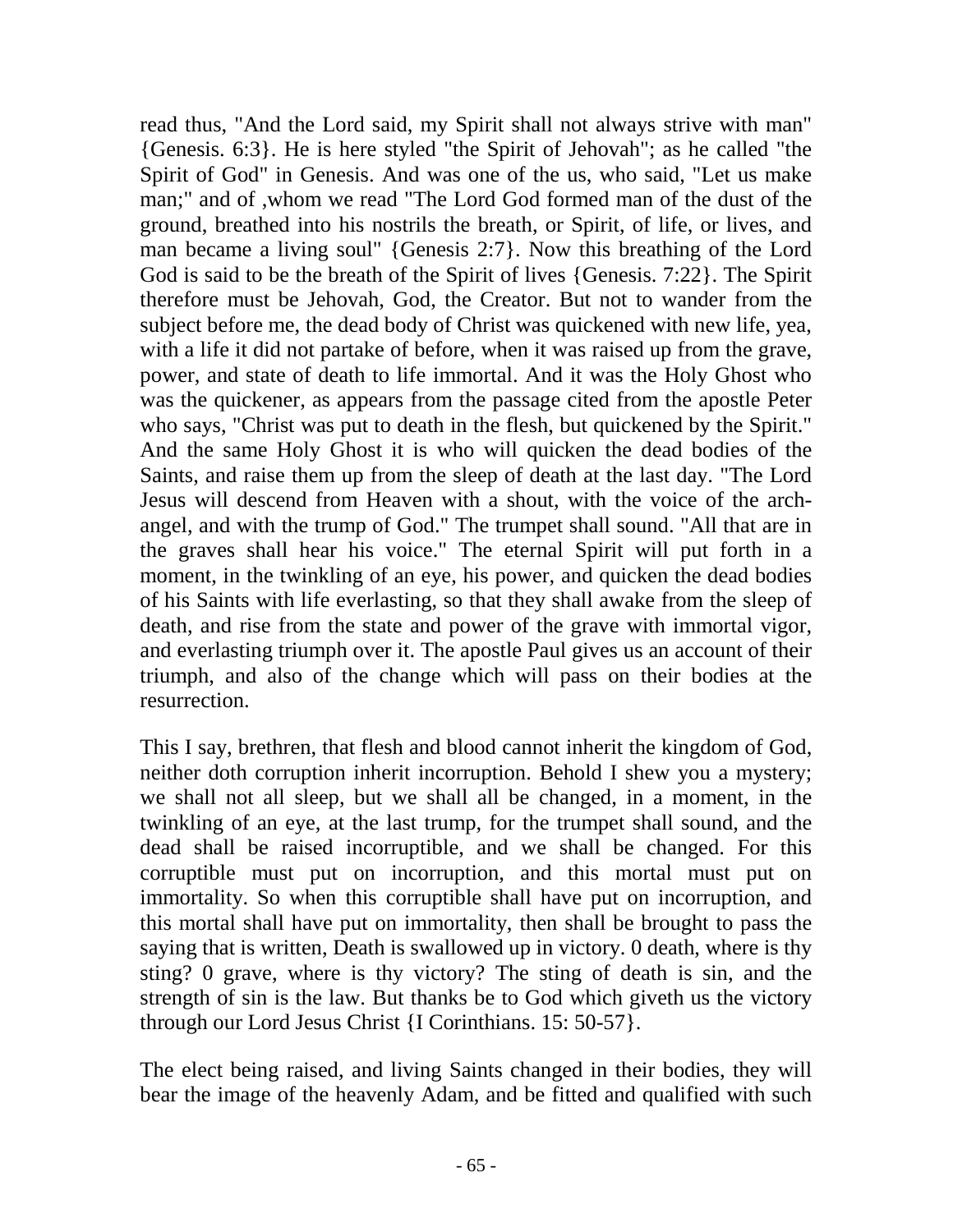qualities as will fit them for the beatific vision; so that in their souls and in their bodies they will be capable of the full fruition and enjoyment of Christ in the state of ultimate glory. "The body will now be for the Lord, and the Lord for the body." They will fully shine forth as the children of God, being the children of the resurrection. They will now in their whole persons, souls and bodies being reunited, be made perfectly conformable to the image of God's Son, through the mighty power and operations of the Holy Spirit on their souls and bodies, He by his indwelling in their souls and bodies, and by his putting forth his divine influence throughout every part, in every faculty, will give them the full exercise and enjoyment of their every sense, in an eternal freedom from all evil, and in a perpetual experience of all good. They will now find themselves possessed of eternal life, and fully apprehend the Holy Ghost dwelling in them to be the spring and fountain of it: which will settle them in their eternal dependence on him for ever and ever. Their eternal life will be exercised for ever on the God-man, whose essential, personal, relative, and mediatorial glories will afford them an everlasting feast, to the most perfect satisfaction of their souls and bodies, such as will perfect them in immortality and endless bliss. Now they will find that "Blessed and holy is he who hath part in the first resurrection; on such the second death hath no power, but they shall be priests of God and of Christ, and shall reign with him a thousand years," in the New Jerusalem state, and afterwards in the state of ultimate bliss to all eternity. Thus the Holy Ghost will complete them in their souls and bodies for immediate and uninterrupted communion with the Father and Son, through his indwelling in them, and filling their souls and bodies through and through with all the fullness of holiness and glory. Having raised them up, and wrought in them, according to all the vast designs of the Father's love toward them, and in conformity to election-purposes, suitable to their union, relation, and interest in Christ, a complete conformity to Christ, their everlasting head, friend, and bridegroom, so that they will shine forth complete in all the perfection of their supernatural new-creature-ship in Christ Jesus, he will place them in the meridian of the kingdom of glory; where Christ their husband, and the elect of human race, the bride, the lamb's wife, will shine for ever and ever. He, her Lord, who is the Lord, will shine on her, and she will reflect the shine, and be all glorious, having him for her everlasting light, and her everlasting glory. And the same Holy Ghost who dwells in him personally, with all his fullness of Grace and glory, will dwell in all the Saints, and be the spring of their immortal vigor, and the continuer of their eternal life and immortality for ever. In the kingdom of glory God will be all in all to his Saints, in all his persons and affections. Their faculties will be suited to take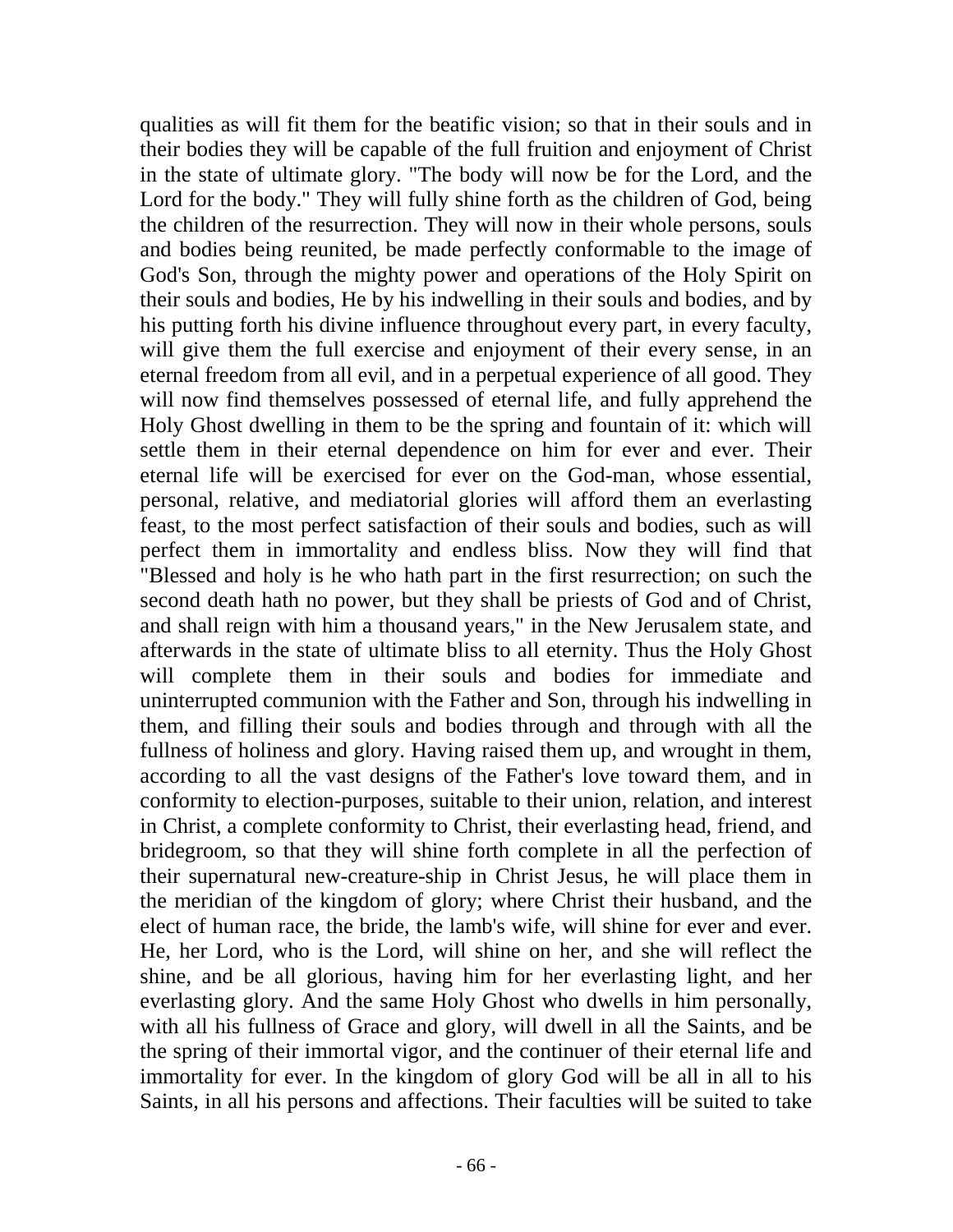in the utmost knowledge and enjoyment of the persons and perfection's of Godhead, consistent with the capacity of creature-ship. And they will be filled in their understanding with all the fullness of God. They will in Christ, God-man, have the most perfect enjoyment of all the fullness of God. Real views of the glories of the God-man, and free, full, and uninterrupted communion with him will be the Heaven of Heavens. The eternal Three will dwell in the Saints to all eternity. They will be their portion, inheritance, and glory, their exceeding joy, and their exceeding great reward for ever and ever.

May the Lord the Spirit create in the minds of such as hear and read this some views of the glory which is to be revealed in them, when they shall see Jesus, see him in his glory, when his glory shall shine fully on, and within them, and their souls and bodies wear the shine of it, and be all glorious with it! when they shall be complete in knowledge and holiness, and find their eternal life consists in seeing Christ in all his glory, and in having free, full, and everlasting communion with him, and with the Father in him through the indwelling of the Lord the Spirit. And thus I conclude this last section on the Holy Spirit's raising the bodies of the Saints from the sleep of death, and from the state and power of the grave, at the second coming of Christ, giving them the full exercise and enjoyment of eternal life, perfecting them in their souls and bodies for complete and uninterrupted communion with the Father and Son, through his indwelling in them in the state of glory; placing them in all the perfection of their supernatural new-creature-ship in Christ Jesus, in the meridian brightness of the kingdom of glory, where God will be all in all, in all his persons and perfection's, in them, and unto them for ever, to the glory of the eternal Three; who will be their portion, inheritance, glory, and exceeding joy. Hereby all the ends and designs of Father, Son and Holy Ghost concerning the elect will be, finally accomplished.

And nothing will remain but for them to be glorified with Christ, and be everlastingly blessed in having uninterrupted communion with the essential Three to all eternity. The Father from everlasting loved them, and gave them being, and decreed the uttermost perfection of their well-being in Christ, the Son of God, who was constituted by the Father to be God-man, elect, from everlasting, and their eternal head, and had life and glory, bestowed on him for them before the world was. He in the everlasting covenant undertook on their behalf, and engaged to raise them up from all the miseries of the fall, to wash them from their sins in his own blood, to present them to himself, and before his Father, a glorious church, without spot or wrinkle, or any such